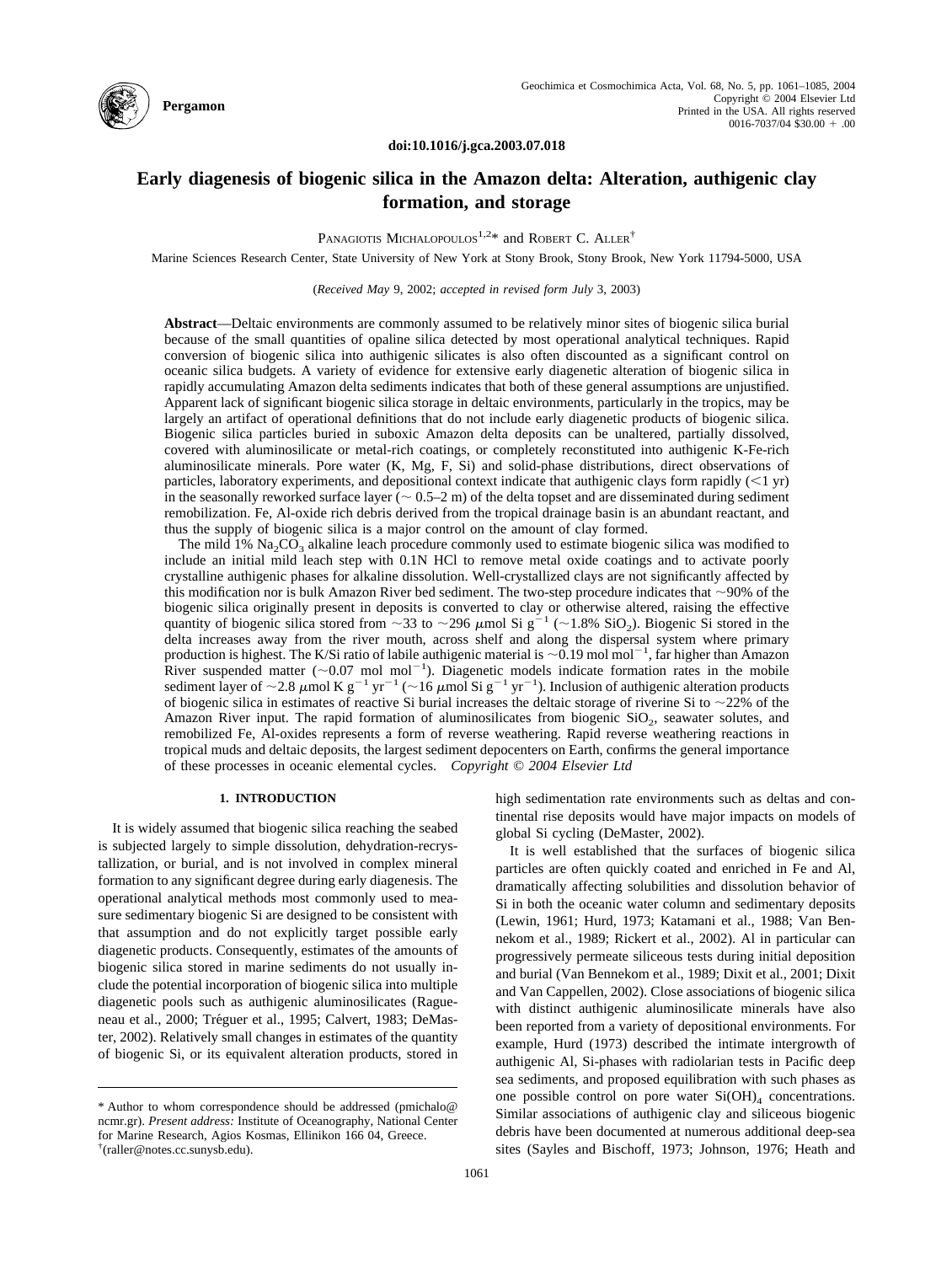Dymond, 1977; Hein et al., 1979; Cole, 1985; Odin and [Frohlich, 1988\)](#page-24-0). Specific aluminosilicates have also been reported associated intimately with living diatoms in nearshore marine waters [\(van Bennekom and van der Gast, 1976\)](#page-24-0), and obvious replacement of diatom frustules by poorly crystalline authigenic clay minerals occurs in saline lakes [\(Badaut and](#page-22-0) [Risacher, 1982\)](#page-22-0). Recent studies in the Southern Ocean have implicated control of pore-water silicate concentrations by authigenic aluminosilicate formation during early diagenesis [\(Van Cappellen and Qiu, 1997 a,b; Van Beusekom et al., 1997;](#page-22-0) [Rabouille et al., 1997; King et al., 2000; Dixit et al., 2001\)](#page-22-0). Bottom waters and pore waters in a wide range of nearshore high sedimentation rate deltaic and estuarine environments also typically show regular stoichiometric relationships between dissolved Al and Si, consistent with rapid, early diagenetic formation of authigenic aluminosilicates [\(Mackin and Aller,](#page-23-0) [1984, 1986, 1989; Mackin, 1986\)](#page-23-0).

The involvement of biogenic silica in the formation of aluminosilicate phases has been discussed within the context of reverse weathering processes, *sensu* Mackenzie and Garrels [\(Michalopoulos and Aller, 1995; Mackenzie et al., 1981; Wol](#page-23-0)[last, 1974; Wollast and Mackenzie, 1983; Mackenzie and Gar](#page-23-0)[rels, 1966\)](#page-23-0). Reverse weathering reactions result in the formation of cation-rich aluminosilicate phases during early diagenesis and have been proposed as a significant component of oceanic elemental mass balances [\(Mackenzie and Garrels,](#page-23-0) [1966\)](#page-23-0). The apparent lack of confirming evidence in initial searches for such reactions (e.g., [Dasch, 1969; Russell, 1970\)](#page-22-0) resulted in a tendency to discount their existence and to ignore many subsequent indications to the contrary [\(Savin and Ep](#page-23-0)[stein, 1970; Ristvet, 1978; Sayles, 1979; Mackenzie et al.,](#page-23-0) [1981; Yeh and Eslinger, 1986; Mackin and Aller, 1989\)](#page-23-0). Experimental and field studies of Amazon delta sediments in particular have demonstrated the existence of rapid, early diagenetic reverse weathering reactions in high sedimentation rate deposits, and indicated that in some metal oxide rich environments, such as tropical deltas, biogenic silica availability could be the limiting factor for the formation of authigenic aluminosilicate phases [\(Michalopoulos and Aller, 1995;](#page-23-0) [Michalopoulos et al., 2000\)](#page-23-0).

The present study reexamines sediment storage of biogenic silica in Amazon delta sediments and more fully evaluates the role of transformation of opaline Si into derivative minerals than done previously. We provide substantial additional quantitative and qualitative evidence from direct examinations of individual natural particles, sediment leach experiments, pore water compositions, local depositional context, and from largescale spatial distributions, for the multiple diagenetic fates of biogenic silica in Amazon delta sediments. It is shown that a significant portion of riverine Si delivery is stored within the delta in a variety of sedimentary forms, including authigenic clays, although most dissolved Si probably transits the shelf. There is a consistent pattern of support from experimental and field measurements for rapid and substantial reverse weathering involving biogenic silica, reactive Al, Fe-oxides, and seawater solutes in tropical, shallow water muds and deltas such as the Amazon: classes of sedimentary deposits that dominate the present global sediment cycle [\(Berner, 1982; Milliman and](#page-22-0) [Syvitski, 1992; Ludwig et al., 1996\)](#page-22-0).

### **2. BACKGROUND**

# **2.1. Physical and Chemical Characteristics of the Amazon Continental Shelf**

The Amazon River delivers  $\sim$  1.1–1.3  $\times$  10<sup>9</sup> tons yr<sup>-1</sup> of suspended sediment to its lower reaches [\(Mead et al., 1985\)](#page-23-0), contributing up to  $\sim$ 7% of the global riverine input to the oceans. About 50–60% of this sediment is deposited on the continental shelf in the form of a subaqueous prograding delta, comprising characteristic topset, foreset, and bottomset clinoform strata [\(Nittrouer et al., 1986; Kuehl et al., 1986\)](#page-23-0). Net sediment accumulation rates are highest in the foreset portion, where they reach values  $>60$  cm/yr, and decrease both landward toward the topset region and seaward toward the bottomset [\(Kuehl et al., 1986; Dukat and Kuehl, 1995\)](#page-23-0).

The physical regime on the shelf is extremely energetic, reflecting a combination of tides and tidal currents (up to  $\sim$ 6 knots), waves, river outflow, and the North Brazil current [\(Geyer et al., 1996\)](#page-22-0). As a result, the top  $\sim$  1–2 m of sediment in the topset is extensively physically reworked. Excess <sup>210</sup>Pb profiles in the upper 1–2 m of this region typically have constant activity with depth and unconformably overlie relict sediment having no excess activity [\(Kuehl et al., 1986, 1995\)](#page-23-0). The underlying relict, consolidated deposits can be periodically exposed when the mobile sediment blanket is removed [\(Kuehl](#page-23-0) [et al., 1986; Alexander et al., 1986; Allison et al., 2000\)](#page-23-0). Within the mobile surface layer, sediment accumulates during multiple events of erosion/deposition. Seasonal sampling of benthic communities, sediment Fe oxidation states, pore water solutes, radionuclide distributions, diagenetic modeling, and water column inventories of Ra isotopes all indicate that the mobile surface layer is completely reworked annually or semiannually [\(Kuehl et al., 1995; Aller and Stupakoff, 1996; Aller and](#page-23-0) [Todorov, 1997; Aller et al., 1996; Moore et al., 1996\)](#page-23-0). The mass of sediment involved in this refluxing is huge,  $>18$  Gt, and roughly equivalent to the mass of sediment delivered annually to the oceans by all rivers or to  $\sim 15-30$  yr input by the Amazon River [\(Moore et al., 1996; Aller, 1998\)](#page-23-0). The surface reworked layer is formed during multiple local erosion– deposition events, and is composed of layers of short-term net deposition separated by scour or hiatal surfaces [\(Kuehl et al.,](#page-23-0) [1995\)](#page-23-0). Overall net sediment accumulation and strata preservation proceeds as basal portions of the reworked layer escape subsequent erosional events, or as sediment is advected into less energetic regions of the delta (e.g., foreset) [\(Kuehl et al.,](#page-23-0) [1996; Kineke and Sternberg, 1995; Cacchione et al., 1995\)](#page-23-0).

# **2.2. Primary Productivity and Dissolved Silica Uptake in Amazon Shelf Waters**

The main nutrient sources for Amazon shelf production are the Amazon River, upwelled offshore waters, recycled bottom water, and benthic fluxes [\(Ryther et al., 1997; Milliman and](#page-23-0) [Boyle, 1975; DeMaster and Pope, 1996; DeMaster and Aller,](#page-23-0) [2001\)](#page-23-0). The major source of dissolved Si to the outer shelf is the riverine input  $(\sim 66\%)$  with a smaller contribution from shoreward advection of offshore waters  $(\sim]34\%$ ). Primary productivity is highest in a zone between the turbid nutrient-rich river plume waters inshore and the nutrient-poor blue surface waters in the offshore marine region. In this intermediate zone, pri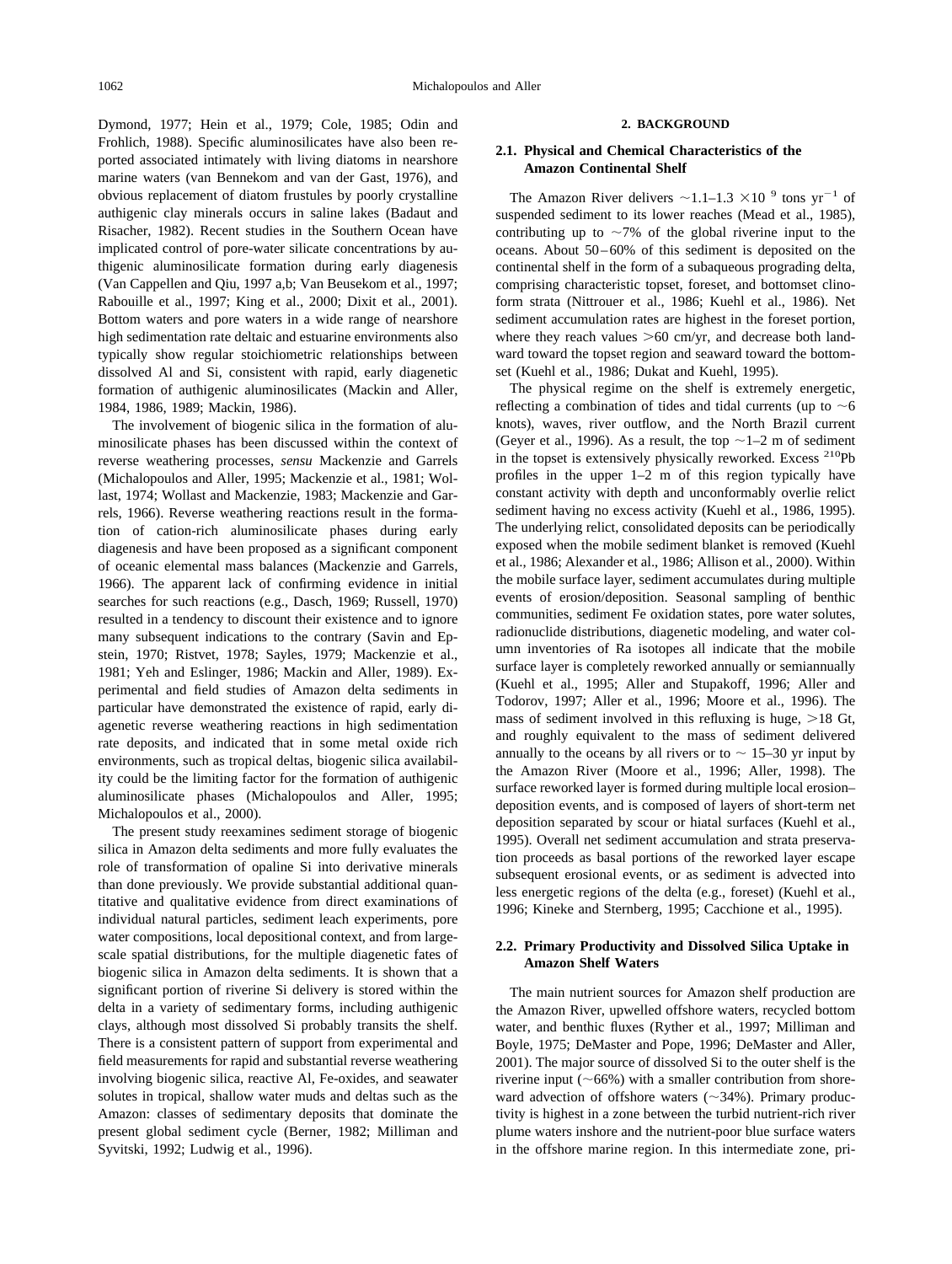<span id="page-2-0"></span>mary productivity can be comparable to other highly productive regions such as the equatorial Pacific and the upwelling region off Peru ( $>$ 3 gC m<sup>-2</sup> d<sup>-1</sup>; [Smith and DeMaster, 1996\)](#page-24-0). Other oceanographic parameters, such as the relative direction of winds and the river plume flow, can increase shelf water residence times and promote phytoplankton blooms.

A number of chemical and biologic parameters such as dissolved silica uptake, biogenic silica content of the suspended matter, and chlorophyll-*a* measurements, indicate that the dominant primary producers in these waters are diatoms [\(Milliman](#page-23-0) [and Boyle, 1975; DeMaster et al., 1996\)](#page-23-0). Nutrient budgets from water column measurements also show imbalances between the amount of dissolved silica removed from the water column and the standing crop of biogenic silica, indicating massive loss of particulate biogenic silica. Removal can be due to zooplankton grazing and other mechanisms of particle extraction, and can result in the non–steady-state deposition of biogenic silica in delta sediments or particle transport offshore or onshore [\(Mil](#page-23-0)[liman and Boyle, 1975; DeMaster et al., 1996\)](#page-23-0).

# **2.3. Storage of Biogenic Silica in the Amazon Continental Shelf System**

The role of the Amazon continental shelf as a sink of the riverine dissolved silica flux is considered minimal [\(DeMaster](#page-22-0) [et al., 1983\)](#page-22-0). Models indicate that the recycling of silica is very efficient, involving biologic uptake in surface waters and regeneration of dissolved silica in the water column and underlying sediments. The measure of overall recycling efficiency for silica, however, is based largely on the conclusion that only a small quantity of biogenic silica is stored in sediments. The earliest estimates of the biogenic silica content in Amazon delta deposits averaged 0.2% weight  $SiO<sub>2</sub>$  (33  $\mu$ mol Si g<sup>-1</sup>), which translates into storage of  $\sim$  4% of the annual dissolved Si riverine input [\(DeMaster et al., 1983\)](#page-22-0). [Shiller \(1996\)](#page-24-0) utilized box models to infer that a far larger percentage of the riverine input,  $\sim$ 15–30% or greater, was likely stored on the shelf. The most recent published estimates balanced existing data on water column cycling and burial of biogenic Si, a portion of which were derived from early results of the present study, and calculated that  $\sim$  4–11% of the river input are deposited in the delta [\(DeMaster and Aller, 2001\)](#page-22-0). These calculations have considerable uncertainty but generally imply that the Amazon shelf is a relatively poor trap for silica.

# **3. MATERIAL AND METHODS**

# **3.1. Sample Collection**

Sediment cores were collected for biogeochemical studies during the AmasSeds project at a range of sites across the delta topset and upper foreset zone. Kasten cores  $(-2-3$  m) and box cores  $(\leq 0.5 \text{ m})$  were obtained seasonally at three stations established along each of two primary transects termed River Mouth Transect (RMT) and Open Shelf Transect (OST) (Fig. 1; see [Aller at al., 1996\)](#page-22-0). Seasonal sampling took place in August 1989 (period of falling river flow), February 1990 (rising flow), May 1990 (high flow), and October 1991 (low flow). In October 1991, piston cores up to 8 m length were retrieved at two sites along OST (PC 4204 [OST-2] and PC 4213 [OST-3]), from one station along RMT (PC 4228 [RMT-2]), and from a



Fig. 1. Study region and location of sampling stations. Piston core station 4221 is located in an area of exposed relict material and referred to as the Relict Gas Site.

fourth station located in exposed, methanogenic relict deposits to the north of OST (PC 4221; Relict Gas Site) (Fig. 1). Additional kasten core samples were obtained during March 1996 at station SJ96-22; located in  $\sim$ 7 m of water 10 km off the coast of Amapa´, Brazil (4° 10.64564N, 51° 01.99896W; R/V Seward Johnson, Cruise 95-104). Station SJ96-22 ("Station 22") lies in the initiation region for the migrating mud waves that characterize the Guianas coast line downdrift of the Amazon delta [\(Allison et al., 2000\)](#page-22-0).

After core retrieval, sediment was subcored, sectioned into  $\leq$ 10-cm intervals, packed under N<sub>2</sub> (glove bag) into 250-mL polypropylene bottles, and pore-waters were separated using centrifugation (see [Aller et al., 1996,](#page-22-0) for additional details). After removal and filtration of pore water, the resulting sediment plug was frozen ( $\sim -20$ °C). Sediment was subsequently thawed for solid-phase analyses, and sampled where no signs of oxidation were obvious (away from the bottle walls). At SJ96- 22, the kasten core was also carefully subsampled within specific intervals  $(< 1$  cm) that exhibited easily recognizable black, Fe-sulfide rich layers. In the case of these dissected intervals, samples were not centrifuged but were placed directly into plastic scintillation vials and frozen.

Amazon River bed surface sediment was obtained from the north channel off the town of Macapá, Brazil ( $\sim 0.01$ N, 51° 0.01 W; October 1996). A station located in the river mouth, SJ96-23 (1° 09.87N, 49° 05.36W) was also sampled using a gravity core. Sediment in both cases was stored frozen.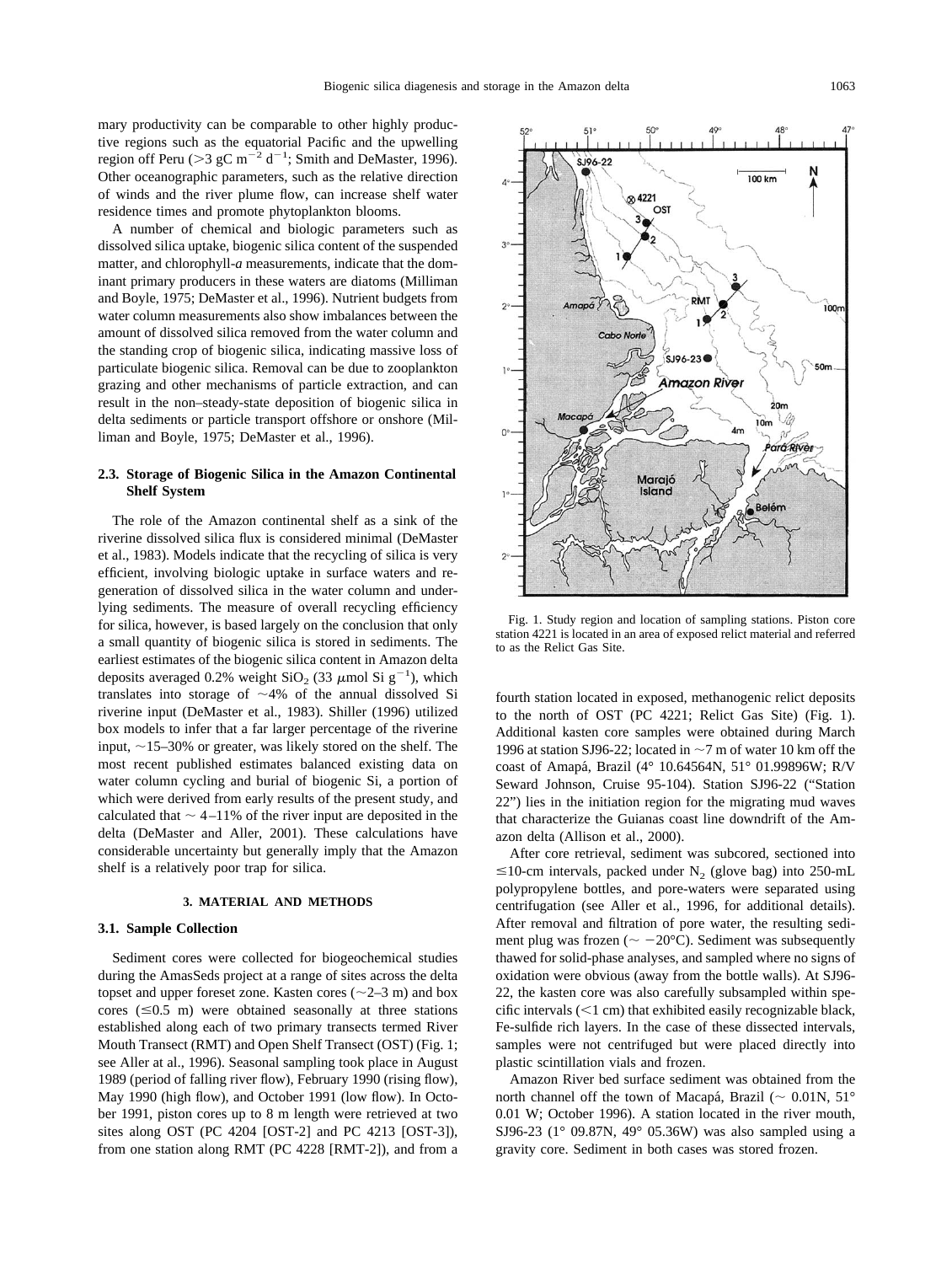#### **3.2. Mineral Separations**

In addition to direct microscopic examination of unmanipulated material, two different grain separation and concentration methods were utilized: a) heavy-liquid density fractionation, and b) wet-sieving grain size separation.

# *3.2.1. Heavy-liquid Separation*

Wet centrifuged sediment  $(\sim 10 \text{ g})$  was transferred to a centrifuge tube, washed three times with distilled-deionized (DI) water, centrifuged and the supernatant decanted. Washed sediment was resuspended in DI water and centrifuged to separate the  $>5$ - $\mu$ m fraction from the fine-grained fraction which remained in suspension. The fine-grained suspended fraction was discarded. The  $>5$ - $\mu$ m fraction was freeze-dried and transferred into a glass centrifuge tube. A heavy liquid (tetrabromoethane, TBE,  $\rho = 2.96$  g cm<sup>-3)</sup> was introduced and after shaking, the heavy fraction was separated using centrifugation ( $\sim$ 750 rpm, 10 min). The heavy fraction was filtered and washed repeatedly with acetone until TBE was not detectable. The resulting separate was examined with a binocular microscope and grains were carefully handpicked.

# *3.2.2. Wet Sieving Separation*

Frozen sediment was thawed, rinsed briefly with distilleddeionized water, centrifuged and the supernatant decanted. After three rinse treatments, the centrifuged sediment plug was resuspended in DI water and wet sieved through a stack of 125-63-38  $\mu$ m metal sieves. Storage, microscopic observation and handpicking of the separated grains were done while the grains were immersed in DI water to ensure particle hydration and to avoid agglutination during drying. Diatom particle counts were obtained from size fractions with a stereomicroscope and from unfractionated samples with an inverted microscope. Operational Si leaching experiments, as described subsequently, were also performed on the fine sand (63–125  $\mu$ m) fraction.

# **3.3. Scanning Electron Microscopy (SEM), Elemental Mapping, and Transmission Electron Microscopy (TEM)**

General morphologic observations of particles were carried out with a JEOL scanning electron microscope (SEM). A SuperJEOL SEM was also used for qualitative EDS chemical analyses. A JEOL 200CX TEM equipped with an EDS system was used for detailed morphologic and chemical studies. (See [Michalopoulos et al., 2000](#page-23-0) for additional details on sample preparation and TEM results).

# **3.4. Pore-water Analyses**

Acidified subsamples of pore water (pH  $\sim$  2, 0.1N HCl) were analyzed for K, Mg, and Si (precision of  $\sim$  3%, 2%, 2% respectively). Potassium was analyzed using flame emission or atomic absorption spectroscopy, magnesium using flame atomic absorption (La suppressor), and Si with the molybdate-blue method [\(Strickland and Parsons, 1968\)](#page-24-0).  $Cl^-$  was analyzed on unacidified samples using a Radiometer CMT10 titrator (1% precision).

# **3.5. Biogenic Silica Leaches**

Estimation of biogenic silica and early diagenetic alteration products are critical for quantification of mass fluxes and silica burial. The most generally accepted operational method for biogenic silica analyses utilizes the time-dependent release pattern of dissolved Si from sediment exposed to  $\sim$  1%  $\mathrm{Na_{2}CO_{3}}$  $(\sim 0.1 \text{ mol/L})$  at 85°C over  $\sim 2$ –10 h [\(DeMaster, 1991; Conley,](#page-22-0) [1998\)](#page-22-0). A variety of stronger alkaline leaches have also been used along with inferred corrections (Al release) for aluminosilicate contributions [\(Eggimann et al., 1980\)](#page-22-0). In most studies, sediment is usually oven dried and ground or crushed before extraction, and may also be pretreated with  $H_2O_2$  and acid [\(Mortlock and Froelich, 1989\)](#page-23-0). A hyperbolic relationship between dissolved Si concentration and time is often observed (e.g., Si  $\alpha$  tanh(t); Si  $\alpha$  arcsinh(t)), and is interpreted as resulting from a combination of rapidly dissolving biogenic Si and more slowly dissolving crystalline silicates. The tangent to the concentration vs. time function, usually averaged over a time interval such as 2–5 h, is extrapolated to time zero. The extrapolated concentration (y intercept) is used to estimate the mass of the most reactive silica phases responsible for the initial rapid release of Si on sediment exposure to alkaline solution. This mild alkaline leach method typically recovers  $\sim$ 80% of fresh diatoms added as standard additions to marine sediments, and far lower percentages of less soluble forms of silica such as sponge spicules or robust diatoms (e.g., [Eggi](#page-22-0)[mann et al., 1980; DeMaster, 1991; Gehlen and Van Rapphorst,](#page-22-0) [1993\)](#page-22-0). Use of the time series release pattern, as opposed to a single concentration measurement at a specific time, is particularly important when biogenic  $SiO<sub>2</sub>$  is  $\lt 3\%$  of bulk sediment [\(Mortlock and Froelich, 1989\)](#page-23-0).

As shown in the results section, when examined in detail, Si release from Amazon delta sediments exposed only to 0.1M  $Na<sub>2</sub>CO<sub>3</sub>$  does not usually follow the commonly reported asymptotic release pattern [\(Fig. 10\)](#page-11-0). Instead, the rate of Si release continues to increase after a few hours (e.g., Si  $\alpha$  sinh(t)). Acceleration of rates presumably reflects progressive increase in the availability of reactive sites. The presence of even minor Fe, Al, or thin mineral coatings can inhibit biogenic silica dissolution rates by more than an order of magnitude in mild alkaline solutions, making such particles quite comparable in relative dissolution behavior to crystalline clays [\(Lewin, 1961;](#page-23-0) [Rickert et al., 2002; Dixit and Van Cappellen, 2002\)](#page-23-0). It is clear from numerous previous studies that the presence of coatings (metal oxides, aluminosilicates) on biogenic silica will prevent accurate analysis by mild alkaline leach techniques. Amazon delta sediments are characterized by suboxic conditions and extensive Fe and Mn cycling [\(Aller et al., 1986, 1996\)](#page-22-0), making it a virtual certainty that all biogenic Si in Amazon shelf deposits is reacted with remobilized metals and metal oxides, and thus compromising the a priori kinetic assumptions in standard analytical techniques. In addition, direct observations (see "Results") demonstrate other major modes of surface protection or occlusion of biogenic silica by authigenic minerals.

Exposure of biogenic silica, both planktonic and sedimentary, to mineral acids is known to remove metal oxide coatings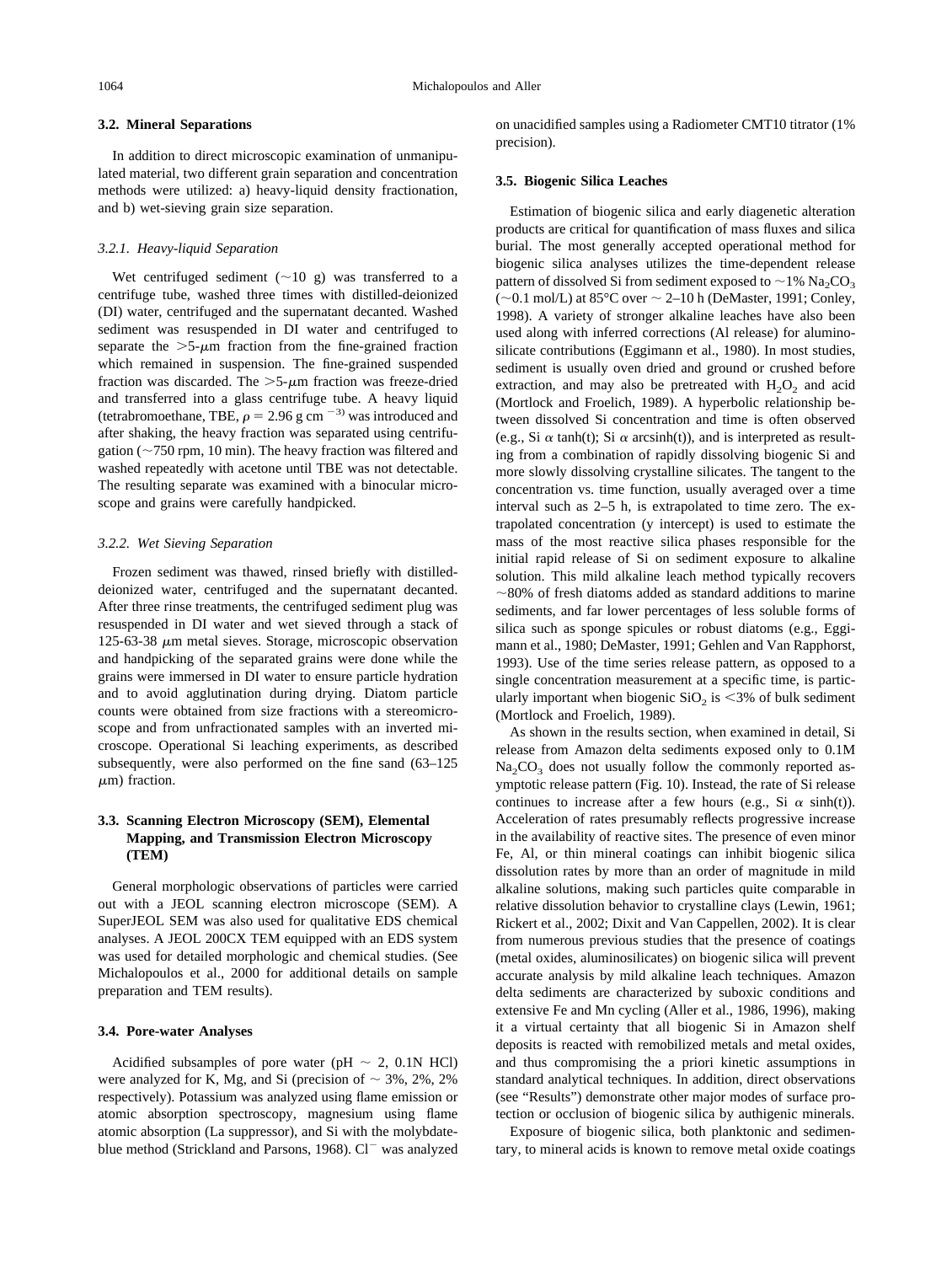and to enhance subsequent dissolution rates of silica in either natural waters or alkaline leach solutions [\(Lewin, 1961; Hurd,](#page-23-0) [1973; Mortlock and Froelich, 1989; Rickert et al., 2002\)](#page-23-0). Most acid treatments utilized for activation of biogenic Si and removal of coatings in previous studies are harsh, however, and designed for essentially pure opaline  $SiO<sub>2</sub>$  samples. Strong acid treatments will clearly attack detrital silicates and are not appropriate for complex lithogenic mixtures.

Leaches with mild acids such as 0.1N HCl have been successfully utilized to dissolve poorly crystalline metal oxides and authigenic silicates in both relatively pure silicate precipitation experiments or complex natural mixtures [\(Mackin,](#page-23-0) [1987; Gehlen and Van Rapphorst, 1993\)](#page-23-0). Poorly crystalline authigenic clays in diatom frustules can apparently even dissolve in distilled water within 24 h [\(Badaut and Risacher,](#page-22-0) [1982\)](#page-22-0). Weak HCl solutions leach Si from detrital clays, but less so than do mild alkaline solutions such as  $0.1M$  Na<sub>2</sub>CO<sub>3</sub> [\(Eggimann et al., 1980; Mackin and Swider, 1987;](#page-22-0) see also subsequent "Results"). For reasons that we will further justify in the "Results" section, to remove metal coatings, poorly crystalline authigenic minerals, and to activate biogenic silica surfaces for subsequent alkaline dissolution, we chose to utilize a mild acid treatment,  $\sim 0.1$ N HCl, at room temperature before leaching in alkaline solution. We found that if sediment were exposed to this two-step mild acid–mild alkaline extraction procedure, rather than a single alkaline extraction, the Si release patterns became regular, repeatable, and consistent with a wide range of other qualitative and quantitative observations. Because all operational techniques can be controversial, however, we give conversion factors between various standard analytical methods for reactive silica pools in Amazon delta sediments.

To extract reactive Si, frozen sediment samples were thawed and replicate  $\sim$  25–35 mg wet sediment subsamples immediately leached with 25 mL of 0.1N HCl in 50 mL polyethylene centrifuge tubes at room temperature (T  $\sim 22^{\circ}$ C). Samples used for leaching were never dried or ground. Tubes were either constantly or periodically shaken (no discernable differences found). Subsamples of sediment, dried at 60°C, were utilized to obtain wet/dry weight ratios. Two durations of HCl pretreatments were used (1h and 18 h) in different sets of samples. HCl leaches were analyzed for dissolved Si and K. After centrifugation and removal of the HCl, sediment was rinsed briefly and centrifuged twice with several milliliters of distilled water to remove residual acid. Remaining sediment was subsequently leached for  $7-8$  h with 25 mL of 1% Na<sub>2</sub>CO<sub>3</sub>  $(\sim 0.1 \text{ mol/L})$  at 85°C and serially sampled. To compare different operational pools, selected samples were also analyzed using the alkaline leach for biogenic Si without an acid pretreatment. For consistency with previous estimates of biogenic silica reported by [DeMaster et al. \(1983\),](#page-22-0) we used results in this latter case from only the first 5 h of reaction. These various operational pools are defined as: Si-HCl (mild acid leachable), BSi (mild alkaline leachable, no acid pretreatment), Si-Alk (mild alkaline leachable after acid pretreatment), and  $\Sigma S$ i [total reactive Si released by acid and subsequent alkaline treatments  $=$  (Si-HCl)  $+$  (Si-Alk)]. Where appropriate, these terms are modified to indicate specific reaction times. Analogous operational pools are defined for  $K^+$ .

# **4. RESULTS**

### **4.1. Particle Morphology and Alteration**

# *4.1.1. Heavy Liquid Separates*

Microscopic examination of heavy mineral samples revealed distinctive diatom frustules and discoid grains ranging in size from 20–300  $\mu$ m. The occurrence of both classes of particles in the heavy separates resulted from framboidal pyrite-filled centers ( $\rho_{\text{pyrite}} \sim 5.00 \text{ g cm}^{-3}$ ). In some cases, diatom cells had readily recognizable frustule microarchitecture, whereas in others, extensive frustule destruction and filling of frustule aureoles with precipitates were obvious [\(Fig. 2\)](#page-5-0). The most common type of heavy particle were discoid composite aggregates, consisting of a central core of framboidal pyrite coated by a layer of aluminosilicate material [\(Fig. 3\)](#page-6-0). Individual framboids have diameters that range from  $\sim$  4–15  $\mu$ m. The size and shape of these whole composite grains are indistinguishable from centric diatom frustules found in overlying water and in the sediments [\(Fig. 3B\)](#page-6-0). Polished sections and SEM observations of individual discoid grains demonstrated that the outer aluminosilicate layer can contain siliceous domains [\(Fig. 3D\)](#page-6-0).

#### *4.1.2. Wet Sieved Separates*

The microscopic examination of the wet-sieved grain separates also revealed the presence of three main diatom-derived particle populations: i) visually unaltered whole diatom frustules, ii) corroded diatom frustules, and iii) completely altered diatoms. In these cases, grains could be either filled with pyrite or not (i.e., low or high density). The completely altered particles retain the original shapes of diatoms but do not exhibit a well-preserved microarchitecture. Other biogenic siliceous particles, such as radiolarians, are also altered and coated with aluminosilicate precipitates [\(Fig. 4\)](#page-7-0).

Detailed electron microscope observations and microprobe analyses in conjunction with the study of the pyrite-filled particles from heavy mineral separates allowed further division of the completely altered diatoms into two subclasses: a) altered diatom cells consisting of authigenic aluminosilicates with no evidence of detrital clay, and b) diatom pseudomorph composite grains with an aluminosilicate outer layer made of detrital matrix material cemented by authigenic aluminosilicate. The cell remnants lacking detrital clay have a fragile, membranous appearance and were found whole or separated into components (i.e., valves, girdle). Whole, altered frustules can also be separated into components during manipulation. TEM examination of these altered frustules revealed relics of the original microarchitecture [\(Michalopoulos et al., 2000\)](#page-23-0). The authigenic aluminosilicate material that replaces the siliceous frustule consists of a dominant smectitic phase, which contains variable amounts of Fe and K, and a secondary cation-poor aluminosilicate phase [\(Michalopoulos et al., 2000\)](#page-23-0).

# **4.2. SEM/Elemental Mapping/TEM**

SEM observations of well-preserved diatoms or radiolarians revealed the presence of obvious surface coatings [\(Figs. 2](#page-5-0) and [4\)](#page-7-0) as well as internal alteration of biogenic particles. In some cases, frustules appear to have sections that are altered in close proximity to unaltered areas [\(Fig. 2\)](#page-5-0). EDS/elemental mapping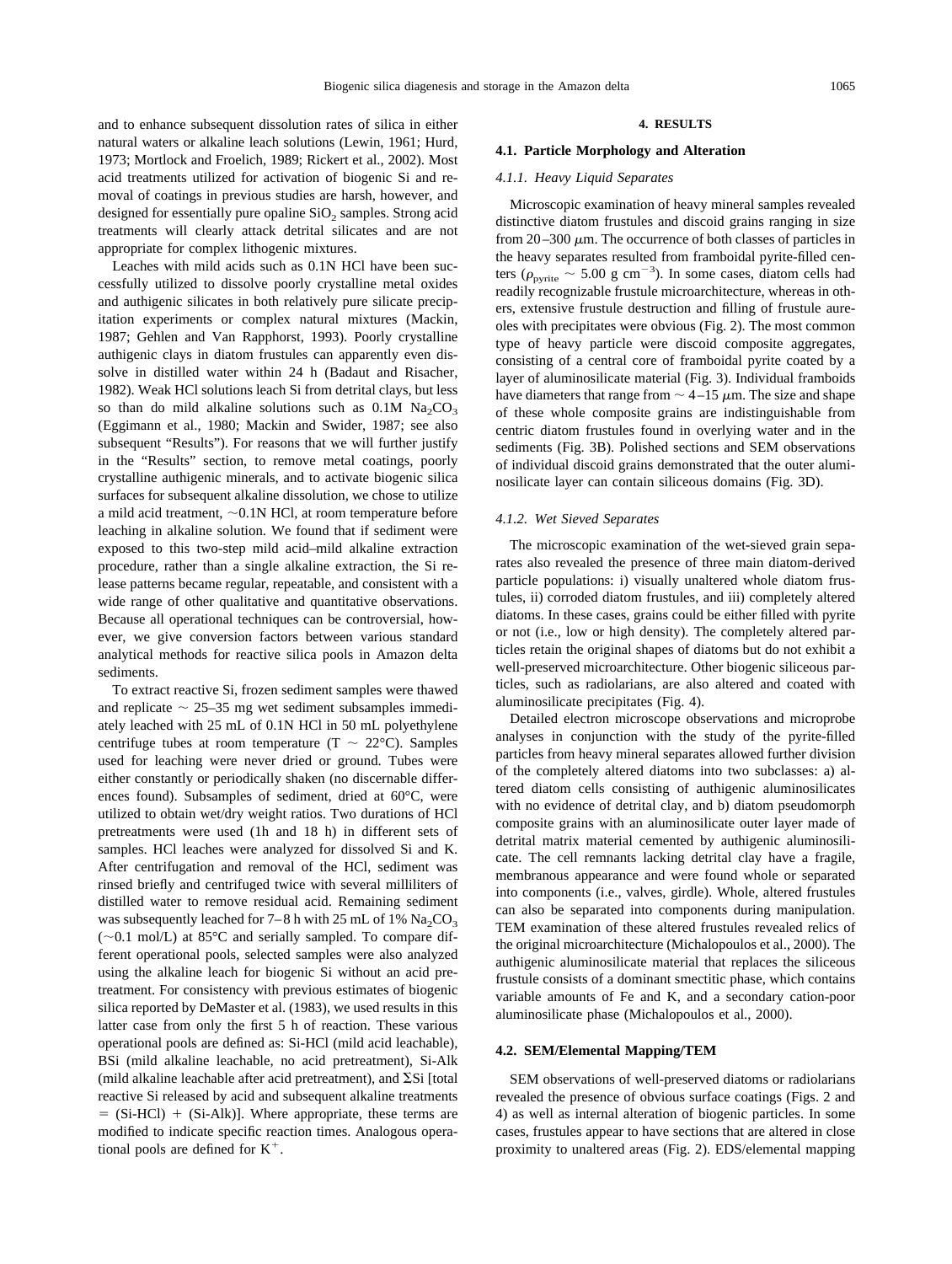<span id="page-5-0"></span>

Fig. 2. Representative SEM images illustrating range of preservation modes of distinct diatom cells. (A) Discoid diatom cell from OST-2 (393–403 cm). Parts of the frustule aureoles are covered by aluminosilicate coatings. (B) Triagonal diatom, *Triceratium favus*, with nearly continuous authigenic aluminosilicate and metal-rich coating. (C) Valves of triagonal diatom opened to reveal internal framboidal pyrite fill. Parts of the frustule exhibit enrichments in K Al, and Fe (arrow) whereas the remainder is unaltered. (D) Diatom in advanced stages of alteration and initial fragmentation. The microarchitecture is recognizable but extensively altered. Aureoles are filled with aluminosilicate precipitate, and the cell lumen is occupied by framboidal pyrite (from OST-2, 425–435 cm).

shows a range of compositions of the authigenic aluminosilicate material associated with frustules. Pyrite-filled diatom pseudomorphs can have aluminosilicate layers that are virtually Fe-free. In other cases where minimal amounts of pyrite are present, the aluminosilicate material invariably contains abundant Fe [\(Fig. 5\)](#page-8-0). Detailed TEM observations of reconstituted diatom frustules showed that the diatom frustules can be replaced by a variety of crystal types, including euhedral cationrich aluminosilicate crystallites, individual flakes, or crystal bundles [\(Michalopoulos et al., 2000\)](#page-23-0). Lattice-fringe measurements show that most of these flakes have basal spacings of 10.2–11A, and consist of Si, Al, K, Mg, and Fe [\(Fig. 6A,B\)](#page-9-0). Euhedral crystallites that formed in frustules during anoxic incubations of cultured diatoms in the laboratory are also composed largely of Si, Al, K, Fe, and Mg [\(Fig. 6C\)](#page-9-0). The average compositions of Amazon delta sediments, authigenic clay crystals replacing buried diatoms, and clay crystals formed during incubation experiments with cultured diatoms are shown in [Table 1.](#page-9-0) The K/Si mole ratio tends to be higher in the marine authigenic clays (0.11–0.13) compared to average Amazon delta (0.07) and Amazon River (0.05–0.07) suspended sediment.

#### **4.3. Diatom Abundance/Degree of Alteration**

The abundance of diatom-shaped particles from sediment subsamples was estimated as a function of depth in the kasten core recovered from Station 22 (SJ96-22; off Amapá). <sup>210</sup>Pb activity distributions and diagenetic properties demonstrated that this site had a suboxic, mobile surface layer of sediment  $\sim$  80 cm thick overlying relict methanogenic deposits [\(Fig. 7A;](#page-10-0) [Allison et al., 2000; Zhu et al., 2002\)](#page-22-0). As noted earlier, this two-zone sedimentation and diagenetic structure is typical of Amazon shelf sediments. Total diatom counts were obtained using microscopic examinations (lower particle size resolution  $\sim$ 10  $\mu$ m) of bulk sediment samples. Diatom point counts of particles  $>$ 38  $\mu$ m were estimated with a stereomicroscope. The diatom size fraction between 10 and 38  $\mu$ m was calculated by subtracting the  $>38 \mu m$  counts (stereomicroscope) from total counts made using an inverted microscope. Total diatom counts in the top ~80 cm are between  $6 \times 10^4$  and  $14 \times 10^4$  g<sup>-1</sup> of dry sediment [\(Fig. 7B\)](#page-10-0). Small diatom particles  $(38)$ diameter > 10  $\mu$ m) have equal or greater abundance than large > 38  $\mu$ m diatom particles over most of the mobile layer. Counts drop precipitously below  $\sim 80$  cm at the base of the mobile zone to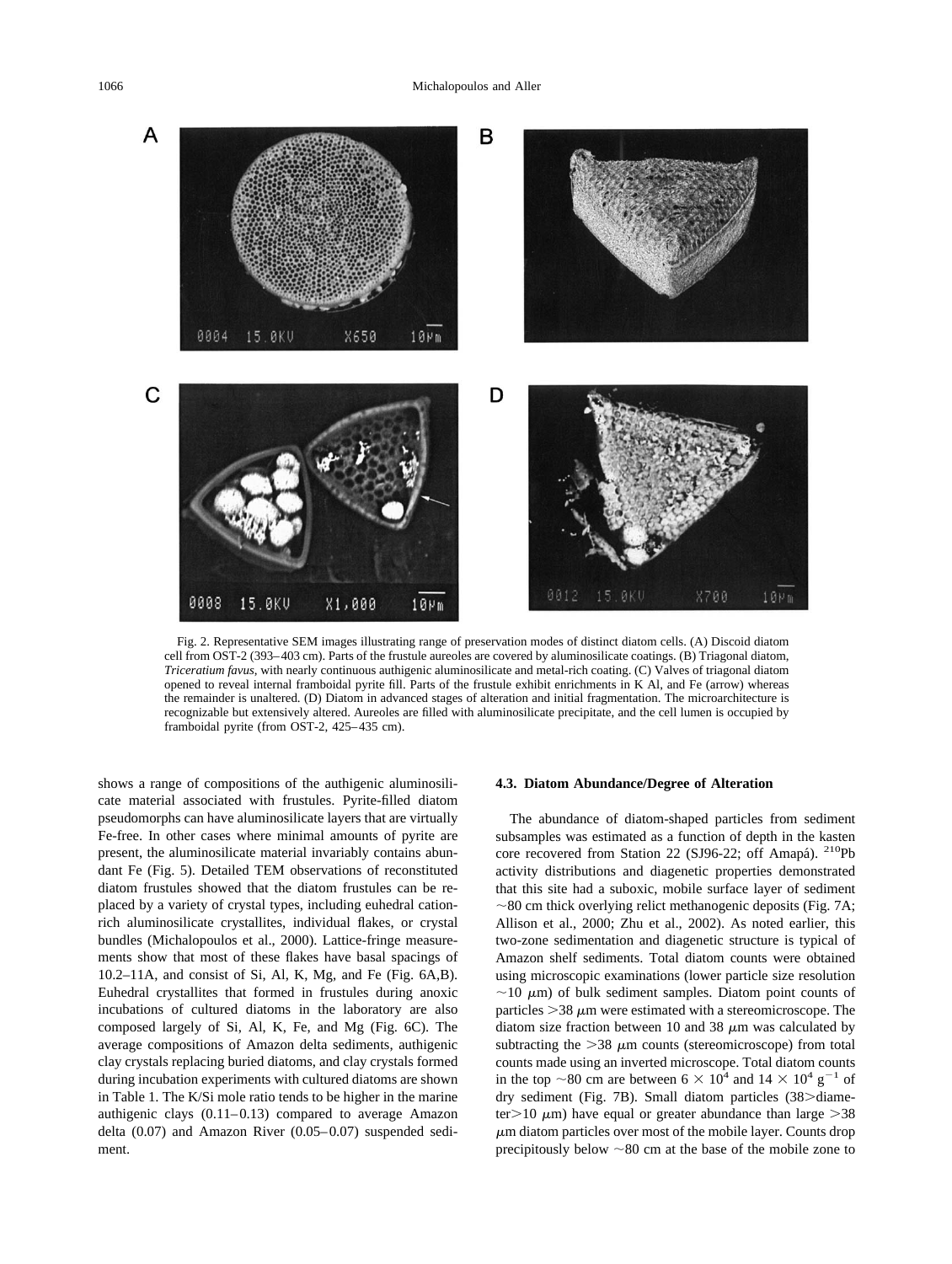<span id="page-6-0"></span>

Fig. 3. Representative SEM images of pyrite-filled composite clay aggregates. (A) Whole centric diatom pseudomorph (OST-2; 216–226 cm) (scale bar = 50  $\mu$ m). (Compare size–shape to [Fig. 2A\)](#page-5-0). (B) Broken diatom pseudomorph showing exposed interior framboidal pyrite presumed comparable in source to [Figure 2C](#page-5-0) (OST-2, 216–226 cm). (C) Complete cross section of a pseudomorph composite (OST-2 425–435 cm). Py denotes the framboidal pyrite infill of the residual cell chamber. The external layer consists of residual domains of  $SiO<sub>2</sub>$  frustule and detrital matrix components cemented by authigenic precipitates. (Backscatter image; scale bar =  $10 \mu m$ ).

a range of  $\sim$ 10–7000 g<sup>-1</sup>, and the smaller size class is virtually absent in this underlying material. Diatoms are significantly higher in subsamples obtained from FeS-rich black layers when present (e.g., at 132.5 cm) than in adjacent sediments.

Diatom particles from the  $>$ 38  $\mu$ m size fraction were further subdivided into two classes based on appearance, fresh or altered. For this division, fresh diatoms retained visual evidence of frustule microarchitecture while altered diatoms did not, and were corroded or broken. The abundance ratio of visually altered to total diatom particles in the 38 mm size fraction was used as an alteration index (A.I.). Diatoms from the upper  $\sim$  80 cm of the core have similar degrees of alteration  $(A.I. ~0.1)$ . There is a clear transition in the degree of alteration at the base of the mobile zone  $(\sim 80 \text{ cm})$  below which the proportion of altered diatoms increases fivefold to A.I.  $\sim 0.5$  to 1. In several deep FeS layers the alteration index is  $\sim$  1.

# **4.4. Pore Water Analyses**

Pore water solute profiles reflect balances between diagenetic reactions and seasonal sediment dynamics in the upper  $\sim$  1–2 m. As demonstrated by examples from topset station OST-2, extensive exchange of pore water can occur seasonally during reworking of the mobile zone [\(Fig. 8A,B\)](#page-10-0). Constituents, such as  $Si(OH)<sub>4</sub>$ , produced in deposits are depleted after major

periods of seafloor mobilization (e.g., rising to high river flow). Constituents such as  $K^+$ , consumed in deposits, tend to be replenished from overlying water. Correspondingly, during relatively stable periods (e.g., falling to low river flow), reaction products build up  $(Si(OH)_4)$  and reactants are relatively depleted  $(K^+)$  (see additional examples in [Aller et al., 1996\)](#page-22-0).  $Si(OH)<sub>4</sub>$  concentrations in the surface mobile zones grade into higher values in underlying relict deposits [\(Fig. 8C\)](#page-10-0). Distributions of  $Si(OH)_4$ ,  $K^+$ , and  $Mg^{++}$  over greater depth intervals  $(\sim)7$  m; [Fig. 9\)](#page-11-0) demonstrate that gradients are maintained over many meters within consolidated sediments. Gradients decrease with depth, however, reflecting decreasing reaction rates below the mobile zone. Dissolved silica concentrations reach values up to  $\sim$ 380  $\mu$ M at OST-2. Asymptotic Si values well below opaline silica solubility  $(\sim 1.2 \text{ mM})$  are typical of Amazon delta sediments ( $\sim$ 50–500  $\mu$ M; [Mackin and Aller, 1986;](#page-23-0) [Michalopoulos and Aller, 1995\)](#page-23-0), and indicate that reactions other than simple amorphous silica equilibria are controlling concentrations [\(Hurd, 1973; Mackin, 1986\)](#page-22-0). Dissolved  $K^+$ , Mg  $^{++}$ , and  $F^-$  uptake with depth are also general characteristics of Amazon delta deposits [\(Aller et al., 1986; Rude and Aller](#page-22-0) [1994\)](#page-22-0).

Pore water  $Cl^-$  at the Macapá riverbed site was  $\leq l$  mM (detection limit) and 56 mM at the river mouth station SJ96-23.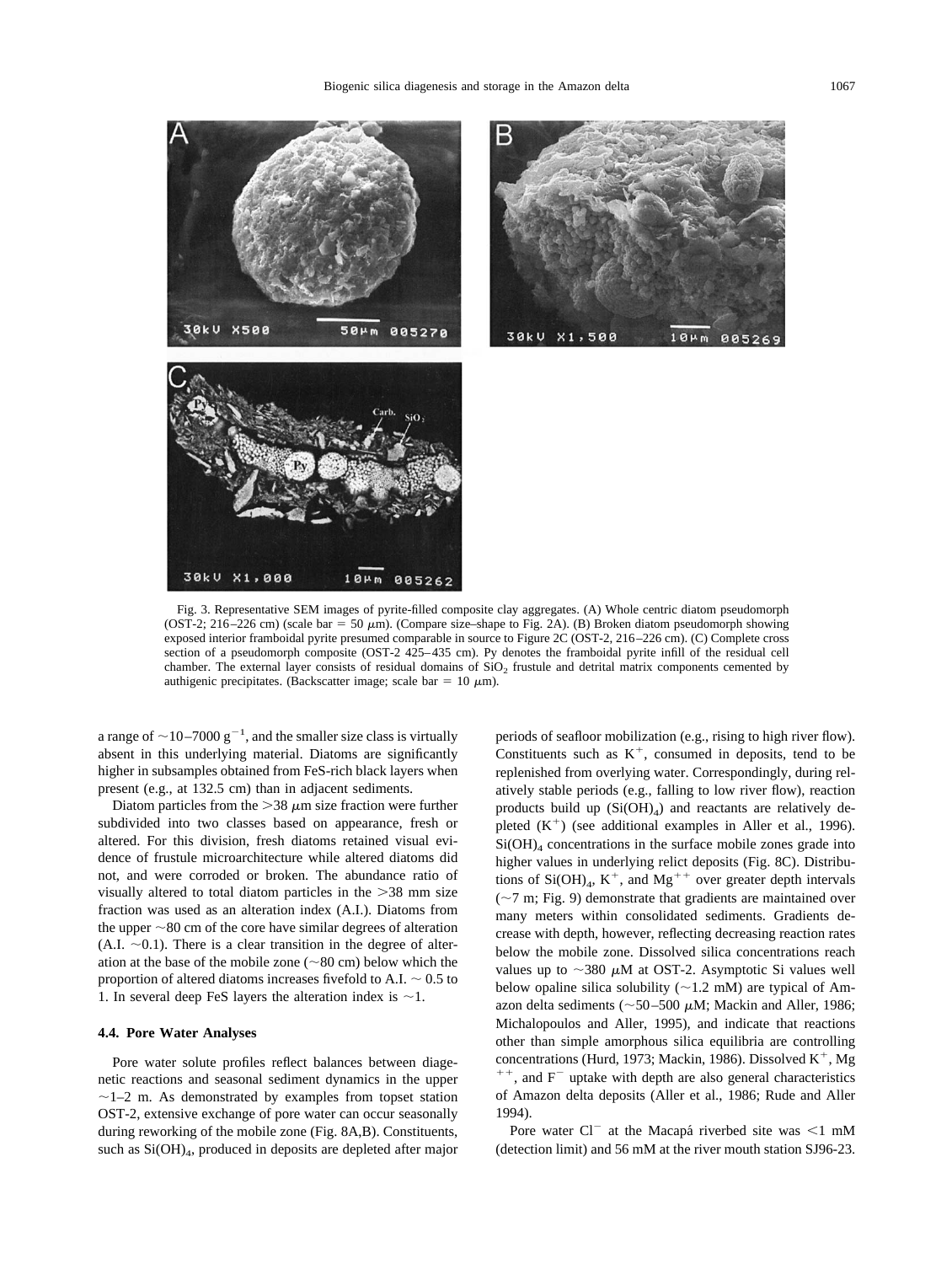<span id="page-7-0"></span>

Fig. 4. Non-diatom siliceous debris can also be morphologically well-preserved but highly altered. (A) Whole radiolarian extensively coated by authigenic clay and filled with pyrite. (B) EDS spectra of surface coating (center of (A)) demonstrating the K, Fe-rich composition typical of Amazon delta authigenic clays (S from pyrite).

RMT-1 pore waters ranged from  $\sim$ 350–450 mM and OST-1 from  $\sim$  260–350 mM, while all remaining delta topset sites were  $>500$  mM (up to 570 mM offshore). SJ96-22 off Amapá had pore water  $Cl^{-} \sim 320 - 525$  mM over the upper 2.5 m.

#### **4.5. Biogenic and Reactive Sedimentary Silica**

#### *4.5.1. Operational Extractions of Reactive Silica*

Analysis of  $>50$  Amazon delta topset sediment samples demonstrated that the release rate of dissolved Si from samples treated only with  $1\%$  Na<sub>2</sub>CO<sub>3</sub> usually increases with reaction time, producing concave-upward concentration vs. time functions in  $>80\%$  of samples [\(Fig. 10A\)](#page-11-0). These patterns demonstrate that the primary assumptions of the mild alkaline leach method regarding dissolution kinetics are not generally valid for these deposits. Previous estimates of Amazon delta biogenic

silica contents utilized extrapolations from the first 5 h of leaching where the nonlinearity is poorly expressed [\(DeMaster](#page-22-0) [et al., 1983\)](#page-22-0). After mild 0.1N HCl pretreatment, either 1 or 18 h, it was found that the time-series Si release patterns with subsequent 1%  $\text{Na}_2\text{CO}_3$  leach were largely linear after  $\sim 1-2$ h, allowing reliable estimation of a reactive Si pool by linear extrapolation [\(Fig. 10B\)](#page-11-0). Samples that gave the highest evidence for accelerated rates (nonlinearity) with time of alkaline leach (no pretreatment) were not always completely linearized by 1 h 0.1N HCl pretreatment, whereas almost all samples were linear after 18 h pretreatment. After the mild acid preleach, the size of the labile Si pool estimated from alkaline leaches (Si-Alk) was substantially increased in delta sediments [\(Fig.](#page-11-0) [10\)](#page-11-0).

Examples of the absolute and relative sizes of the operational Si pools are shown in [Figure 11](#page-12-0) for the Amazon River bed station at Macapá and for the average of six samples taken from the upper 6 m at OST-3 (3–13, 38–48, 80–90, 514–524, 545–555, 577–587 cm intervals, multiple replicates). Because riverbed sediments were sandy mud, both the bulk and  $\leq 63 \mu m$ size fractions (wet sieved) were analyzed, the latter to better reflect suspended load. The river and delta sediments show major differences in both the absolute and relative magnitude of operational Si pools. Total reactive Si  $(\Sigma S) = S$ i-HCl + Si-Alk) is far higher at the delta ( $\sim$ 412  $\mu$ mol g<sup>-1</sup>) compared to riverbed site ( $\sim$ 56–102  $\mu$ mol g<sup>-1</sup>). BSi represents a substantial portion of  $\Sigma$ Si in the riverbed (BSi/ $\Sigma$ Si = 0.50–0.66), compared to OST-3 ( $BSi/\Sigma Si \sim 0.08$ ). In addition, Si released by alkaline leach with or without an acid preleach is relatively similar in the river material (BSi/Si-Alk  $\sim 0.67$ ) compared to OST-3 (BSi/Si-Alk  $\sim$  0.13). These differences in the relative magnitude of operational pools are maintained at all sites across the delta despite changes in  $\Sigma$ Si [\(Table 2\)](#page-13-0). The average reactive pool ratios at delta sites seaward of rivermouth station SJ-23 are Si-HCl/ $\Sigma$ Si ~ 0.35, BSi/ $\Sigma$ Si ~ 0.41, Si-Alk/ $\Sigma$ Si ~ 0.59, and BSi/Si-Alk  $\sim$  0.34. Acid pretreatment therefore has a substantially larger effect on Si release patterns from delta compared to river sediment and increases estimates of reactive Si by a factor of  $\sim$  5–10 $\times$  (BSi vs.  $\Sigma$ Si).

For comparison, operational Si pools were also examined in standard reference clays, kaolinite (API #9), montomorillonite (API # 27), and illite (Ward Scientific, Rochester shale). Kaolinite, montomorillonite, and illite  $(10 \text{ Å}$  clay) compose  $\sim$ 36%, 27%, and 28% of Amazon River clays respectively [\(Gibbs, 1977\)](#page-22-0). Offshore deposits in the OST-3 region are largely clay (average grain size of  $\sim$ 10 phi) composed of  $\sim$ 25  $\pm$  7% kaolinite,  $\sim$ 33  $\pm$  17% smectite,  $\sim$ 4  $\pm$  2.6% illitesmectite,  $\sim$ 36  $\pm$  13% illite, and trace chlorite [\(Kuehl et al.,](#page-23-0) [1986, 1995; Dukat and Kuehl, 1995\)](#page-23-0). In contrast to the handling of wet sediment samples, the standard clays (dry) were gently ground before extraction. Total reactive Si in standard clays ranged from  $\Sigma$ Si ~ 20–140  $\mu$ mol g<sup>-1</sup> [\(Table 2\)](#page-13-0). Clay standards released smaller quantities of Si after acid leach than did delta samples, comparable to or less than Amazon river bed deposits [\(Table 2\)](#page-13-0). The relative importance of operational Si pools was very different in standard clays than delta deposits and was similar to the riverbed and river mouth samples, averaging: Si-HCl/ $\Sigma$ Si  $\sim$  0.35, BSi/ $\Sigma$ Si  $\sim$  0.76, Si-Alk/ $\Sigma$ Si  $\sim$ 0.65, and BSi/Si-Alk  $\sim$  1.1. Thus, acid pretreatment has a relatively small effect on the subsequent release of Si from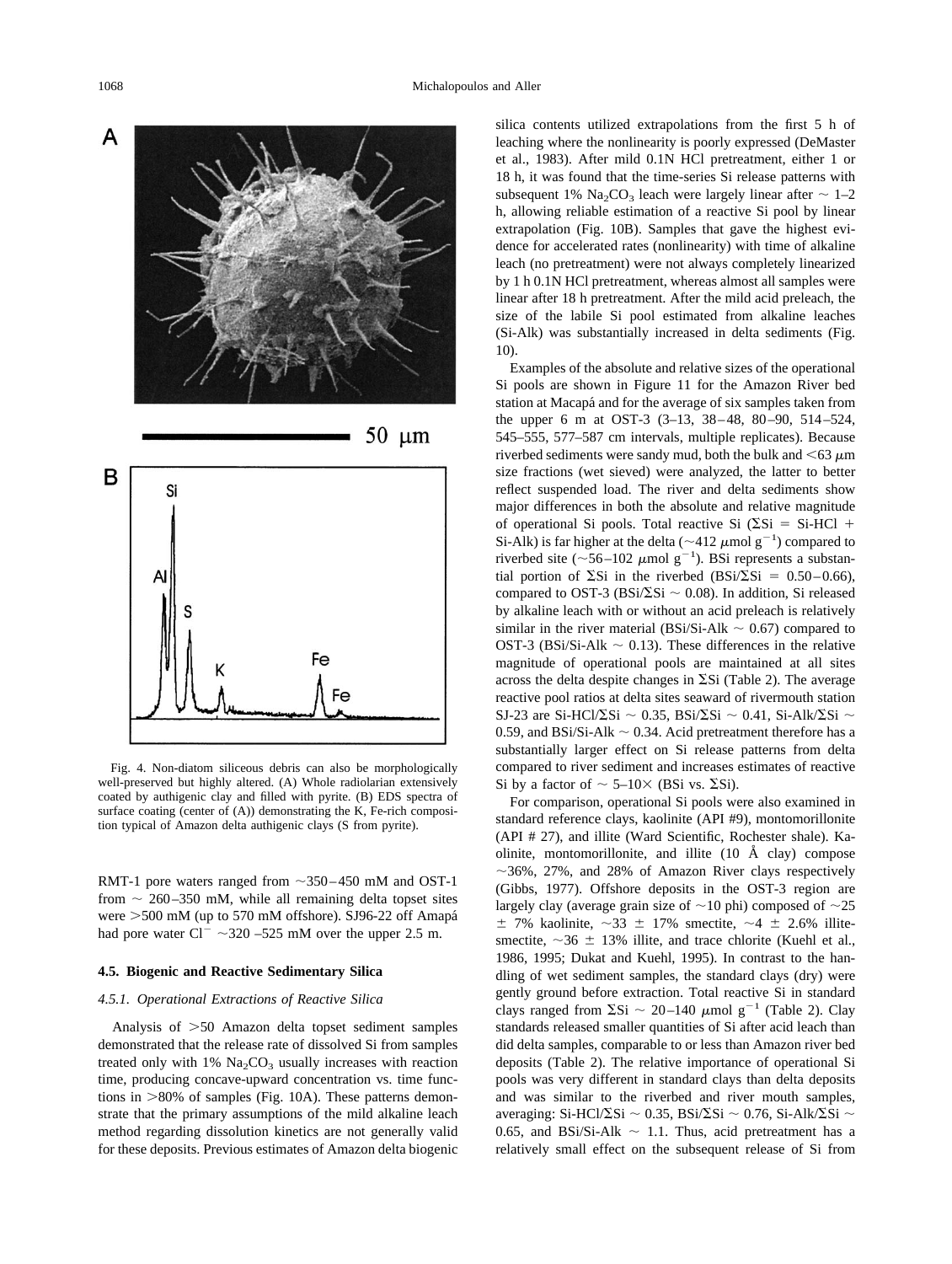<span id="page-8-0"></span>

Fig. 5. Elemental map (EDS) of a frustule remnant (Station 22, depth = 95 cm). The "membranous" authigenic aluminosilicate that has replaced the original siliceous frustule contains K, Fe, and Mg. In this case only a small amount of central pyrite is present. In cases where pyrite-fill is abundant, altered clays are often relatively Fe-poor.

standard clays by mild alkaline solution. As in the case of Amazon riverbed samples, the Si released from standard clays by mild alkaline treatment alone (BSi) is comparable to the Si released by alkaline leach after acid pretreatment (Si-Alk). Previous studies have reported magnitudes of Si release from standard clays during the BSi procedure or during leaching with 0.1N HCl (Si-HCl) similar to those found in the present study (e.g., [Eggimann et al., 1980; Mackin and Swider, 1987\)](#page-22-0).

A portion of the Si released by 0.1N HCl (Si-HCl) may be derived from Fe, Mn, Al-oxides. The quantities of Fe extracted by 0.1N HCl from delta station OST-3 sediment are  $\sim$  19  $\pm$  1  $\mu$ mol Fe g<sup>-1</sup> and  $\sim$  78  $\pm$  12  $\mu$ mol Fe g<sup>-1</sup> in 1 h and 18 h respectively. For comparison,  $\sim$  7 and 44  $\mu$ mol Fe g<sup>-1</sup> are extracted by 1 mol/L NH<sub>2</sub>OH- 0.175 mol/L Na-Citrate, and 76 and 227  $\mu$ mol Fe g<sup>-1</sup> are extracted by 0.2 mol/L Na-oxalate in 1 h and 18 h respectively (a standard 4 h Na-Oxalate leach extracts ~172  $\mu$ mol Fe g<sup>-1</sup>). These latter two solutions are

often used as operational extractants for highly reactive Feoxides in marine sediments [\(Robbins et al., 1984; Canfield,](#page-23-0) [1989\)](#page-23-0). Typical ranges of Si/Fe mole ratios reported from similar operational extractions of soils are  $\sim 0.1-0.3$  [\(Parfitt and](#page-23-0) [Childs, 1988\)](#page-23-0). Total bulk analyses of completely altered ferrugenous laterites give maximum  $Si/Fe \sim 0.7{\text -}0.9$  [\(Tardy,](#page-24-0) [1997\)](#page-24-0). The soil extractions thus suggest that <20  $\mu$ mol Si g<sup>-1</sup> might be released by 0.1N HCl from Fe, Mn, Al-oxides at delta sites and even less at coarser grained stations proximal to the river mouth. Coastal French Guiana deposits derived from the Amazon River release  $\sim 10 \ \mu$ mol Si g<sup>-1</sup> during extraction by 0.2 mol/L Na-oxalate (Panzeca and Aller, unpublished). These estimates are far lower than the measured release of Si by 0.1N HCl from Amazon delta sediments [\(Table 2\)](#page-13-0).

To more directly check the efficiency of extraction of altered diatom material by the different operational treatments, we handpicked highly altered but recognizable diatom particles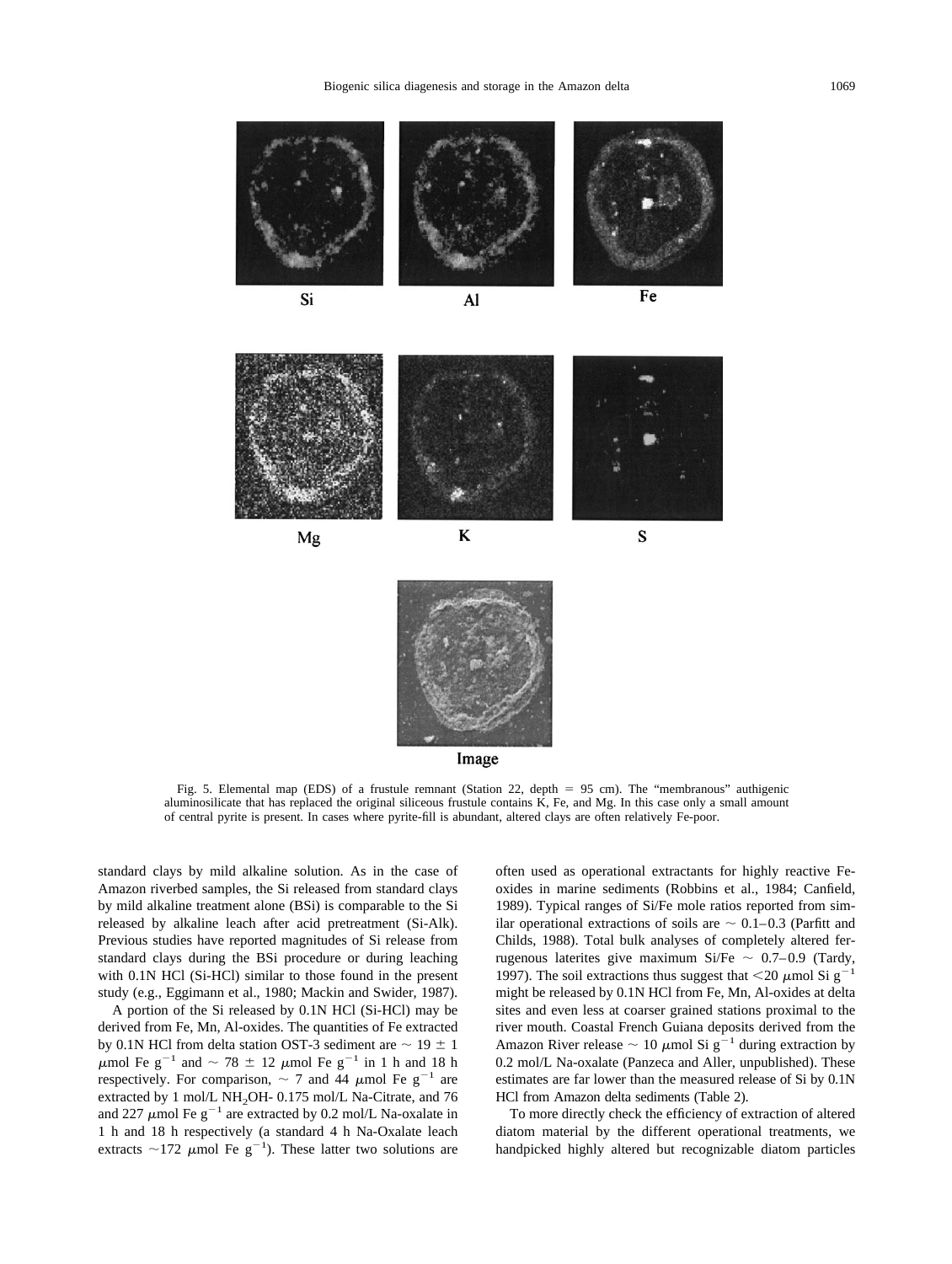<span id="page-9-0"></span>

Fig. 6. (A) Lattice fringe image of an authigenic crystal that has replaced a siliceous diatom frustule (Station SJ96-22 depth  $= 200$  cm). In this case, the measured basal spacing (white lines) is approximately 10.2 Å. (B) TEM/EDS spectrum of the authigenic crystal shown in (A) demonstrating dominance of Si, Al, K, Fe, and Mg. (C) TEM/EDS spectrum of an euhedral clay crystallite that replaced the cultured *Coscinodiscus* sp. incubated anoxically in Amazon mud for 23 months (see [Michalopoulo et al., 2000\)](#page-23-0). The composition is comparable to the in situ alteration product (B). S is due to FeS from cell decomposition. Cu signal is from the sample holder.

from sediment samples and subjected them to extraction. These altered diatoms released BSi = 101  $\mu$ mol Si g<sup>-1</sup> compared to Si-Alk = 184  $\mu$ mol Si g<sup>-1</sup>. Microscopic observations of leached material revealed that highly altered frustules visually survived both leach methods and could maintain their morphology, particularly in the standard BSi procedure. The modified operational leach with the acid-pretreatment step is more efficient in dissolving both the converted buried biogenic silica and the authigenic aluminosilicate phases replacing frustules. However, even with the two-step modified operational leach, converted frustules are not completely dissolved. In fact, only a very small portion of totally altered diatoms is dissolved either with the alkaline leach alone or with the acid-alkaline leach combination. The microleach experiment indicates that the

|  |  |  |  |  |  |  | Table 1. Elemental ratios in Amazon River, Delta, and authigenic particles. |  |
|--|--|--|--|--|--|--|-----------------------------------------------------------------------------|--|
|--|--|--|--|--|--|--|-----------------------------------------------------------------------------|--|

|                                                                                           | Al/Si (mole/mole) |                               |           | $K/Si$ (mole/mole) |                                 |           | Fe/Si (mole/mole) |                               |       |
|-------------------------------------------------------------------------------------------|-------------------|-------------------------------|-----------|--------------------|---------------------------------|-----------|-------------------|-------------------------------|-------|
|                                                                                           | Mean              | Range                         | <b>SE</b> | Mean               | Range                           | <b>SE</b> | Mean              | Range                         | SE    |
| Amazon River<br>suspended<br>particulate matter                                           | 0.46              | $0.45^{\rm a} - 0.48^{\rm b}$ | 0.02      | 0.058              | $0.048^{\rm a} - 0.068^{\rm b}$ | 0.01      | 0.12              | $0.10^{\rm a} - 0.14^{\rm b}$ | 0.02  |
| Average Amazon delta<br>sediment $(< 63$<br>$mm)^c$                                       | 0.60              | $0.22 - 0.94$                 | 0.029     | 0.07               | $0.01 - 0.17$                   | 0.0078    | 0.13              | $0.02 - 0.28$                 | 0.012 |
| Average authigenic<br>clay replacing<br>natural diatom<br>frustules <sup>d</sup>          | 0.69              | $0.47 - 0.89$                 | 0.043     | 0.11               | $0.00 - 0.25$                   | 0.026     | 0.10              | $0.02 - 0.25$                 | 0.023 |
| Average authigenic<br>clay formed during<br>diatom incubation<br>experiments <sup>e</sup> | 0.41              | $0.05 - 0.78$                 | 0.087     | 0.13               | $0.00 - 0.20$                   | 0.0267    | 0.17              | $0.03 - 0.42$                 | 0.043 |

- 
- 
- <sup>a</sup> Data from [Martin and Meybeck \(1979\).](#page-22-0) Number of analyses  $n = 1$ .<br><sup>b</sup> Data from [Sholkovitz and Price \(1980\).](#page-22-0) Number of analyses  $n = 2$ .<br><sup>c</sup> Chemical analyses obtained with an electron microprobe equipped with WDS. Numbe
-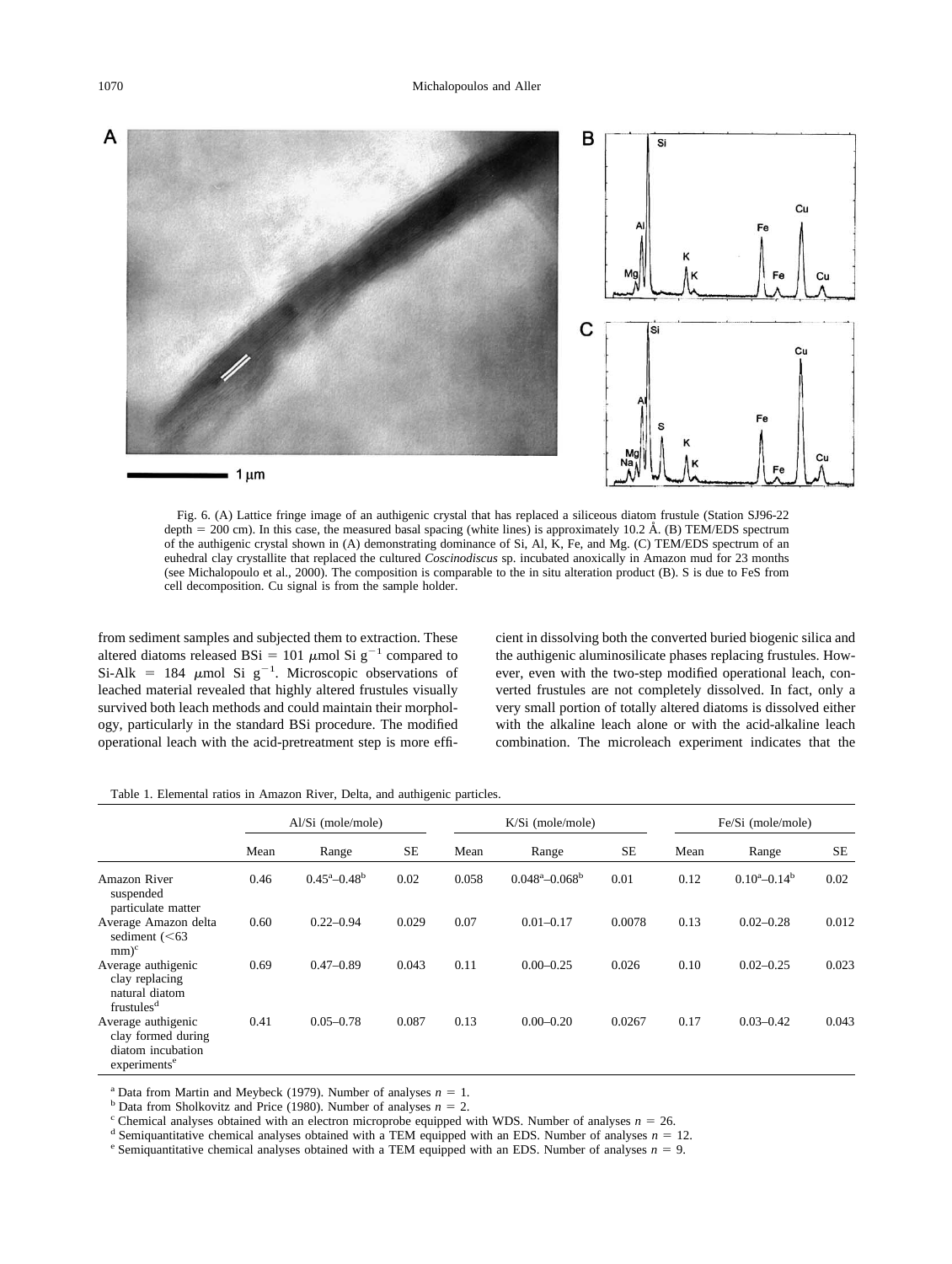<span id="page-10-0"></span>

Fig. 7. (A) Excess <sup>210</sup>Pb distribution at station SJ96-22 located in proto-mudwave deposits off Amapá (adapted from [Allison et al., 2000\)](#page-22-0). The two zone pattern of a surface mobile zone (in this case ~80 cm) overlying consolidated relict deposits is typical of Amazon shelf deposits. (B) Both small and large diatoms are present in the mobile zone. Whole recognizable diatom frustules are rare in the underlying relict zone, and small cells are virtually absent. (C) About 10% of large diatom cells in the surface mobile layer are obviously altered  $(A.I. \sim 0.1)$ . The percentage increases to  $\sim 100\%$  in relict deposits and greater fragmentation is obvious  $(A.I. \sim 1)$ .

operational leaches used in this study do not dissolve all the reconstituted biogenic silica present in Amazon deltaic sediments and are probably conservative estimates of biogenic silica and diagenetic alteration products [\(Table 3\)](#page-13-0).

We conclude that for Amazon delta sediments the best estimate for total reactive sedimentary Si at present is the sum of the 18 h 0.1N HCl leach and Si-Alk. These mild procedures in tandem provide a reasonable balance between the need to



Fig. 8. (A) Example of seasonal variation in pore water  $Si(OH)_4$  at topset station OST-2. Low concentrations correspond to the period after recent remobilization of upper  $\sim$ 2 m. High concentrations follow the period of relative stability of sediment and ingrowth of reaction products. (B) Seasonal pore water  $K^+$  concentration corresponding to (A). Normalization to Cl<sup>-</sup> demonstrates conclusively that the pattern is diagenetic. Relatively high K<sup>+</sup> is observed in upper  $\sim$  1 m following the period of pore water exchange. (Point in parentheses is interpreted as analytical error). (C) Si(OH)<sub>4</sub> pore water profile at station SJ96-22 demonstrating gradation for mobile surface zone concentrations into underlying relict material in upper  $\sim$  2–3 m.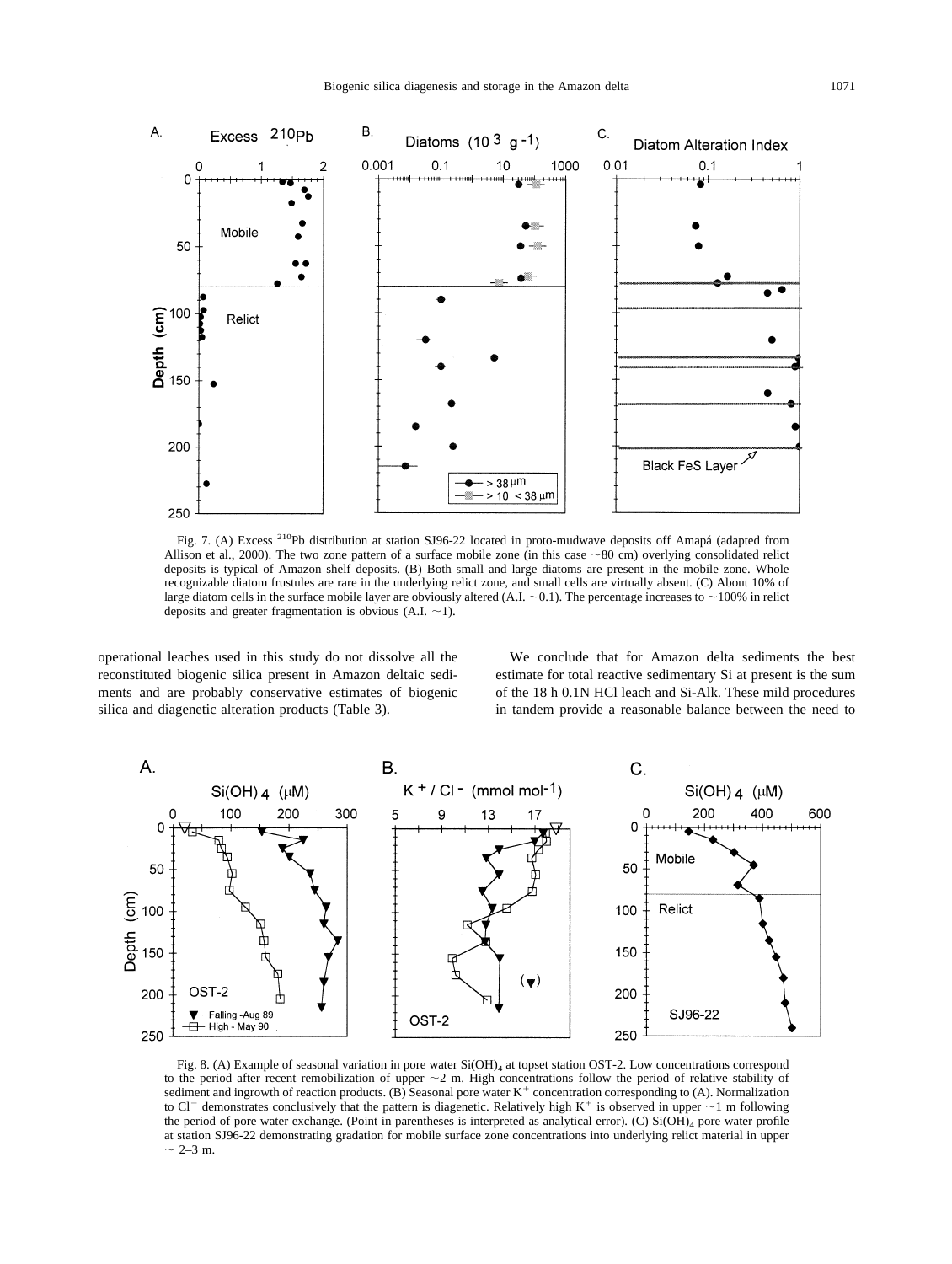<span id="page-11-0"></span>

Fig. 9. Reactive solute concentration gradients decrease below the surface mobile zone  $(\sim 2 \text{ m})$  but are discernable in this case to depths up to at least  $\sim$ 7 m at OST-2 (piston core). Uptake of K<sup>+</sup> and Mg<sup>++</sup> and the relatively low asymptotic concentration of  $Si(OH)_{4}$  are consistent with authigenic clay formation. (Overlying water values indicated by open triangles).

extract biogenic silica and altered products of biogenic silica, while largely discriminating against detrital material. Although the method does not extract all alteration products of biogenic Si and additional forms of Si such as Fe, Al-oxide associations are partially included, it is clearly a better approximation than mild alkaline leaches alone, and interferences are relatively minor compared to the overall analytical signal. The modification allows consistent and repeatable analytical treatment of data (e.g., linear extrapolation), and can be readily compared with operational methods available in the literature utilized for extraction of authigenic precipitates, oxides, and standard clays. As will be shown, environmentally consistent patterns and stoichiometric flux estimates are also obtained from this assumption.

To allow possible interconversion of analytical quantities, the concentrations of Si-Alk measured after either of the two HCl pretreatment times (1 h, 18 h) were compared directly on  $>60$  sediment samples from the delta topset and off Amapá (SJ96-22). This comparison of the two acid pretreatments showed that the estimates of Si-Alk after 18 h HCl pretreatment were  $\sim$ 1.3 $\times$  the value of Si-Alk after a 1-h HCl pretreatment  $(Si-Alk [1 h HC]] \sim 0.75 Si-Alk [18 h HC]]$ . The ratio of Si-HCl released after 18 h vs. 1 h is  $\sim$ 3.4. The magnitude of BSi extracted by the alkaline leach alone (no pretreatment) from our delta core samples was comparable ( $\sim$ 55  $\pm$  20  $\mu$ mol  $\text{Si g}^{-1}$ ) to those reported by [DeMaster et al. \(1983\)](#page-22-0) (average 33  $\mu$ mol Si g<sup>-1</sup>). It should be further noted, however, that our BSi



Fig. 10. (A) Representative examples of Si release patterns during extraction with 0.1 mol/L Na<sub>2</sub>CO<sub>3</sub> at 85°C. Rate of Si release increases with time after  $\sim$  4–5 h in  $\sim$ 80% of samples examined from both surface and relict deposits. (B) Examples of Si release during extraction by 0.1 mol/L Na<sub>2</sub>CO<sub>3</sub> after a mild acid pretreatment (18 h, 0.1N HCl). Release is essentially a linear function of time after  $\sim$  1–2 h.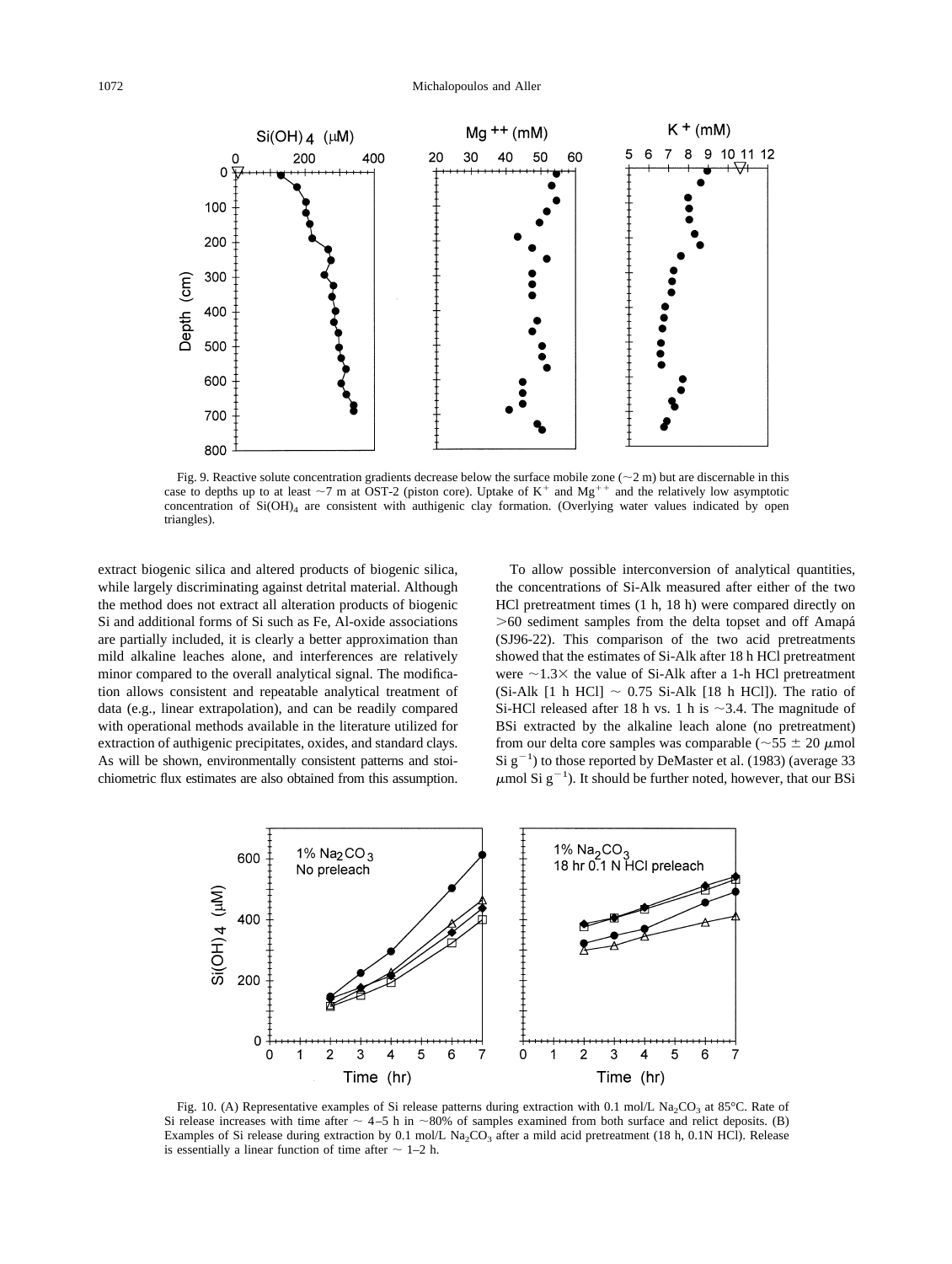<span id="page-12-0"></span>

Fig. 11. (A) Comparison of operational reactive Si pools from Macapá (Amazon River: riverbed bulk and  $\leq 63 \mu$  fraction) and station OST-3 (upper 5 m), the most distal delta site sampled. BSi indicates the reactive Si released by the traditional 0.1 mol/L Na<sub>2</sub>CO<sub>3</sub> (85°C) leach alone. Mild acid pretreatment results in dramatic increases in measured reactive Si pools in delta sediments but not in the river deposits. Even a brief acid leach (1 h) activates the alkaline leachable component in delta sediments but not in riverbed material or clay standards. (B) The corresponding reactive K pools demonstrate large increases of reactive K and dominance of the acid leachable pool (incongruent K, Si dissolution) at OST-3 relative to river sediment.

measurements were made directly on undried, unground samples as extrapolated intercept values (5 h), whereas the previously reported BSi values were made on dried, ground samples and corrected for an inferred analytical grinding effect. The grinding effect correction (derived from the mean of 5 samples extracted twice with 1%  $Na<sub>2</sub>CO<sub>3</sub>$  reduced the calculated BSi concentrations by roughly half [\(DeMaster et al., 1983\)](#page-22-0).

#### *4.5.2. Stochiometry and Magnitude of K and Si Release*

As in the case of Si, a well-defined reactive K pool was present; however, the time-dependent patterns of  $K^+$  released from sediment and the relative importance of acid and alkaline extractions differed from Si (Fig. 11). Approximately 98% of the K extracted from delta sediment by 0.1N HCl was released in 1 h. For example, at station SJ96-22 off Amapá, the ratio of K-HCl (18 h)/K-HCl (1 h) was  $1.026 \pm 0.0016$  throughout the upper  $\sim$  2.5 m ( $n = 15$ ). The ratio averaged 1.1  $\pm$  0.1 in bulk or  $\leq 63$  µm fractions of Amazon riverbed sediment [\(Table 2\)](#page-13-0). Similarly for alkaline treatment, virtually all K extracted over 7–8 h by 0.1M Na<sub>2</sub>CO<sub>3</sub> in delta samples leached previously with 0.1N HCl (18 h) was released in the first 2 h ( $\geq$ 90%) with little increase thereafter. If the mild alkaline leach is carried out without any prior acid treatment (as per BSi analysis), essentially all K-BSi is also released in the first 2 h of the mild alkaline leach. In contrast to reactive Si, the majority portion of the total reactive K ( $\Sigma K = K-HCl + K-Alk$ ) in delta sediment was released by acid, with average K-HCl/ $\Sigma K \sim 0.70$  [\(Table](#page-13-0) [2\)](#page-13-0). K-BSi corresponds to about half of the total  $\Sigma K$  in delta deposits seaward of SJ-23, averaging K-BSi/ $\Sigma$ K  $\sim 0.54 \pm 0.14$ [\(Table 2\)](#page-13-0). Thus, there is a labile K pool released predominantly

by acid (70%) but with a significant proportion released only during alkaline dissolution (K-Alk/ $\Sigma$ K  $\sim$  0.3). Approximately 21% of the  $\Sigma K$  pool reacts with either mild acid or alkaline solution ((K-BSi - K-Alk)/ $\Sigma$ K). In sharp contrast to delta deposits, the K-HCl pool is far smaller in Amazon riverbed sediments and represents a relatively minor proportion of  $\Sigma K$  $(K-HCl/\Sigma K \sim 0.25 \pm 0.03)$  [\(Table 2\)](#page-13-0).

Reactive K pools in standard clays were distinctive to respective mineralogies and differed substantially from Amazon delta deposits both in magnitude and the relative importance of different pools [\(Table 2\)](#page-13-0).  $\Sigma K$  was 200–500 $\times$  lower in kaolinite and  $4-9\times$  lower in montmorillonite standards than in delta deposits. In the case of montmorillonite, the K-HCl pool accounted for  $>90\%$  of release. In contrast to delta sediments, these standard clays had a readily detectable time-dependent release of K during alkaline treatment. During mild alkaline treatment (post 18 h HCl), kaolinite released  $\sim$ 36% K in the first 2 h (1.2  $\mu$ mol K g<sup>-1</sup> total in 7 h) and montmorillonite ~54% (2.2  $\mu$ mol K g<sup>-1</sup> total in 7 h).

The magnitude of K release from illite shale was significant but release patterns differed substantially from either Amazon River or delta sediment [\(Table 2\)](#page-13-0). K was released from illite continuously with time by both mild acid and mild alkaline leaches. The ratio of K-HCl (18 h)/K-HCl (1 h), for example, was  $\sim$  1.8. In contrast to Amazon delta deposits, illite K-HCl  $<$ K-Alk, K-Alk/ $\Sigma$ K is relatively high (0.60 vs. 0.30 for average delta), and acid pretreatment had a substantial effect on the quantity of alkaline leachable K (K-BSi  $\leq$  K-Alk) [\(Table 2\)](#page-13-0).

Reactive K and Si pools are highly coherent in surficial delta deposits (0–15 cm) and increase progressively away from the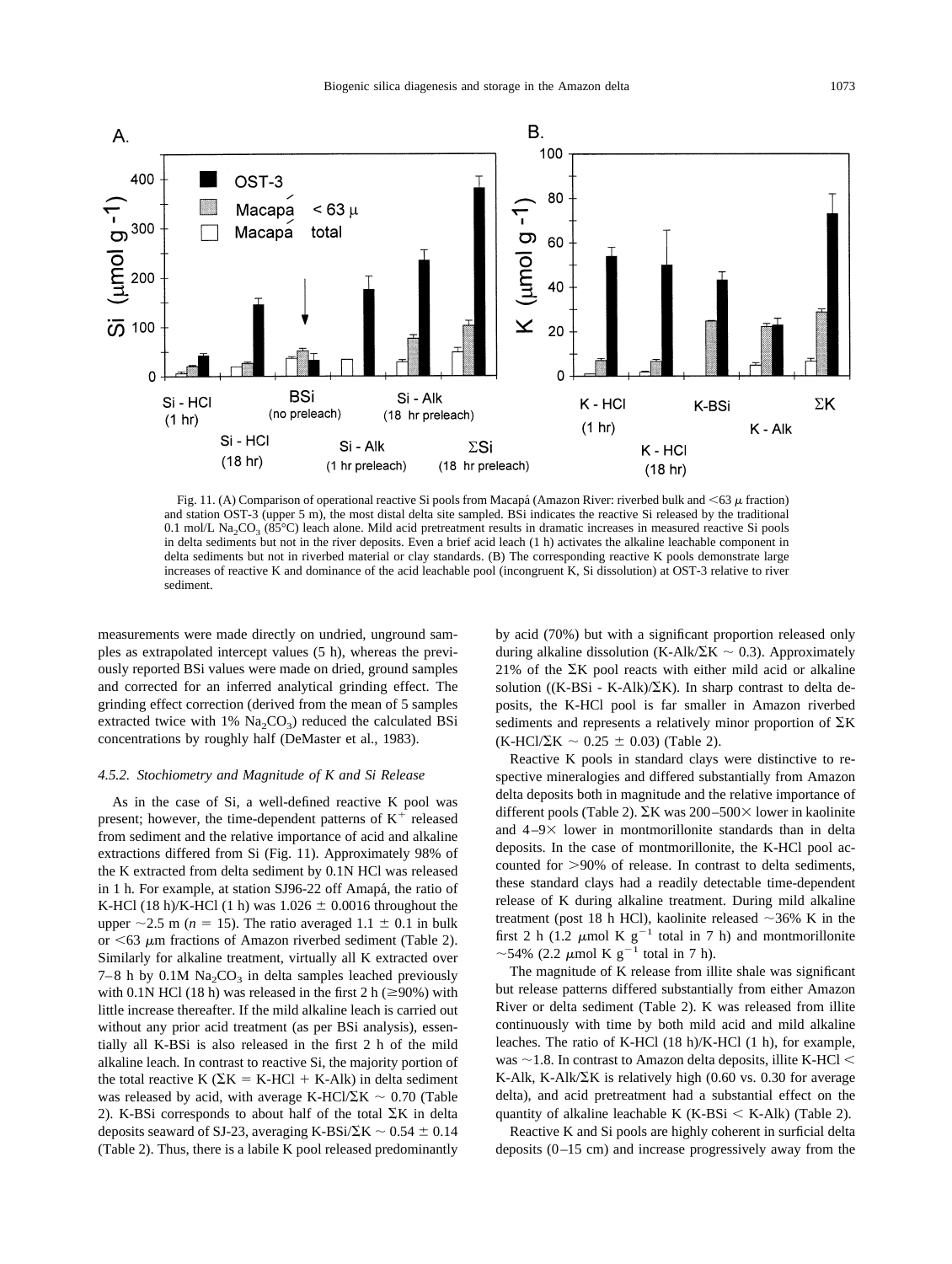<span id="page-13-0"></span>Table 2. Reactive Si and K contents of standard clays, Amazon River, and Delta sediments<sup>a</sup>

| Sample                        | $Si-HCl$ $(1)$<br>h) | Si-HCl<br>(18 h) | <b>BSi</b>     | Si-Alk (post<br>$HCl$ 18 h) | $\Sigma$ Si     | Si-<br>$HC1/\Sigma Si$ | BSi/<br>$\Sigma$ Si | Si-Alk/ΣSi           |
|-------------------------------|----------------------|------------------|----------------|-----------------------------|-----------------|------------------------|---------------------|----------------------|
| Kaolinite                     | $1.6 \pm 0.3$        | $4.2 \pm 0.8$    | $25 \pm 7$     | $16 \pm 5$                  | $20.2 \pm 5.1$  | 0.21                   | 1.24                | 0.79                 |
| Montmorillonite               | $11 \pm 0.5$         | $49 \pm 2$       | $98 \pm 1.3$   | $91 \pm 17$                 | $140 \pm 17$    | 0.35                   | 0.70                | 0.65                 |
| Illite                        | $30 \pm 6$           | $27.4 \pm 1$     | $18 \pm 3$     | $27 \pm 2$                  | $54.4 \pm 2.2$  | 0.50                   | 0.33                | 0.50                 |
| Amazon River SPM <sup>b</sup> |                      |                  | 160            |                             |                 |                        |                     |                      |
| Macapá (channel)              | $6.4 \pm 3.6$        | $20 \pm 0.1$     | $37 \pm 3$     | $29 \pm 6$                  | $56 \pm 9$      | 0.39                   | 0.66                | 0.61                 |
| Macapá ( $\leq 63 \mu$ )      | $21 \pm 2$           | $26 \pm 3$       | $51 \pm 5$     | $76 \pm 8$                  | $102 \pm 9$     | 0.25                   | 0.50                | 0.75                 |
| SJ-23 (river mouth)           |                      | $61 \pm 3$       | $73.2 \pm 3.5$ | $89 \pm 6$                  | $150 \pm 6.7$   | 0.41                   | 0.49                | 0.59                 |
| $RMT-1$                       |                      | $87 \pm 20$      | $45 \pm 38$    | $98 \pm 34$                 | $185 \pm 39$    | 0.47                   | 0.24                | 0.53                 |
| RMT-2                         |                      | $98 \pm 22$      | $40 \pm 19$    | $121 \pm 32$                | $219 \pm 39$    | 0.45                   | 0.18                | 0.55                 |
| RMT-3                         |                      | $111 \pm 20$     | $55 \pm 19$    | $161 \pm 26$                | $272 \pm 33$    | 0.41                   | 0.20                | 0.59                 |
| OST-1                         |                      | $119 \pm 17$     | $90 \pm 10$    | $178 \pm 30$                | $297 \pm 35$    | 0.40                   | 0.30                | 0.60                 |
| OST-2                         |                      | $110 \pm 11$     | $72 \pm 46$    | $170 \pm 21$                | $280 \pm 24$    | 0.39                   | 0.26                | 0.61                 |
| OST-3                         | $43 \pm 4$           | $146 \pm 12$     | $33 \pm 13$    | $235 \pm 20$                | $412 \pm 31$    | 0.39                   | 0.08                | 0.61                 |
| Amapá (SJ-22)                 | $36.4 \pm 0.5$       | $103 \pm 2.7$    | $51 \pm 7$     | $204 \pm 13$                | $309 \pm 13$    | 0.33                   | 0.17                | 0.66                 |
|                               | K-HCl<br>(1 h)       | K-HCl<br>(18 h)  | K-BSi          | K-Alk (post<br>$HCl$ 18 h)  | $\Sigma K$      | K-HCl/<br>$\Sigma K$   | K-BSi/<br>ΣΚ        | K-Alk/<br>$\Sigma K$ |
|                               |                      |                  |                |                             |                 |                        |                     |                      |
| Kaolinite                     | 0.0                  | $0.07 \pm 0.09$  |                | $0.10 \pm 0.06$             | $0.17 \pm 0.1$  | 0.41                   |                     | 0.59                 |
| Montmorillonite               | $8.2 \pm 0.05$       | $9.0 \pm 0.3$    |                | $0.64 \pm 0.04$             | $9.6 \pm 0.3$   | 0.93                   |                     | 0.07                 |
| Illite                        | $15.6 \pm 0.1$       | $27.4 \pm 0.06$  | 24.3           | 41                          | $68.4 \pm 14$   | 0.40                   | 0.36                | 0.60                 |
| Macapá                        | $1 \pm 0.02$         | $1.3 \pm 0.3$    |                | $4.8 \pm 1.1$               | $6.6 \pm 1.2$   | 0.27                   |                     | 0.73                 |
| Macapá (<63<br>$\mu$ )        | $7.1 \pm 0.9$        | $6.7 \pm 0.8$    | $24.7 \pm 0.3$ | $22 \pm 1.4$                | $28.7 \pm 1.6$  | 0.23                   | 0.86                | 0.77                 |
| SJ-23 (river<br>mouth)        |                      | $15.4 \pm 0.4$   |                | $13.7 \pm 0.8$              | $29.1 \pm 0.9$  | 0.53                   |                     | 0.47                 |
| $RMT-1$                       |                      | $25.7 \pm 3.9$   | $13.1 \pm 0.3$ | $10 \pm 2.0$                | $35.7 \pm 4.4$  | 0.72                   | 0.37                | 0.28                 |
| $RMT-2$                       |                      | $27.8 \pm 10.1$  | $22.6 \pm 0.2$ | $11.9 \pm 2.7$              | $39.8 \pm 10.5$ | 0.70                   | 0.57                | 0.30                 |
| RMT-3                         |                      | $27.9 \pm 9.0$   | $22.4 \pm 0.9$ | $12 \pm 3.4$                | $39.9 \pm 9.6$  | 0.70                   | 0.56                | 0.30                 |
| OST-1                         |                      | $40.2 \pm 6.0$   | $33.4 \pm 2.4$ | $22.7 \pm 2.3$              | $62.9 \pm 6.4$  | 0.64                   | 0.53                | 0.36                 |
| OST-2                         |                      | $50.1 \pm 8.3$   | $29.6 \pm 0.5$ | $23 \pm 2.9$                | $73.1 \pm 8.8$  | 0.69                   | 0.41                | 0.31                 |
| OST-3                         |                      | $50 \pm 11.6$    | $43.3 \pm 3.5$ | $33.8 \pm 2.3$              | $84 \pm 4.8$    | 0.60                   | 0.59                | 0.40                 |
| Amapá (SJ-22)                 | $32 \pm 2.1$         | $33 \pm 4.6$     | $39.6 \pm 0.8$ | $16.2 \pm 3.5$              | $49.2 \pm 5.8$  | 0.67                   | 0.81                | 0.33                 |

<sup>a</sup>  $\mu$ mol g<sup>-1</sup> dry weight.<br><sup>b</sup> [Conley \(1997\).](#page-22-0)

Amazon River along the dispersal system [\(Fig. 12\)](#page-14-0). The incongruent nature of K vs. Si release during acid/alkaline reactions and the relative importance of operational pools are demonstrated by both the absolute magnitude of the acid and alkaline pools and the relative slopes (dK/dSi) of the relationships. The geometric mean regression slopes (dK/dSi) across the delta topset are 0.39 (K-HCl/Si-HCl), 0.12 (Alk-K/Si-Alk), and 0.19 mol mol<sup>-1</sup> ( $\Sigma K/\Sigma Si$ ). The Macapá (riverbed) and river mouth samples (SJ-23) are not included in these calculations, although they lie on or close to overall trends. Those two sites had little

|  | Table 3. Estimated reactive Si burial rates in the Amazon Delta. |  |  |  |  |  |  |  |
|--|------------------------------------------------------------------|--|--|--|--|--|--|--|
|--|------------------------------------------------------------------|--|--|--|--|--|--|--|

| Region <sup>a</sup> | Area $(10^{13})$<br>$\text{cm}^{-2}$ ) | Accumulation<br>rate <sup>a</sup> (g cm <sup><math>-2</math></sup> | <b>Stations</b> | $\Sigma$ Si<br>$(\mu$ mol Si<br>$g^{-1}$ | $\Sigma$ Si Burial<br>(Tmol Si |
|---------------------|----------------------------------------|--------------------------------------------------------------------|-----------------|------------------------------------------|--------------------------------|
| 1                   | 3.7                                    | 4.81                                                               | $OST-3$ :       | 412                                      | 0.0733                         |
|                     |                                        |                                                                    | Gas Site        |                                          |                                |
| $\mathfrak{D}$      | 19.96                                  | 1.38                                                               | OST-1, 2:       | 267                                      | 0.0735                         |
|                     |                                        |                                                                    | RMT-2, 3        |                                          |                                |
| 3                   | 33.27                                  | 0.34                                                               | $RMT-1$         | 185                                      | 0.0209                         |
| 4                   | 3.42                                   | 0.17                                                               | SJ96-22         | 284                                      | 0.00165                        |
| Total               | 60.35                                  |                                                                    |                 |                                          | 0.17                           |

<sup>a</sup> After: [Showers and Angle \(1986\); Kuehl et al. \(1986\).](#page-22-0)

or no difference between the operational BSi and Si-Alk pools (i.e., most alkaline leachable Si was unaltered biogenic  $SiO<sub>2</sub>$ ) and small K-HCl/ $\Sigma$ K. The K-HCl/ $\Sigma$ Si ratio down core at station OST-2 is 0.17 mol  $mol^{-1}$ , comparable to that found in surface sediment between sites [\(Fig. 13A\)](#page-15-0). Similarly, the downcore K-HCl/ $\Sigma$ Si slope in mobile muds off Amapá is  $\sim$ 0.11 and  $\Sigma K/\Sigma S$ i ~0.17 [\(Fig. 13B\)](#page-15-0). Because of the relatively small and nearly constant quantity of BSi present in delta sediments, subtraction of the BSi concentration from  $\Sigma$ Si does not greatly affect the calculated slopes of  $\Sigma K/\Sigma S$ i. These slopes correspond closely to the K/Si ratio found in authigenic clays and altered diatom material obtained in both the field and in laboratory experiments (0. 11–0.17; [Table 1\)](#page-9-0).

# *4.5.3. General Spatial Patterns in Reactive Sedimentary Si*

Operational BSi concentrations show only minor spatial variation over the Amazon delta [\(DeMaster et al., 1983;](#page-22-0) Table 2), whereas mild acid leachable Si (Si-HCl) and Si-Alk increase progressively away from the Amazon River across the delta along the dispersal system by factors of  $\sim$ 4-5 $\times$  [\(Figs. 12](#page-14-0) and [14\)](#page-15-0). The differences between the Si-Alk and BSi operational pools also increase regularly from  $\sim 0-2$  in the Amazon riverbed (Macapá) and at the river mouth (SJ-23), to  $\sim$ 203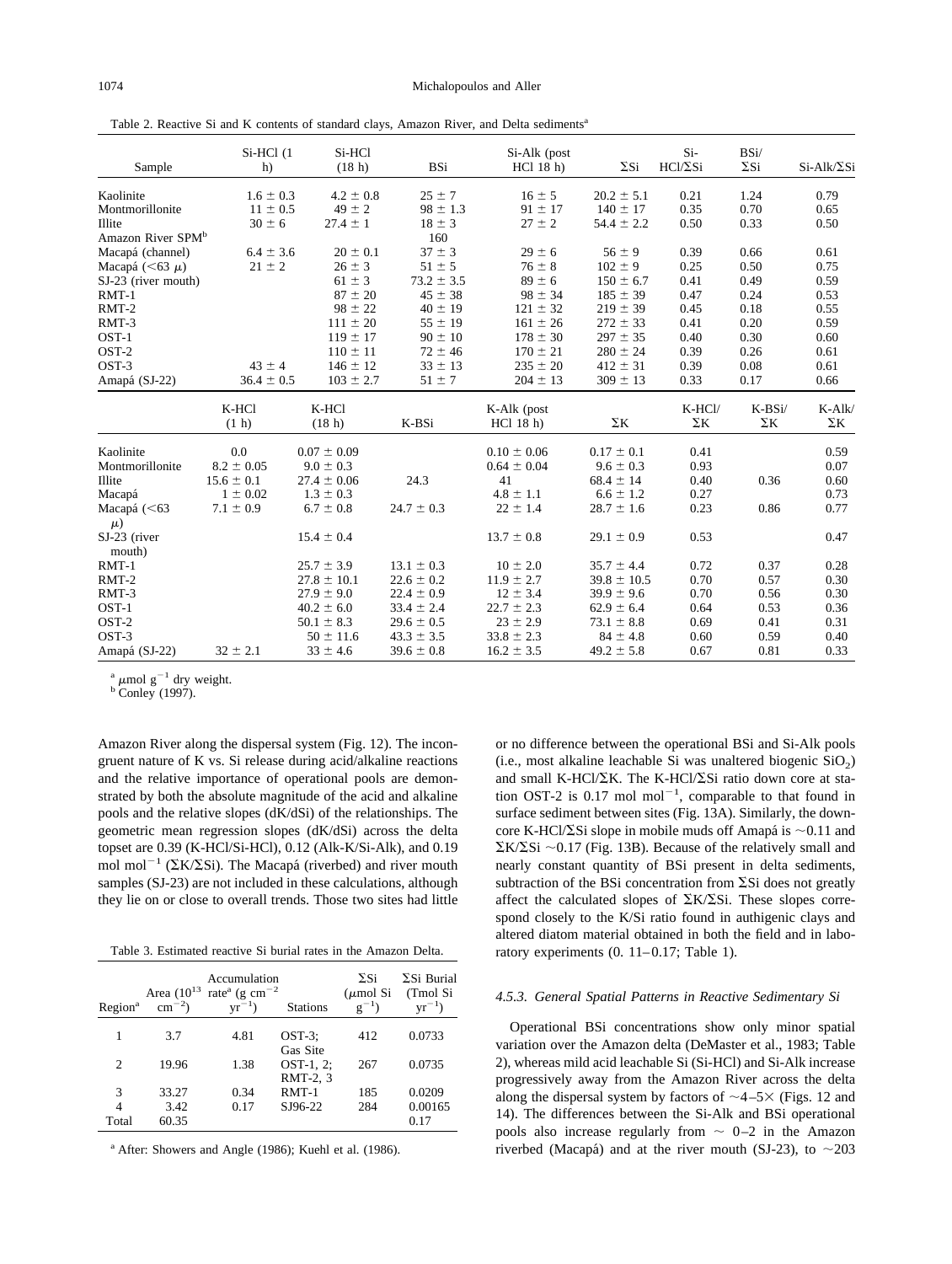<span id="page-14-0"></span>

Fig. 12. The  $K^+$  released during mild acid leach correlates strongly with reactive Si pools in delta deposits. Mild acid releases  $\sim$  70% of the total K<sup>+</sup> released by the combined acid + alkaline leach, whereas the alkaline BSi leach alone releases  $\sim$  50% of the combined value in  $\leq$  h. (A) Mild acid leachable K-HCl vs. acid leachable Si-HCl in surface deposits (upper 15 cm). (B) Mild alkaline leachable K-Alk vs. alkaline leachable Si-Alk. (C) Total reactive K (K-HCl  $+$  K-Alk) vs. total reactive Si (Si-HCl + Si-Alk). The geometric mean regression slopes are 0.39, 0.12, and 0.19 mol mol<sup>-1</sup> respectively ( $r^2$  $= 0.92, 0.55,$  and 0.79;  $p \lt 0.001$ ).

 $\mu$ mol g<sup>-1</sup> at OST-3, the most distal delta site [\(Figs. 11](#page-12-0) and [14\)](#page-15-0). As noted previously, only small analytical differences between BSi and Si-Alk are found for kaolinite, montmorillonite, and illite clay standards. The total reactive  $\Sigma$ Si pool reaches 412  $\pm$ 31  $\mu$ mol Si g<sup>-1</sup> in surface sediment at OST-3 compared with a measured BSi of 33  $\pm$  13  $\mu$ mol Si g<sup>-1</sup>. The inshore Amapá site, SJ96-22 (7 m depth), has comparable concentrations to topset site OST-2.

# *4.5.4. Reactive Si Distributions*

There is little regular variation with depth in the average concentrations of the different reactive Si pools at any given delta site [\(Fig. 15\)](#page-16-0). Exceptions are found in isolated intervals of particular cores (e.g., OST-2; Relict Gas Site; SJ96-22) and at the base of RMT-2. The former sites underlie regions subject to plankton blooms [\(DeMaster et al., 1996\)](#page-22-0) and diatoms can be concentrated in occasional layers. The latter site lies within a corridor of interlayered sands and muds where grainsize effects and sorting influence distributions [\(Kuehl et al., 1986\)](#page-23-0). At RMT-2 (PC 4228) and Gas Site (PC 4221), 1-h alkaline leaches rather than time series intercepts from full 7–8 h time series were used to calculate the Si-Alk concentrations. Experiments showed that 1-h values were  $0.87 \pm 0.05$  that derived by extrapolation to the intercepts of the time series. All analytical Si-Alk values were thus corrected upwards by a factor 1.15 at these two sites only (correction insignificant on scale of figure).

The concentrations and the largely depth independent patterns of reactive Si pools found at the Amapá proto-mud wave site, station SJ96-22 [\(Fig. 16A\)](#page-17-0), are similar to the delta topset sites, particularly OST-2. The  $\Sigma$ Si, Si-Alk, and Si-HCl (18 h) off Amapá average 284  $\pm$  54, 177  $\pm$  36, and 107  $\pm$  14  $\mu$ mol Si g<sup>-1</sup> respectively. BSi (not shown) averages  $77 \pm 37$  µmol Si  $g^{-1}$ . There is a hint of slightly higher reactive Si on average in the upper  $\sim$  40 cm relative to underlying material. Sediment from selected depth intervals was size fractionated by wet sieving ( $>63 \mu m$ ,  $< 125 \mu m$ ) and leached to examine the relative operational behavior and potential contribution of whole, relatively unaltered diatom frustules (A.I.  $\sim$  0.1; [Fig. 7\)](#page-10-0). Biogenic particles dominate the coarse size fractions in these muds. The frustule-rich size fractions were extremely high in reactive Si relative to bulk sediment [\(Fig. 16B\)](#page-17-0). The ratio of Si-Alk/BSi in the coarse fraction is  $\sim$ 1 in surface sediment, whereas the ratio in bulk sediment, which includes accumulated fragmented material, is  $\sim$ 2.

#### **5. DISCUSSION**

#### **5.1. Forms of Sedimentary Biogenic Silica**

#### *5.1.1. Alteration of Siliceous Particles*

Direct examinations of Amazon delta sediments demonstrate multiple forms of sedimentary biogenic silica or its diagenetic derivatives. In addition to relatively unaltered biogenic silica such as whole or corroded diatom frustules, a variety of altered particles are present. The two major classes of alteration products are: a) cation-rich aluminosilicate coatings on siliceous frustules and tests; and b) complete alteration of frustules to authigenic aluminosilicates. The metal-rich coatings are apparently similar to Al-enriched diatom frustules found by [Van](#page-24-0) [Bennekom et al. \(1989\)](#page-24-0) in Zaire River fan sediments but are also highly enriched in Fe [\(Fig. 4\)](#page-7-0). Authigenic aluminosilicates are often K, Fe-rich and dominated by  $7$  and  $10.2-11$  Å forms (e.g., [Fig. 6;](#page-9-0) [Michalopoulos et al., 2000\)](#page-23-0). Within the completely altered particle group, two major subclasses can be identified: i) particles that comprise primarily authigenic aluminosilicate material locally replacing biogenic silica, and ii) composite pseudomorphs consisting of authigenic clay and agglutinated sedimentary matrix material [\(Figs. 2](#page-5-0) and [3\)](#page-6-0). Completely altered diatom frustules and comparatively fresh, unaltered diatoms comprise end-members of a spectrum of particles that have intermediate degrees of conversion to aluminosilicates. Many of these intermediate stages form rapidly (several months to years)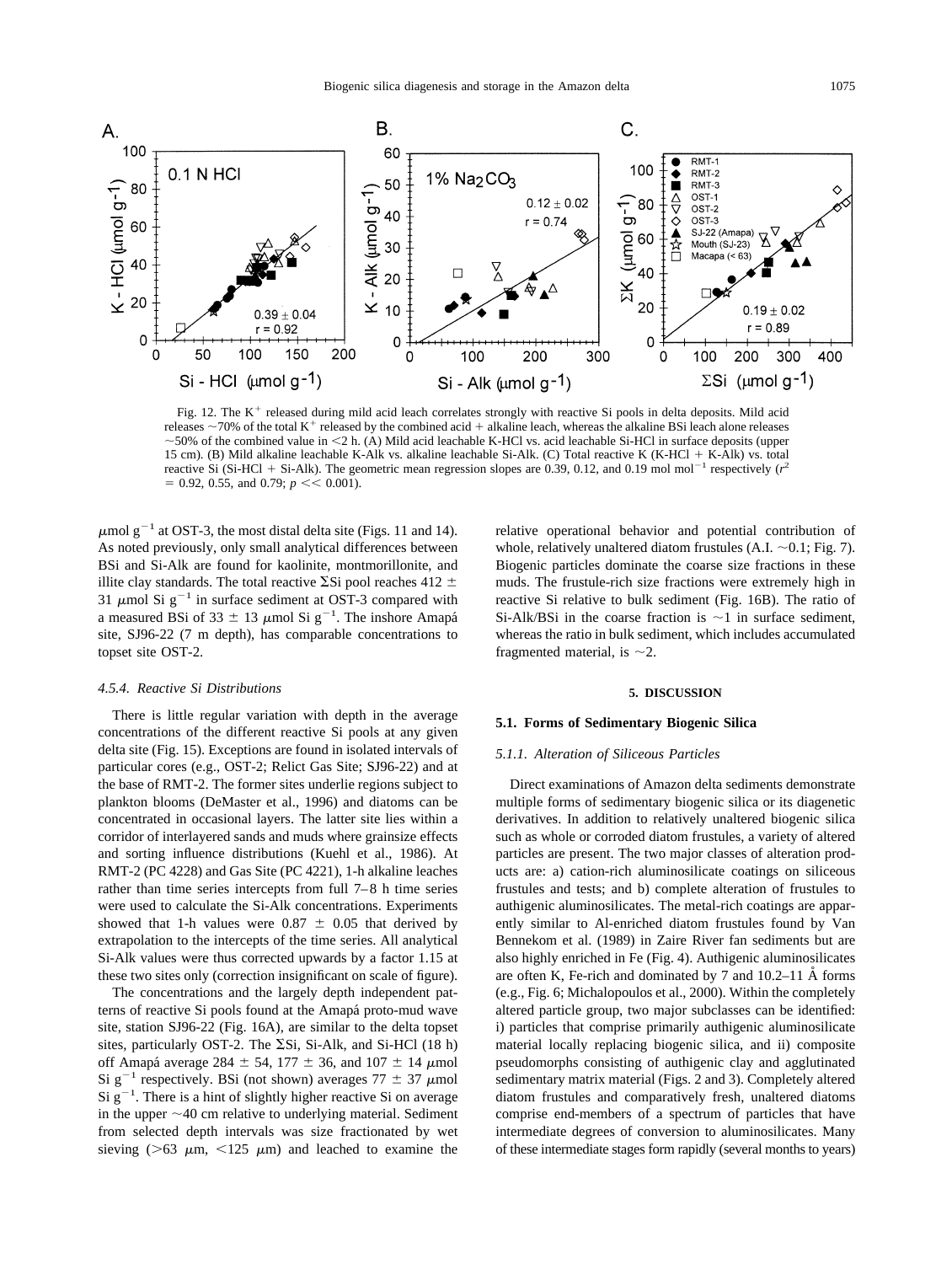<span id="page-15-0"></span>

Fig. 13. (A) Acid leachable  $K^+$  vs. total reactive Si down core at OST-2. Geometric mean slope =  $0.17$  mol mol<sup>-1</sup> ( $r^2 = 0.71$ ,  $p \ll$ 0.001). (B) Acid leachable K<sup>+</sup> (K-HCl) and total leachable  $\Sigma K$  (acid + alkaline) vs. total reactive Si down core at Amapa´ proto-mudwave station SJ96-22. The geometric mean slopes are 0.11  $(r^2 = 0.25; p =$ 0.08) and 0.17 mol mol<sup>-1</sup> ( $r^2 = 0.23$ ;  $p = 0.1$ ) respectively.

when diatom frustules are incubated experimentally in otherwise unamended Amazon delta sediments [\(Michalopoulos et al., 2000\)](#page-23-0).

Microscopic observations show that diatom frustules can either maintain their initial morphology during alteration, disintegrate into recognizable frustual components, or completely fragment [\(Fig. 17\)](#page-18-0). Disintegration is presumably caused by a combination of changes in the physical properties of the altered frustules and intense physical reworking. As exemplified by the multiple forms of diagenetic Si, the physically reworked zone consists of a complex spectrum of alteration products brought



Fig. 14. Variation in the relative pools of reactive Si in surface deposits  $(\sim 15$  cm) from the Amazon River mouth across the delta and along the dispersal system. A regular increase occurs in all reactive pools but BSi. The average BSi measured previously in delta surface sediments is indicated as the horizontal line at  $\sim$ 33  $\mu$ mol g<sup>-1</sup> [\(De-](#page-22-0)[Master et al., 1983\)](#page-22-0).

together physically at various stages of reaction and preservation. Overall, the mobile surface zone of Amazon shelf deposits acts as a massive diagenetic batch reactor with periods of reworking–material exchange alternating with periods of relative stability and obvious net reaction (e.g., [Fig. 8A;](#page-10-0) [Aller et al.,](#page-22-0) [1996; Aller, 1998\)](#page-22-0). Surface deposits temporarily incorporate new reactive siliceous debris, sometimes into distinct layers, during net depositional events, while fragmenting and disseminating a portion of the previously formed authigenic aggregates into the general sediment matrix during remobilization. Based on simple division of the overall mass of sediment in the mobile zone and the delivery rate of sediment to the delta [\(Kuehl et al., 1986\)](#page-23-0), the average residence time of particles in the reworked zone is roughly 30 yr. Because of exposure and erosion of deeply buried material as the mobile zone is reworked, however, older material can also be periodically reincorporated (e.g., average  $^{14}C$  age of the mobile zone  $C_{org}$  is  $\sim$ 2–3 Kyr; [Kuehl et al., 1986; Sommerfield et al., 1995\)](#page-23-0).

The discrete FeS-rich black layers that are found within the surface mobile zone and underlying relict  $(>100 \text{ yr})$  deposits represent pulsed inputs of fresh diatoms and other planktonic debris that are entrained and rapidly decomposed as sediment is reworked by currents and redeposited locally [\(Fig. 7\)](#page-10-0). In the surface mobile deposits, these Fe-sulfide rich layers are usually destroyed and largely reoxidized during reworking events  $($  - seasonally) but provide a short-term means of tracking the diagenetic behavior of specific reactive material. The alteration indexes of diatoms in the Fe-sulfide rich layers are  $\sim 0.1 - 0.2$ in the mobile zone and very close to 1 at depth [\(Fig. 5C\)](#page-8-0). These patterns demonstrate not only substantial diagenetic alteration on the short time scale of seasonal sediment reworking (A.I.  $\sim$ 0.1–0.2), but also the potential for complete conversion and lack of fragmentation if reactive material escapes the mobile surface region. The number of recognizable diatoms in bulk sediment decreases by orders of magnitude below the mobile zone, however, showing that most altered material is fragmented and disseminated before final burial [\(Fig. 7B\)](#page-10-0). The relative constancy of operational pools of reactive Si in both the mobile and relict sediment region at most sites across the delta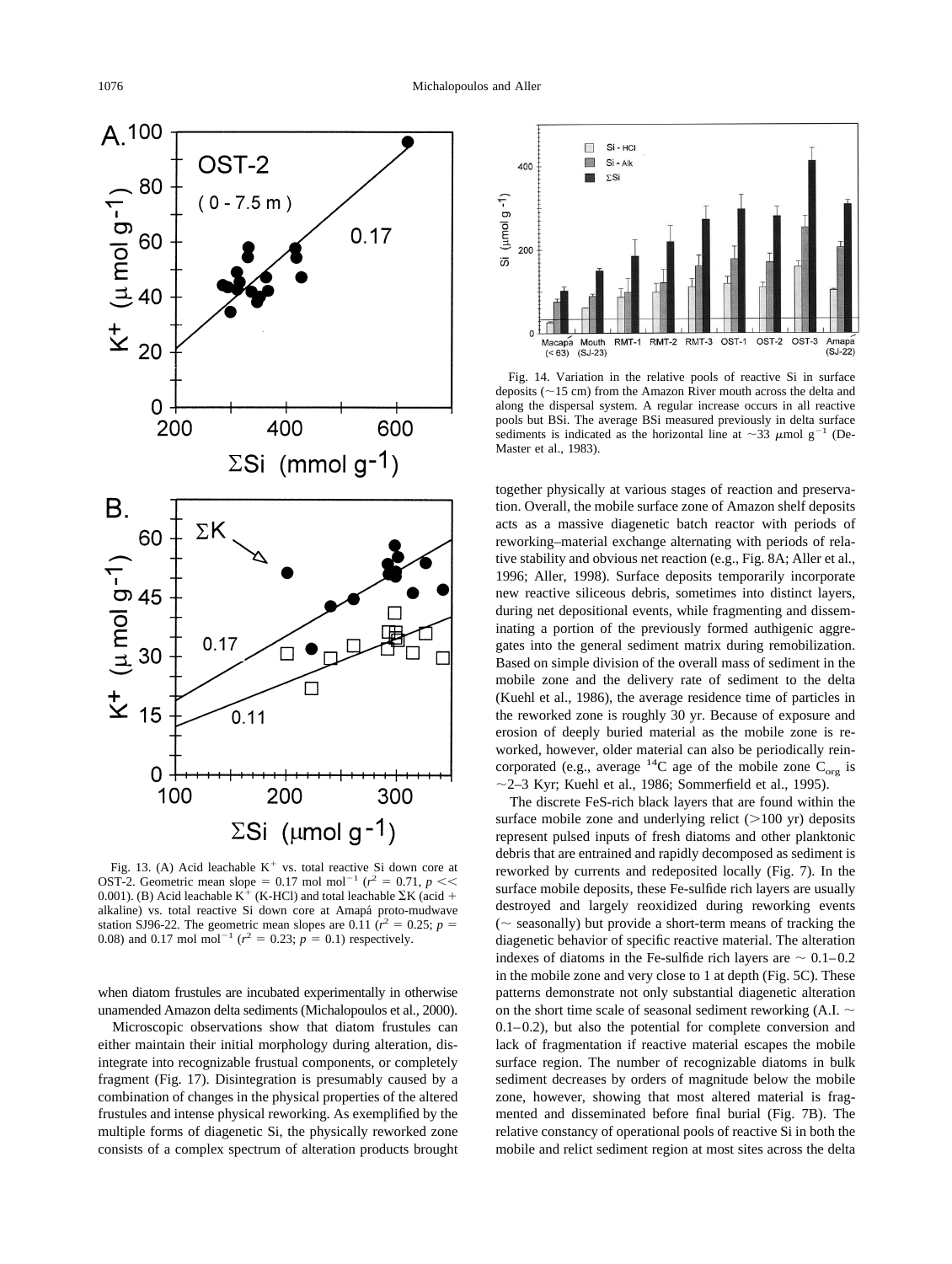<span id="page-16-0"></span>

Fig. 15. Down core distributions of solid reactive Si pools at OST-2, OST-3, RMT-2, and the Relict Gas Site. Except for isolated intervals, concentrations are relatively constant at each site and reflect the dominant role of the mobile surface layer in mediating diagenesis. Average  $\Sigma$ Si are 370  $\pm$  73, 407  $\pm$  57, 218  $\pm$  87, and 446  $\pm$  152  $\mu$ mol Si g<sup>-1</sup> at OST-2, OST-3, RMT-2, and the Relict Gas Site (4221) respectively.

indicates that despite extensive fragmentation and loss of most distinct biogenic particles, the integrated diagenetic reaction products are essentially conserved and largely formed within the surface mobile layer [\(Figs. 7,](#page-10-0) 15, [16\)](#page-17-0).

# *5.1.2. Diagenetic Microenvironments*

The pyrite-filled diatoms (framboids  $\geq$  10  $\mu$ m diameter) and diagenetic composite grains demonstrate that upon deposition, diatom cells acted as microenvironments for sulfate reduction [\(Figs. 2](#page-5-0) and [3;](#page-6-0) [Berner, 1970; Raiswell et al., 1993; Wilkin and](#page-22-0) [Barnes, 1997\)](#page-22-0). Metal, not sulfate, reduction typically dominates net diagenetic properties in the upper few meters of Amazon shelf deposits [\(Aller et al., 1986, 1996\)](#page-22-0). As a consequence, the

average Fe-sulfide content in these deposits is much lower than most marine sediments of equivalent C content and metabolic activity [\(Aller et al., 1986; Aller and Blair, 1996\)](#page-22-0). The presence of black, FeS-rich layers and individual pyrite-filled pseudomorphs indicates that on a local scale, net sulfate reduction can be important. Black laminae are  $\sim 0.2{\text -}2$  cm thick and contain, in addition to abundant diatom pseudomorphs, relatively high concentrations of acid volatile sulfide (AVS  $\sim$  25–50  $\mu$ mol S  $g^{-1}$ ), comparatively high total sulfur content ( $\Sigma S \sim AVS$  + pyrite  $\sim$  35–85  $\mu$ mol S g<sup>-1</sup>), and authigenic carbonate minerals [\(Michalopoulos and Aller, 1996\)](#page-23-0).

The close association of the products of organic matter decomposition and the products of Si-alteration in microenvi-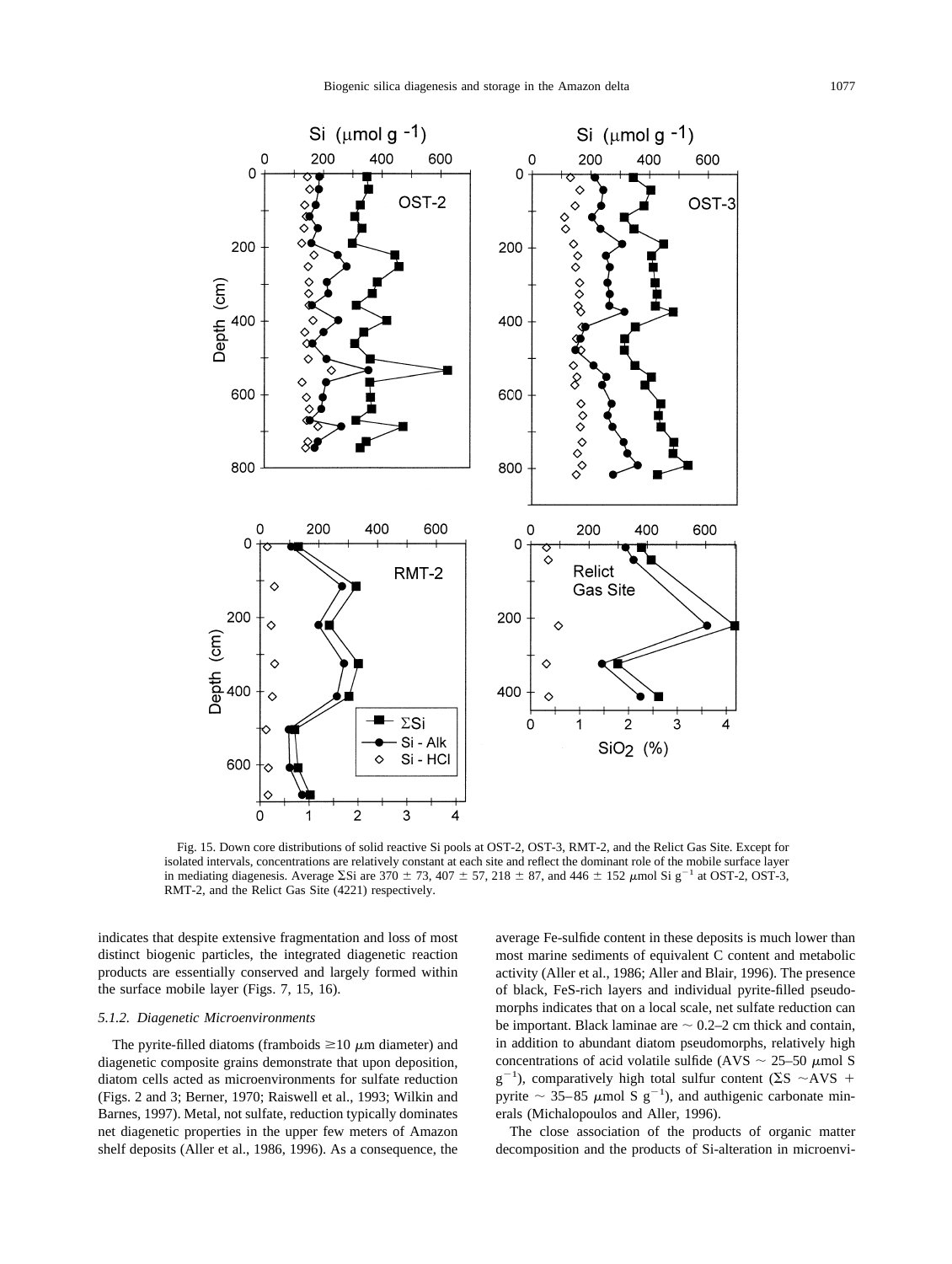<span id="page-17-0"></span>

Fig. 16. (A) Down core distributions of solid reactive Si pools at Amapá site SJ96-22 demonstrate that preserved Si diagenetic patterns similar to the delta extend to mobile muds further along the dispersal system. Average  $\Sigma Si$  is 284  $\pm$  54  $\mu$ mol Si g<sup>-1</sup>. (B) Relative reactive Si concentrations in bulk sediment and in the diatom enriched fine sand fraction in surface sediment (63–125  $\mu$ m; represents <0.4% weight total sediment grain size fraction). Pure opal would be  $\sim$ 15 mmol Si  $g^{-1}$  (SiO<sub>2</sub> • 0.4H<sub>2</sub>O). The relatively low alteration index (~0.1) of whole diatoms in the surface deposit [\(Fig. 7\)](#page-10-0) is reflected in similar extraction by either mild alkaline or mild acid–mild alkaline, whereas fragmented, altered material in the bulk sediment shows differential extraction. The difference between BSi and Si-Alk shows a slight increase with depth in the coarse, diatom-rich fraction.

ronments and sedimentological structures (laminae) suggest similar timescales of formation. Fresh plankton typically decomposes on timescales of several weeks to months [\(Middel](#page-23-0)[burg et al., 1993\)](#page-23-0), and mobile layer sediment structure is formed and destroyed seasonally. In some cases we have found evidence that these diagenetic reactions may interact at the microenvironmental scales involved, also suggestive of contemporaneous processes. Diatom frustules with pyrite centers sometimes have lower Fe concentrations in authigenic silicate coatings than residual frustules lacking pyrite fill (e.g., [Fig. 5\)](#page-8-0). Competition for  $Fe<sup>+2</sup>$  during formation of Fe-sulfides and authigenic silicates may locally inhibit Fe incorporation in the latter.

# **5.2. General Indicators of Authigenic Aluminosilicate Formation**

# *5.2.1. Pore Water Solute Patterns*

In addition to direct observation of particle properties, a range of pore water solute distributions imply extensive and rapid authigenic clay formation throughout the Amazon delta. Concentration gradients of potential reactants involved in aluminosilicate formation (K, Mg, Si, F) are formed and maintained despite frequent reworking and exchange of the surface  $\sim$  0.5–2 m of delta topset deposits [\(Figs. 8](#page-10-0) and [9,](#page-11-0) ; [Aller et al.,](#page-22-0) [1986, 1996; Mackin and Aller, 1986; Mackin et al., 1988; Rude](#page-22-0) [and Aller, 1994\)](#page-22-0). Stoichiometric and solute flux relationships modeled from dissolved K, Al, and F gradients in the mobile zone are consistent with K- and Fe-rich clay mineral formation [\(Mackin and Aller, 1986; Rude and Aller, 1994; Michalopoulos](#page-23-0) [and Aller, 1995\)](#page-23-0). For example, diffusive flux ratios of  $F^-/K^+$ were  $\sim$  6–17 mmol mol<sup>-1</sup> along OST, close to the molar range reported for well-crystallized glauconites (28–100 mmol  $mol^{-1}$ ) and authigenic clays formed in the laboratory (21 mmol  $mol^{-1}$ ) [\(Rude and Aller, 1994; Michalopoulos and Aller,](#page-23-0) [1995\)](#page-23-0). Previous studies of solid-phase compositions have also demonstrated removal of  $K^+$  by reaction with weathered clays or authigenesis in Amazon River–derived sediments [\(Eisma](#page-22-0) [and van der Marel, 1971\)](#page-22-0).  $Mg^{2+}$  is incorporated into both authigenic carbonate and clay phases [\(Aller et al., 1986; Rude](#page-22-0) [and Aller, 1989; Michalopoulos and Aller, 1996.\)](#page-22-0). The patterns of dissolved Si fluxes from or into bottom sediments [\(Micha](#page-23-0)lopoulos and Aller, 1995; DeMaster and Pope, 1996; Shiller,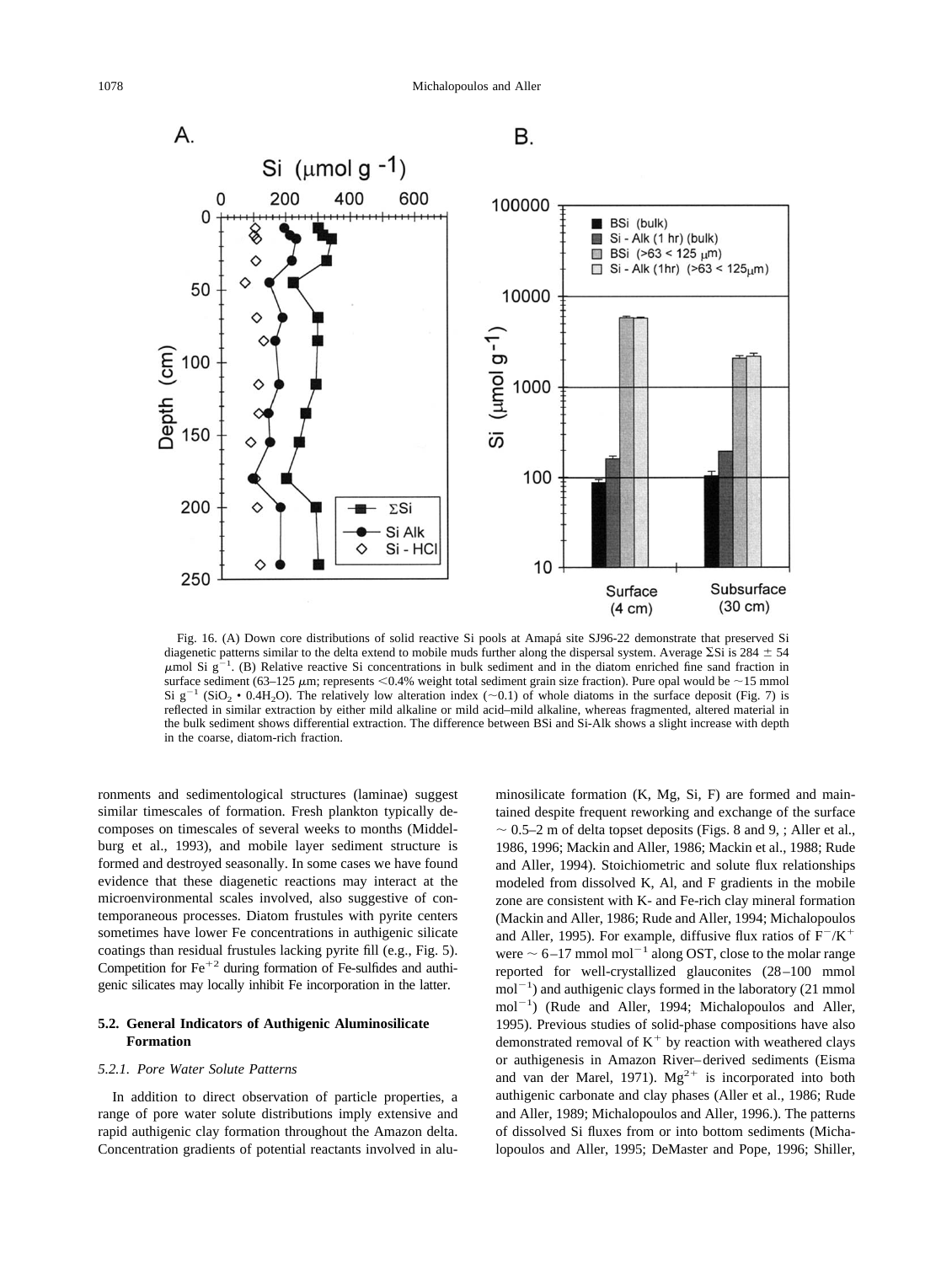<span id="page-18-0"></span>

Fig. 17. Interpretive schematic diagram illustrating the multiple fates and coexisting classes of biogenic silica in Amazon delta deposits.

[1996\)](#page-23-0), and the magnitude of terminal dissolved Si concentrations (typically  $\sim$  50–450  $\mu$ M), well below the solubility of opaline silica, also imply aluminosilicate formation [\(Figs. 8](#page-10-0) and [9;](#page-11-0) [Mackin, 1987; Michalopoulos and Aller, 1995\)](#page-23-0). Gradients in all cases are highest in the upper 0.5–2 m, decreasing at depth, indicating that reaction rates are greatest within the mobile zone (e.g., [Figs. 8](#page-10-0) and [9\)](#page-11-0).

# *5.2.2. Reactive K and Si Relations*

The labile K and Si released during successive mild acid– mild alkaline extractions of sediment show highly coherent relationships both spatially across the delta and within cores at specific sites [\(Figs. 12](#page-14-0) and [13\)](#page-15-0). The inferred average stoichiometry of reactive  $\Sigma K/\Sigma Si \sim 0.17$  mol mol<sup>-1</sup> extracted from the delta deposits is far higher than that found in Amazon River suspended material (0.05–0.07; [Martin and Meybeck, 1979;](#page-23-0) [Sholkovitz and Price, 1980\)](#page-23-0) and is indistinguishable from the average K/Si ratio measured in altered portions of diatoms in both delta sediments and from experimental incubations [\(Table](#page-9-0) [1\)](#page-9-0). It is also within the general range expected for illite, glauconite, and celadonite  $(\sim 0.2)$  [\(Velde, 1992\)](#page-24-0). As noted earlier, standard clays and Amazon River sediment release smaller amounts of reactive K and Si than Amazon delta deposits and differ substantially from delta deposits in the relative importance of operational reactive pools [\(Table 2\)](#page-13-0).

The overall spatial patterns of reactive K and Si imply a generally increasing abundance of diagenetic alteration products across the delta, with the highest concentrations found furthest offshore at OST-3 [\(Figs. 12](#page-14-0) and [14\)](#page-15-0). Water column diatom production increases along the same overall path, consistent with possible increasing input of biogenic Si to bottom deposits [\(DeMaster et al., 1996\)](#page-22-0). [Sholkovitz and Price \(1980\)](#page-24-0) noted also a slight increase in bulk K/Al in suspended matter across the shelf, and inferred an increased incorporation of K into biogenic debris. These changes in reactive K and Si across the delta and along the dispersal system might reflect in whole or in part, a fortuitous combination of mineralogical and grainsize changes along transport paths. Sediment does tend to become more fine grained and slightly enriched in montmorillonite along the dispersal system but is progressively *depleted* in illite  $(10 \text{ Å})$ , the most K-rich clay [\(Gibbs, 1977; Kuehl et al.,](#page-22-0) [1986, 1995\)](#page-22-0). There are also no major variations down core in grainsize, mineralogy, or pore water salinity at sites away from the river mouth (e.g., OST-2; [Fig. 13A\)](#page-15-0).

Increasing reactive  $K^+$  may in part reflect salinity increases and adsorption. Most salinity variation in bottom water occurs inshore of RMT-2 and OST-2, however, so no salinity-based pattern alone would be expected at or seaward of those sites. Cation exchange capacity can reach up to  $\sim$  400  $\mu$ eq g<sup>-1</sup> in the finest fractions ( $\leq$ 2  $\mu$ m) of Amazon River sediment of which ~8%, or up to ~32  $\mu$ mol K g<sup>-1</sup>, is occupied by K<sup>+</sup> in seawater at pH 8.2 [\(Sayles and Mangelsdorf, 1979\)](#page-24-0). This estimate of adsorbed  $K^+$  is an extreme upper limit because the pH of delta pore waters is generally  $\sim$ 7.2, dissolved Mn<sup>2+</sup> is  $\sim 0.1 - 0.2$  mM, dissolved Fe<sup>+2</sup> is  $\sim 0.5 - 1$  mM, dissolved  $NH_4^+$  reaches 3–4 mM, and deposits need not be composed entirely of particles having the highest exchange capacity, all factors further minimizing adsorbed  $K^+$  (e.g., displacement by  $H^+$ , NH<sub>4</sub><sup>+</sup>, Mn<sup>2+</sup>, Fe<sup>2+</sup>).

Detrital mineral components such as high-charge illite could fix K upon interaction with seawater [\(Eisma and Van der](#page-22-0) [Marel, 1971; Hover et al., 2002\)](#page-22-0). Indications for K fixation have been shown in laboratory manipulations of Amazon deltaic sediments after boiling sediment with K-saturated solutions for 8 h [\(Eisma and Van der Marel, 1971\)](#page-22-0). In addition, K uptake through exchange reactions is likely to take place in highcharge smectite upon interaction with seawater and during burial in deltaic sediments, such as in the Mississippi delta [\(Hover et al., 2002\)](#page-22-0). K-enriched detrital illite and smectite are potential sources for the labile K pool observed in the acid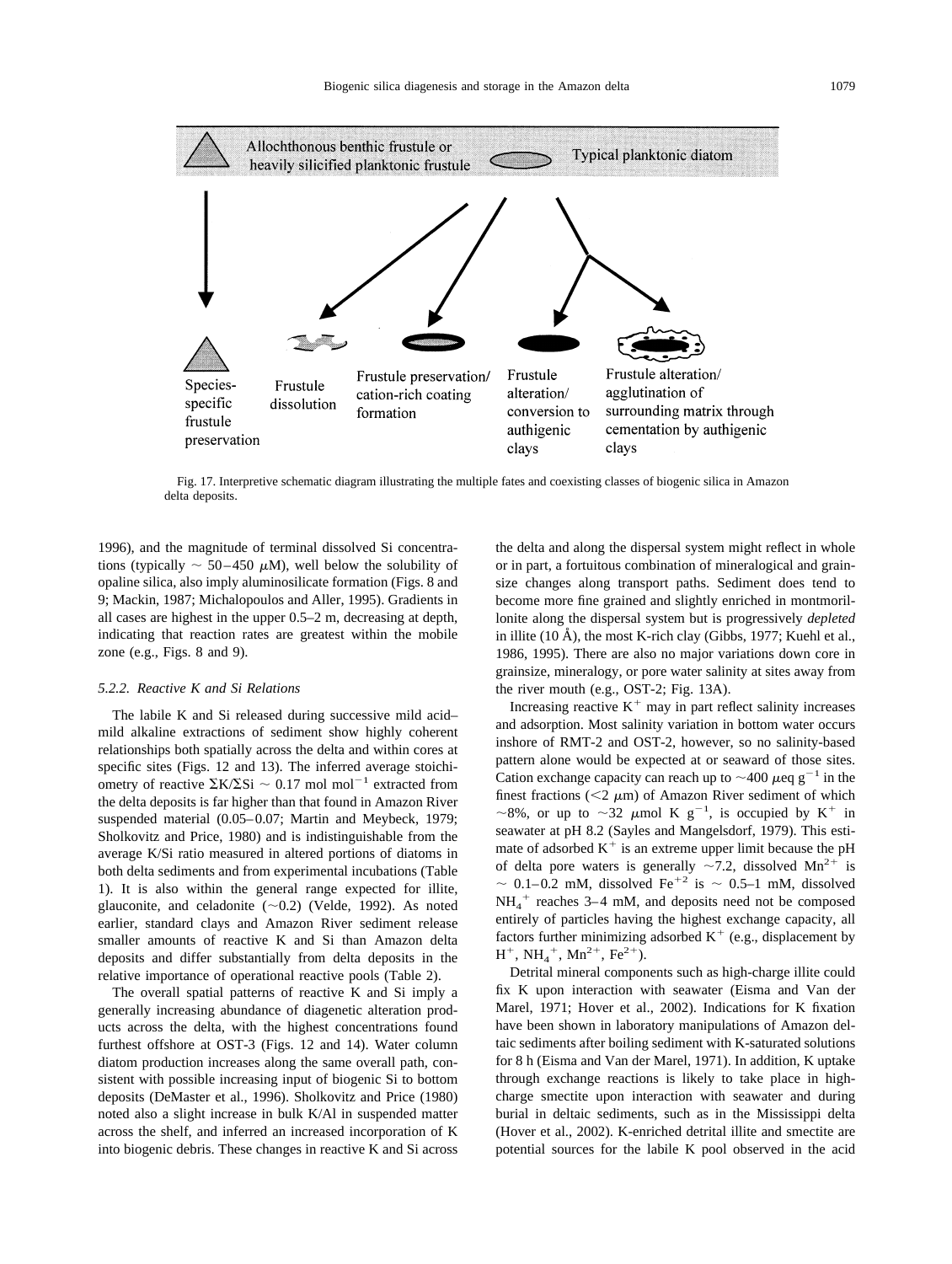extractions, and fixed K in illite is a potential source of K released during the alkaline extraction. However, the release of K from these pools is unlikely to account for the nearly constant stoichiometry of total labile K and Si released during operational extractions. In the absence of authigenic aluminosilicate formation, a simultaneous increase in K uptake by the detrital components in fortuitous proportion to increases in labile biogenic silica in the sediments would be required to explain the observed trends. Thus, the within- and between-site K/Si relationships [\(Figs. 12–14\)](#page-14-0), the magnitude of reactive K  $\sim$  20–100  $\mu$ mol K g<sup>-1</sup>), the release of all K under operational conditions releasing the labile Si fraction, and the closely constrained stoichiometric ratios throughout the system are most consistent with a dominance of clay authigenesis rather than K-fixation or depositional control.

#### *5.2.3. Reactive Si*

The extraction of standard clays together with the bulk mineralogy of deposits indicate that there should be only a minor contribution of well-crystallized material to the operational reactive Si pools. The timing and magnitude of Si (and K) release during the mild acid treatment step also indicate that Si is unlikely to come predominantly from dissolution of Feoxides. Visual evidence during leaching of altered diatom frustules demonstrates directly that while the two-step mild acid  $+$ mild alkaline procedure used here is far more efficient at extracting altered material than the mild alkaline leach alone, it may still be a relatively conservative measure. As justified in detail in the method and results sections, we think that the combined mild acid (18 h)–mild alkaline procedure is the best operational compromise presently available to estimate biogenic silica and its early diagenetic products. The sum of the Si derived initially from the two-step extraction  $(\Sigma Si = Si-HCl +$ Si-Alk) is assumed here to represent the reactive Si pool including biogenic  $SiO<sub>2</sub>$  and labile authigenic derivatives. Given this assumption and the conclusion that crystalline minerals should not dominate the analytical signal, the ratio  $(SSi BSi/\Sigma Si$  should largely reflect diagenetic alteration of the reactive Si pool. This ratio increases regularly and progressively across shelf and along the dispersal system from the Amazon River bed at Macapá  $(\sim 0.31 - 0.5)$ , the river mouth station SJ96-23 ( $\sim$  0.51), inshore Amapa SJ96-22 (0.75), to offshore OST-3 (0.92). If the Si released by mild acid is not included (a more conservative analytical assumption), the difference ratio:  $[(Si-Alk) - Bis]/(Si-Alk)$ , increases from  $-0.08-0.33$  (Macapá), 0.18 (SJ96-23), 0.63 (Amapá), to 0.83 (OST-3). These patterns suggest that both the magnitude of reactive Si derived from biogenic debris and the extent (%) of its alteration increase across the delta and along the dispersal system.

#### **5.3. Rates of Diagenetic Alteration and Clay Formation**

A variety of evidence indicates that the alteration of biogenic silica and conversion to clays is a rapid process in the Amazon delta, with characteristic timescales of months to a few years. The most direct and irrefutable evidence of the potential for rapid reactions comes from laboratory incubations of unamended Amazon delta sediments. Experiments where cultured

diatoms were inserted into deltaic muds resulted after 20–23 months in complete conversion of frustules into a range of cation-rich silicates, including K-Fe-rich clay minerals [\(Micha](#page-23-0)[lopoulos et al., 2000\)](#page-23-0). Comparable experiments with additional natural particle surfaces (quartz, Fe-oxide, kaolinite, glass) demonstrated readily detectable precipitation of equivalent clay phases on timescales of  $\sim 1-3$  yr [\(Michalopoulos and Aller,](#page-23-0) [1995\)](#page-23-0).

The black, authigenic mineral-rich laminae, which are related to episodic biogenic silica delivery, are present in mobile zone sediment intervals throughout the delta (e.g., OST transect). It is certain that the secondary minerals in these seasonally reworked layers are autochthonous products of early diagenesis and thus the associated altered diatoms pseudomorphs have been formed over time scales of months to years, and are not simply recycled during erosion/redeposition. At station SJ96-22, totally altered diatoms are readily found in layers within the upper 20 cm and represent  $\sim$  10% of recognizable frustules. Diagenetic modeling of pore water solute distributions and measured organic matter decomposition rates show that these surface-most sediments were rapidly and recently deposited before sampling (<months; unpublished data).

Pore water gradients and non–steady-state changes allow rough estimates of rates of silica alteration or clay formation. For example, at OST-2 the change in  $K<sup>+</sup>$  concentration over the upper  $\sim$  1 m from August to May is at least  $\sim$  2.2 mM, and may have involved deeper regions [\(Fig. 8A,B\)](#page-10-0). Assuming that this change is a seasonal phenomenon, the average  $K^+$  uptake rate over the upper 1 m is  $\sim$ 220  $\mu$ mol cm<sup>-2</sup> yr<sup>-1</sup> or  $\sim$ 2.8  $\mu$ mol  $g^{-1}$  yr<sup>-1</sup> (average porosity of ~0.7; particle density of 2.6 g  $\text{cm}^{-3}$ ). Because of the large spatial scale ( $\sim$ 1 m) and short time  $(<1$  yr) involved, the mobile sediment layer as a whole can be treated as approximately closed with respect to diffusion during periods of stability. At the calculated rate (2.8  $\mu$ mol g<sup>-1</sup> yr<sup>-1</sup>), it would take  $\sim$ 7–36 yr to add the quantity of labile K (20–100  $\mu$ mol K g<sup>-1</sup>) released from the operational extractions [\(Figs.](#page-14-0) [12](#page-14-0) and [13\)](#page-15-0). Further assuming a  $\Sigma K/\Sigma S$  authigenic product ratio of 0.17 mol mol<sup>-1</sup>, the equivalent Si alteration or clay formation rate would be  $\sim$  15  $\mu$ mol Si g<sup>-1</sup> yr<sup>-1</sup> (or  $\sim$  1.2 mmol Si cm<sup>-2</sup> yr<sup>-1</sup> over upper  $\sim$ 1 m), capable of transforming  $\sim$ 300  $\mu$ mol Si g<sup>-1</sup> in ~20 yr. These timescales are remarkably similar to the average particle residence time  $(\sim 30 \text{ yr})$  estimated earlier for material in the mobile zone and are also consistent with the conclusion that most diagenetic changes take place in the mobile layer.

[Rude and Aller \(1994\)](#page-23-0) estimated a  $F^-$  uptake rate by Amazon delta sediments of  $\sim$ 7.8  $\mu$ mol F cm<sup>-2</sup> yr<sup>-1</sup>, using diffusive flux models, sediment incubations, and differences between the average F content of Amazon River and Delta deposits along RMT and OST [\(Fig. 1\)](#page-2-0). Operational solid-phase extractions indicated that most  $F^-$  was consumed during authigenic silicate formation not by carbonate fluorapatites. The average F/K ratio in authigenic clays formed in laboratory incubations of Amazon delta sediment is  $\sim$ 21 mmol mol<sup>-1</sup>, and in the lower range reported for well-formed glauconites [\(Michalopoulos and Aller, 1995\)](#page-23-0). Assigning the entire  $F^-$  flux to authigenic clay formation of equivalent composition implies a K<sup>+</sup> flux of  $\sim$ 370  $\mu$ mol K cm<sup>-2</sup> yr<sup>-1</sup>. This estimate is in the range of the simple closed system calculation made previously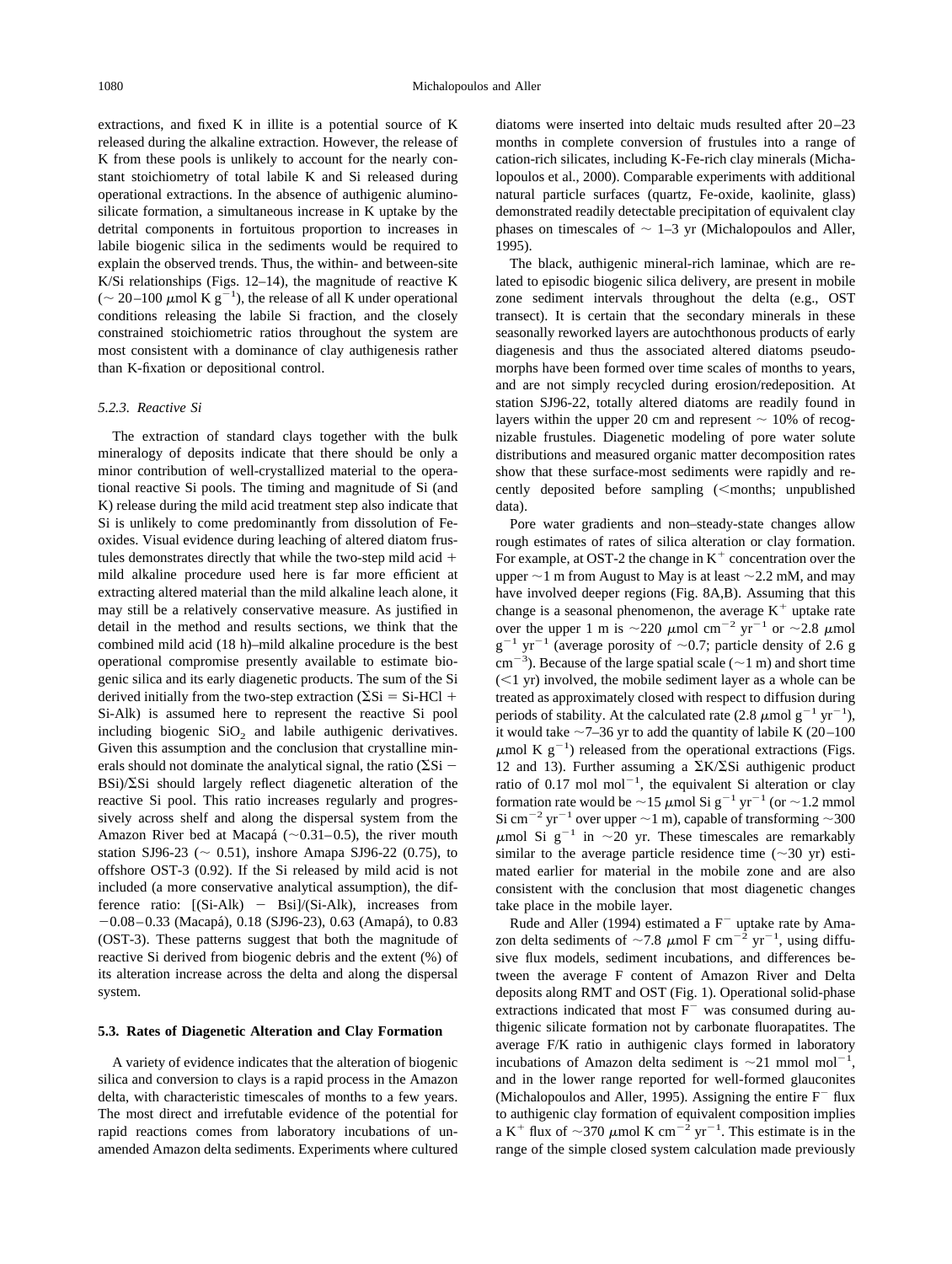for a  $\sim$  1-m-thick mobile layer (a conservative thickness for OST-2).

Therefore multiple independent methods of constraining biogenic silica alteration rates provide a consistent picture of very rapid authigenic silicate formation (months, years). Visual observations, instrumental measures of elemental compositions, pore water distributions, operational extractions, laboratory experiments, and estimates of the quantities formed are mutually supportive, and indicate that the operational reactive  $\Sigma$ Si pool is formed diagenetically and derived from biogenic silica. Although it is conceivable that alternative explanations could be given to any single observation, for example, differential transport of a poorly crystalline, K-rich soil component could account for spatial patterns, the most parsimonious conclusion is authigenesis.

# **5.4. Availability and Storage of Reactive Si**

# *5.4.1. Si as a Limiting Reactant*

We hypothesized that the availability of reactive silica may be the primary factor limiting production of authigenic aluminosilicates in Amazon delta sediments, where highly weathered Fe, Al-oxide rich debris is abundant [\(Michalopoulos and Aller,](#page-23-0) [1995\)](#page-23-0). The occurrence of sedimentary silica in these sediments is consistent with this Si limitation. Only a small proportion of the total reactive Si pool remains unaltered and extractable by mild alkaline leaches [\(Fig. 11;](#page-12-0) [Table 2\)](#page-13-0). The diatom alteration index demonstrates that virtually 100% of recognizable diatoms are eventually converted [\(Fig. 7\)](#page-10-0). The fact that authigenic clays form diatom pseudomorphs indicates that  $SiO<sub>2</sub>$  can be the primary substrate and site of formation, and that Si need not be transported and precipitated remotely at the site of another limiting reactant. The lack of residual biogenic Si during conversion of diatoms in laboratory incubations also implies that other reactants are in relative excess.

Availability of reactive silica may limit or closely control clay formation in other deltaic systems. For example, in Mississippi Delta sediments the occurrence of authigenic Fe-rich aluminosilicate (glauconite) has increased in surface sediments over the last  $\sim$  50 yr of deposition [\(Nelsen et al., 1994\)](#page-23-0). During the same period, the amount of biogenic silica stored in these sediments also increased due to increased supply of nutrients by the river and enhanced primary production in the coastal shelf waters due to eutrophication [\(Turner and Rabalais, 1994\)](#page-24-0). The timescales observed for glauconite formation in Mississippi delta sediments are of the order documented in Amazon delta deposits. Even though there is no direct documentation for conversion of diatoms to clays at the Mississippi site, the correlation between increased biogenic silica supply and the formation of green clays suggests that the two are linked. These inferences support the concept that deltaic depositional systems in general have the capacity for substantial conversion of biogenic silica and storage as derivative minerals.

In many recent studies of biogenic Si cycling in sediments, the interdependence between reactive Al and early diagenesis of biogenic silica has been invoked to explain pore-waters with Si concentrations below those predicted from opaline Si solubilities [\(Mackin, 1986; Mackin and Aller, 1989; Van Cappellen](#page-23-0) [and Qiu 1997a; King et al., 2000; Dixit et al., 2001\)](#page-23-0). It is likely

that within the marine realm there exists a continuum in the early diagenetic behavior of biogenic silica. The two end members of this spectrum can be represented by tropical deltaic settings such as the Amazon delta, and deep-sea siliceous sediments. The factor that controls the degree of biogenic silica conversion is the ratio of biogenic silica to other limiting reactive constituents (e.g., Al, Fe) that have as major sources the terrigenous material carried by rivers and atmospheric input [\(Aplin, 1993\)](#page-22-0). In tropical deltaic sediments subjected to intense physical reworking and containing Al,Fe-oxide-rich weathered debris, the limiting factor is the availability of biogenic silica, whereas in deep-sea settings characterized by biosiliceous sediments [\(Van Cappellen and Qiu, 1997a\)](#page-24-0) or in carbonate platform sediments [\(Mackin and Aller, 1989\)](#page-23-0), the limiting factor is the availability of Al,Fe-oxide. Metalliferous deep-sea sediments near hydrothermal sources may also be reactive Silimited (e.g., Bauer Deep; [Johnson, 1976; Cole, 1985\)](#page-22-0), and quite comparable to energetic tropical deltas.

# *5.4.2. Biogenic Silica Storage*

The lack of conclusive evidence for the formation of authigenic clay minerals in the past has resulted in the omission of such a process in the construction of the elemental cycle of Si on the Amazon shelf and elsewhere [\(DeMaster et al., 1983;](#page-22-0) [Ragueneau et al., 2000\)](#page-22-0). For example, early estimates of the biogenic silica content of Amazon deltaic sediments measured an average content of BSi ~0.2% SiO<sub>2</sub> (~33  $\mu$ mol Si g<sup>-1</sup>) [\(DeMaster et al., 1983\)](#page-22-0). The analytical BSi pool was assumed to represent the sedimentary form of stored biogenic Si. This concentration translates into a biogenic  $SiO<sub>2</sub>$  accumulation rate of  $\sim$ 0.03 Tmoles yr<sup>-1</sup>. Subsequent estimates of storage have increased as the potential for aluminosilicate formation has been recognized [\(DeMaster and Aller, 2001\)](#page-22-0). Based on a variety of self-consistent analytical, experimental, and field data, we have demonstrated here that the operational analytical reactive Si pool,  $\Sigma$ Si, represents a better estimate of the total quantity of biogenic Si and early diagenetic derivatives present in Amazon delta sediments. Most alteration of Si occurs in the surface mobile zone, which acts functionally as a diagenetic batch reactor. Local vertical gradients in reactive  $\Sigma$ Si concentration are thus minimized throughout most of the delta [\(Figs.](#page-16-0) [15](#page-16-0) and [16\)](#page-17-0). The quantity of  $\Sigma$ Si at specific sites varies regularly, however, across shelf and along the dispersal system [\(Fig.](#page-15-0) [14\)](#page-15-0).

To estimate net  $\Sigma$ Si storage, we utilized regional contour maps of net accumulation rate on the delta and assigned average concentrations of reactive  $\Sigma$ Si to regions based on our sample stations [\(Kuehl et al., 1986; Showers and Angle, 1986\)](#page-23-0). The highest net accumulation rates occur in the OST-3 region in close proximity to the scoured relict gas station [\(Fig. 1\)](#page-2-0). The average down core concentration of  $\Sigma \text{Si}$  averages  $\sim$  1.15 $\times$  that found in the surface 15 cm where both measures are available, indicating that the two measures are not significantly different within error. Therefore, when a down core average was not available, the surface concentration was used (RMT-1, RMT-3, OST-1). The relict gas site (PC4221) was not used in budget calculations but the average value of  $\Sigma$ Si (446  $\mu$ mol Si g<sup>-1</sup>) is comparable to that at OST-3. A range of additional diagenetic indicators demonstrate that exposed relict deposits  $(0.1-1 \text{ kyr})$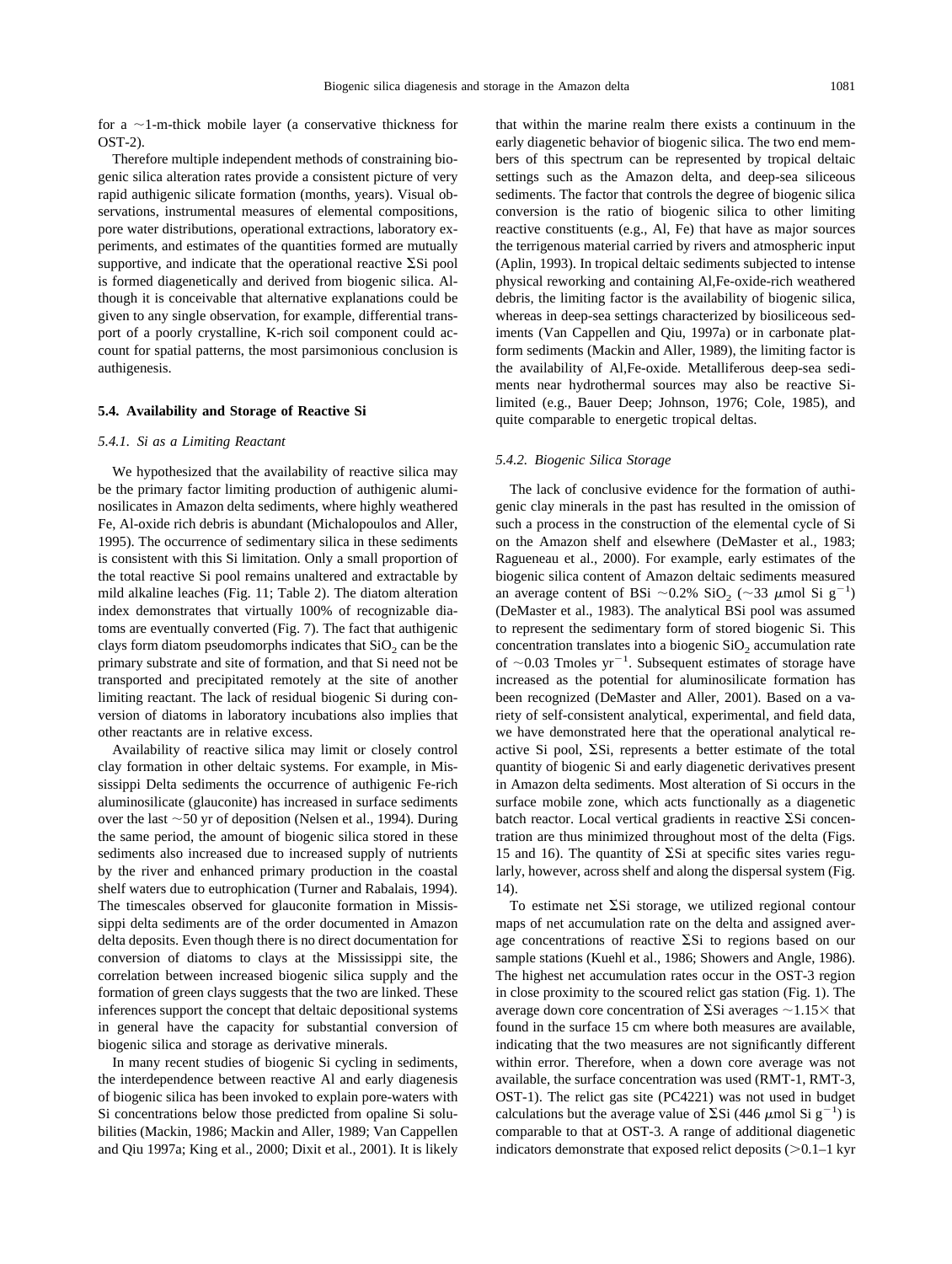age) had initial diagenetic conditions similar to those in the modern surface mixed zone [\(Blair and Aller, 1995; Sommer](#page-22-0)[field et al., 1995; Aller et al., 1996; Zhu et al., 2002\)](#page-22-0).

The total accumulation of reactive  $\Sigma$ Si is  $\sim$ 1.7  $\times$  10<sup>11</sup> mol Si yr<sup>-1</sup> or 0.17 Tmoles yr<sup>-1</sup> [\(Table 2\)](#page-13-0), and represents  $\sim$  22% of the estimated Amazon River input of  $7.67 \times 10^{11}$  [\(DeMaster](#page-22-0) [and Pope, 1996\)](#page-22-0). This estimate is  $\sim$  5–6 $\times$  that based on operational BSi concentrations. The accumulation rate weighted average  $\Sigma$ Si in delta deposits is 296  $\mu$ mol Si g<sup>-1</sup>, or 1.8%  $SiO<sub>2</sub>$  [\(Table 2\)](#page-13-0). This estimate is in good agreement with calculations from pore-water gradients and authigenic-mineral compositions indicating that  $\sim$ 3% by weight of Amazon delta sediments are authigenic clays ( $\Rightarrow \sim 0.7$ –1.0% SiO<sub>2</sub>; [Micha](#page-23-0)[lopoulos and Aller, 1995\)](#page-23-0). It also agrees well with the range inferred by [Shiller \(1996\)](#page-24-0) from water column box models. Globally, the Amazon contributes  $\sim$  14% of the total riverine dissolved Si to the oceans (DeMaster and Pope, 1996; Tréguer [et al., 1995\)](#page-22-0). Tropical rivers contribute  $\sim$ 74% of the total riverine Si input to the oceans. Previous estimates for the uptake of riverine Si by tropical marine depositional systems give a value of  $\sim$  0.4 Tmoles yr<sup>-1</sup> based on an average trapping efficiency of  $\sim$ 10% (Tréguer et al., 1995). Extrapolating the minimum trapping efficiency of the Amazon  $(\sim 22\%)$  estimated in this study to all tropical river systems yields a burial of  $\sim$  0.9 Tmoles  $yr^{-1}$  in these depositional environments,  $2-3\times$  that previously assumed and  $\sim$ 15% of global biogenic Si burial.

# **5.5. Reverse Weathering and Elemental Cycling**

Our present and previous findings demonstrate that significant quantities of biogenic silica are rapidly converted into cation-rich aluminosilicates in deltaic sediments, and imply that the availability of reactive silica in deltas is a major controlling factor. Although biogenic silica can be a critical reactant and a site of precipitation, other reactions may produce authigenic clays. In the Amazon delta sediments, for example, authigenic 7Å Fe-Mg rich clays and 10Å clays are also formed within Fe-oxide coatings over detrital sand grains [\(Rude and Aller,](#page-23-0) [1989\)](#page-23-0). In addition, progressive dissolution/recrystallization of kaolinite has been proposed as a mechanism for formation of apparently comparable  $7$  and  $10$  Å Fe-rich clays in green peloids from the Zaire estuary, but over a much longer time period [\(Giresse et al., 1988; Amouric et al., 1995\)](#page-22-0). More generally, suites of  $\sim$ 7, 10, and 14 Å Fe-rich clays are known to form authigenically in numerous marine shelf and slope environments, although the rate of their formation is inferred to be over much longer timescales ( $> 10^3$ - 10<sup>4</sup> yr) than required in the present case, and they are not reported as widely disseminated components of deltaic mud deposits [\(Porrenga, 1967;](#page-23-0) [Odin et al., 1988; Odin, 1990; Aplin, 1993\)](#page-23-0).

The overall diagenetic reactions responsible for biogenic silica conversion to cation-rich Al,Si phases in the Amazon delta involve the mobilization of Al and Fe during early diagenesis, uptake of K (Li, Na ?), Mg, and F from seawater, and the addition of  $SiO<sub>2</sub>$  from diatoms or other reactive glass debris. Fe mobilization is partly the result of delivery of highly weathered material by the Amazon River, but is enhanced tremendously by reoxidation cycles during sediment reworking [\(Aller,](#page-22-0) [1998; Aller et al., 1986\)](#page-22-0). The availability of abundant reactive Al-oxide is also the result of terrestrial weathering and riverine

inputs. The Si incorporated into the diatoms has its origin in silicate rocks on land, and the transport of the dissolved and reactive particulate Si to the ocean by rivers. Thus the conversion of biogenic silica (SiO<sub>2</sub>) by reaction with detrital  $Al(OH)_{3}$ ,  $Fe(OH)_{3}$ , and dissolved cations in seawater constitutes reverse weathering (*sensu* [Mackenzie and Garrels, 1966\)](#page-23-0). The elemental mass fluxes involved are significant. Estimates of F and K fluxes, for example, indicate that 7–10% of the global river flux is consumed in the Amazon delta alone. The lack of consideration for reverse weathering processes in deltas suggests that global budgets for associated elements are inadequate.

### **6. CONCLUSIONS**

Biogenic silica deposited in deltaic sediments of the Amazon River undergoes a variety of diagenetic alteration processes leading in large part to the formation of authigenic K-Fe-rich aluminosilicates. The general classes of stored biogenic silica include fresh siliceous particles (frustules), whole or partially dissolved diatoms, metal-coated silica, authigenic clay replacement, authigenic and matrix clay aggregates, and fragmented authigenic debris. Standard operational procedures designed to measure biogenic silica do not detect most diagenetic alteration products and substantially underestimate the quantity of reactive Si stored in the Amazon delta. A modified mild acid–mild alkaline procedure extracts the labile authigenic phases without significant contamination from well-crystallized clays or metal oxides. Because not all alteration products are included, these estimates remain minima.

Most  $(\sim)$ 90%) of the biogenic silica buried in Amazon delta sediments ( $\sim$ 296  $\mu$ mol Si g<sup>-1</sup>) is apparently converted into authigenic aluminosilicates. The new mineral phases and amorphous cation-rich aluminosilicate material formed are also responsible for the uptake of cations such as K and Mg, and other elements such as F. The K/Si ratio of labile authigenic phases is  $\sim$  0.17 mol mol<sup>-1</sup>; 2–4  $\times$  higher than average Amazon River sediment. Early diagenetic alteration of Si occurs predominantly in the surface mobile zone, which is functionally a periodically fluidized batch reactor, and it takes  $\sim$ 7–36 yr to precipitate the quantity of authigenic material observed (e.g., ~2.8  $\mu$ mol K g<sup>-1</sup> yr<sup>-1</sup>). Deltaic sinks for silica and many other seawater solutes have been discounted in the majority of geochemical budgets in the past, implying that the burial of biogenic silica and uptake of major elements in continental margin environments may be substantially underestimated. In the case of the Amazon delta, biogenic Si is apparently the limiting reactant whereas in other depositional settings such as the Antarctic, reactive Al may limit alteration processes. Direct evidence for the rapid formation of authigenic aluminosilicate phases in tropical shelf muds and deltaic environments—the major modern sediment depocenters—demonstrates the need for incorporation of such processes in the construction of global elemental budgets.

*Acknowledgments*—Numerous people and organizations, both U.S. and Brazilian, aided this study at various times over the many years that field sampling, laboratory experiments, and analytical work included here were carried out. The AmasSeds project (1989–94) was headed by C. Nittrouer, D. DeMaster, and A. Figueiredo. We thank J. Mackin, P. Rude, N. Blair, H. Vigil, Q. Xia, C. Nittrouer, M. Allison, S. Kuehl, J. Aller, M. Green, S. Beame, E. Breuer, S. Dunn, M. Lima, and many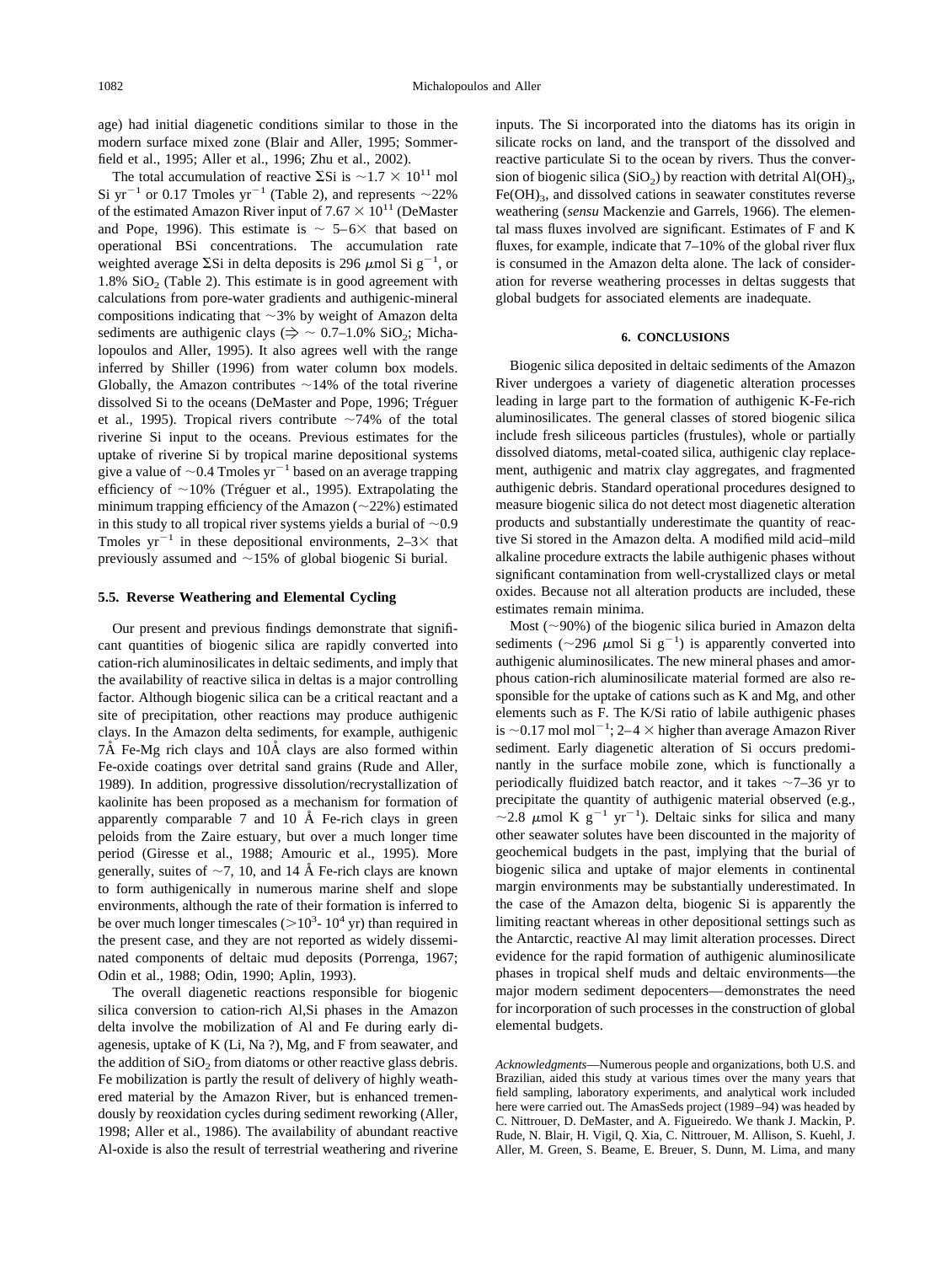<span id="page-22-0"></span>others for assistance at sea. Q. Xia, C. Panzeca, C. Heilbrun, and C. Rossi aided in the lab. Research in Amapa´ would not have been possible without our Brazilian colleagues S. Patchineelam, O. Silviera, A. Mendes, and J. Todorov. The captain and crews of the *R/V Islin* and *R/V Seward Johnson* were instrumental in the success of field sampling. We thank P. N. Froelich and D. J. DeMaster for critical reviews and suggestions (not all taken). This research was supported by NSF grant OCE9818574 and predecessors. Dedicated to our dear friend and colleague the late Qing Xia.

*Associate editor:* L. R. Kump

# **REFERENCES**

- Alexander C. R. Jr., Nittrouer C. A., and DeMaster D. J. (1986) High-resolution seismic stratigraphy and its sedimentological interpretation on the Amazon continental shelf. *Cont. Shelf. Res.* **6,** 337–358.
- Aller J. Y. and Todorov J. (1997) Seasonal and spatial characteristics of benthic communities on the Amazon shelf as indicators of physical processes. *Cont. Shelf Res.* **16,** 717–751.
- Aller J. Y. and Stupakoff I. (1996) The distribution and seasonal characteristics of benthic communities on the Amazon shelf as indicators of physical processes. *Cont. Shelf Res.* **16,** 717–752.
- Aller R. C., Blair N. E., Xia Q., and Rude P. (1996) Remineralization rates, recycling, and storage of  $C_{org}$  in Amazon Shelf sediments. *Cont. Shelf Res.* **16,** 753–786.
- Aller R. C., Mackin J. E., and Cox R. T. Jr.. (1986) Diagenesis of Fe and S in Amazon inner shelf muds: Apparent dominance of Fe reduction and implications for the genesis of ironstones. *Cont. Shelf Res.* **6,** 263–289.
- Aller R. C. and Blair N. E. (1996) Sulfur burial on the Amazon shelf. *GeoMarine Lett.* **16,** 3–10.
- Aller R. C. (1998) Mobile deltaic and continental shelf muds as suboxic, fluidized bed reactors. *Mar. Chem.* **61,** 143–155.
- Allison M. A., Lee M. T., Ogston A. S., and Aller R. C. (2000) Origin of Amazon mudbanks along the northeastern coast of South America. *Mar. Geol.* **163,** 241–256.
- Amouric M., Parron M., Casalini C., and Giresse P. (1995) A (1: 1) 7-Å Fe phase and its transformation in recent sediments: An HRTEM and AEM study. *Clays and Clay Min.* **43,** 446–454.
- Aplin A. C. (1993) The composition of authigenic clay minerals in recent sediments: Links to the supply of unstable reactants. In *Geochemistry of Clay-Pore Fluid Interactions* (eds. D. A. C. Manning, P. L. Hall, and C. R. Hughes), pp. 81–106. Chapman and Hall, London.
- Badaut D. and Risacher F. (1982) Authigenic smectite on diatom frustules in Bolivian saline lakes. *Geochim. Cosmochim. Acta* **47,** 363–375.
- Berner R. A. (1970) Sedimentary pyrite formation. *Am. J. Sci.* **268,** 1–23.
- Berner R. A. (1982) Burial of organic carbon and pyrite sulfur in the modern ocean: Its geochemical and environmental significance. *Am. J. Sci.* **282,** 451–473.
- Berner R. A. (1980) *Early Diagenesis: A Theoretical Approach*. Princeton University Press.
- Blair N. E. and Aller R. C. (1995) Anaerobic methane oxidation on the Amazon shelf. *Geochim. Cosmochim. Acta* **59,** 3707–3715.
- Cacchione D. A., Drake D. E., Kayen R. W., Sternberg R. W., Kineke G. C., and Tate G. B. (1995) Measurements in the bottom boundary layer on the Amazon subaqueous delta. *Mar. Geol.* **125,** 235–257.
- Calvert S. E. (1983) Sedimentary geochemistry of silicon. In *Silicon Geochemistry and Biogeochemistry* (ed. S. R. Aston), pp. 143–186. Acad. Press, London.
- Canfield D. E. (1989) Reactive iron in marine sediments. *Geochim. Cosmochim. Acta* **53,** 2483–2490.
- Cole T. G. (1985) Composition, oxygen isotope geochemistry, and origin of smectite in the metalliferous sediments of the Bauer Deep, Southeast Pacific. *Geochim. Cosmochim. Acta* **49,** 221–235.
- Conley D. J. (1998) An interlaboratory comparison for the measurement of biogenic silica in sediments. *Mar. Chem.* **63,** 39–48.
- Dasch E. J. (1969) Strontium isotopes in weathering profiles, deep sea sediments and sedimentary rocks. *Geochim. Cosmochim. Acta* **33,** 1521–1552.
- DeMaster D. J., Knapp G. B., and Nittrouer C. A. (1983) Biological uptake and accumulation of silica on the Amazon continental shelf. *Geochim. Cosmochim. Acta* **47,** 1713–1723.
- DeMaster D. J. (1981) The supply and accumulation of silica in the marine environment. *Geochim. Cosmochim. Acta* **45,** 1715–1732.
- DeMaster D. J (1991) Measuring biogenic silica in marine sediments and suspended matter. In: *Marine Particles: Analysis and Characterization. Geophysical Monograph.* **63,** 363–367.
- DeMaster D. J. (2002) The accumulation and cycling of biogenic silica in the Southern Ocean: Revisiting the marine silica budget. *Deep-Sea Res. II* **49,** 3155–3167.
- DeMaster D. J., Smith W. O. Jr., Nelson D. M., and Aller J. Y. (1996) Biogeochemical processes in Amazon shelf waters: Rates and chemical distributions. *Cont. Shelf Res.* **16,** 617–643.
- DeMaster D. J. and Pope R. H. (1996) Nutrient dynamics in Amazon shelf waters: Results from AMASSEDS. *Cont. Shelf Res.* **16,** 263– 289.
- DeMaster D. J. and Aller R. C. (2001) Biogeochemical processes on the Amazon Shelf: Changes in dissolved and particulate fluxes during river/ocean mixing. In *The Biogeochemistry of the Amazon Basin* (eds. M. E. McClain, R. L. Victoria, and J. E. Richey), pp. 328–357. Oxford Univ. Press, Oxford.
- Dixit S. and Van Cappellen P. (2002) Surface chemistry and reactivity of biogenic silica. *Geochim. Cosmochim. Acta* **66,** 2559–2568.
- Dixit S., Van Cappellen P., and van Bennekom A. J. (2001) Processes controlling solubility of biogenic silica and pore water build-up of silicic acid in marine sediments. *Mar. Chem.* **73,** 333–352.
- Dukat D. A. and Kuehl S. A. (1995) Non-steady state 210Pb flux and the use of 228/226Ra as a geochronometer on the Amazon continental shelf. *Mar. Geol.* **125,** 329–350.
- Eggimann D. W., Manheim F. T., and Betzer P. R. (1980) Dissolution and analysis of amorphous silica in marine sediments. *J. Sed. Petrol.* **50,** 215–225.
- Eisma D. and Van der Marel H. W. (1971) Marine muds along the Guyana coast and their origin from the Amazon Basin. *Contr. Miner. Petrol.* **31,** 136–140.
- Gehlen M., Beck L., Calas G., Flank A.-M., Van Bennekom A. J., and Van Beusekom J. E. E. (2002) Unraveling the atomic structure of biogenic silica: Evidence of the structural association of Al and Si in diatom frustules. *Geochim. Cosmochim. Acta* **66,** 1601–1610.
- Gehlen M. and van Rapphorst W. (1993) Early diagenesis of silica in sandy North Sea sediments: Quantification of the solid phase. *Mar. Chem.* **42,** 71–83.
- Geyer R. W., Beardsley R. C., Lentz S. J., Candela J., Limeburner R., Johns W. E., Castro B. M., and Soares I. D. (1996) Physical oceanography of the Amazon Shelf. *Cont. Shelf Res.* **16,** 575–616.
- Gibbs R. J. (1977) Clay mineral segregation in the marine environment. *J. Sed. Petrol.* **47,** 237–243.
- Giresse P., Wiewiora A., and Lacka B. (1988) Mineral phases and processes within green peloids from two recent deposits near the Congo River mouth. *Clay Minerals* **23,** 447–458.
- Heath G. R. and Dymond J. (1977) Genesis and transformation of metalliferous sediments from the East Pacific Rise, Bauer Deep and Central Basin, Northwest Nazca Plate. *Geol. Soc. Am. Bull.* **88,** 723–733.
- Hein J. R., Yeh H-W., and Alexander E. (1979) Origin of iron-rich montmorillonite from the manganese nodule belt of the North Equatorial Pacific. *Clays and Clay Minerals* **27,** 185–194.
- Hover V. C., Walter L. M., and Peacor D. R. (2002) K uptake by modern estuarine sediments during early marine diagenesis, Mississippi Delta Plain, Louisiana. *J. Sediment. Res.* **72,** 775–792.
- Hurd D. C. (1973) Interactions of biogenic opal, sediment and seawater in the central equatorial Pacific. *Geochim. Cosmochim. Acta* **37,** 2257–2282.
- Johnson T. C. (1976) Biogenic opal preservation in pelagic sediments of a small area in the eastern tropical Pacific. *Bull. Geol. Soc. Am.* **87,** 1273–1282.
- Katamani A., Nobuhiko E., and Tréguer P. (1988) The dissolution of diatom ooze from the Antarctic area. *Deep-Sea Res.* **35,** 1195–1203.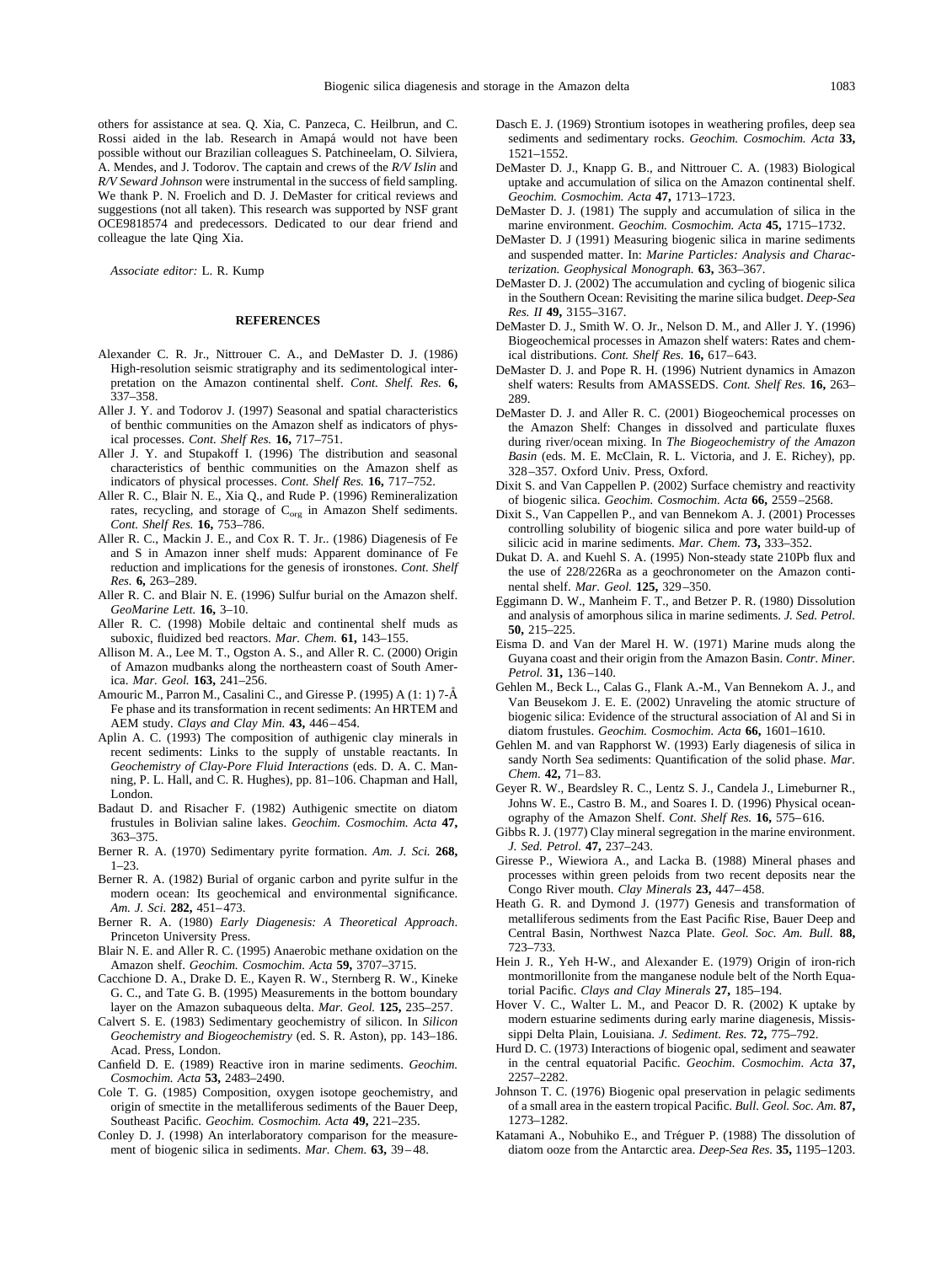<span id="page-23-0"></span>Kineke G. C. and Sternberg R. W. (1995) Distribution of fluid muds on the Amazon continental shelf. *Mar. Geol.* **125,** 193–233.

- King S. L., Froelich P. N., and Jahnke R. A. (2000) Early diagenesis of germanium in sediments of the Antarctic South Atlantic: In search of the missing Ge sink. *Geochim. Cosmochim. Acta* **64,** 1375–1390.
- Konhauser K. O., Fyfe W. S., and Kronberg B. I. (1994) Multi-element chemistry of some Amazonian waters and soils. *Chem. Geol.* **111,** 155–175.
- Kuehl S. A., Nittrouer C. A., and DeMaster D. J. (1986) Nature of sediment accumulation on the Amazon continental shelf. *Cont. Shelf Res.* **6,** 209–225.
- Kuehl S. A., Pacioni T. T., and Rine J. M. (1995) Seabed dynamics of the inner Amazon continental shelf: Temporal and spatial variability of surficial strata. *Mar. Geol.* **125,** 283–302.
- Kuehl S. A., Nittrouer C. A., Allison M. A., Faria L. E. C., Dukat D. A., Jaeger J. M., Pacioni T. D., Figueiredo A. G., and Underkoffler E. C. (1996) Sediment deposition, accumulation, and seabed dynamics in an energetic fine-grained coastal environment. *Cont. Shelf Res.* **16,** 787–815.
- Lewin J. C. (1961) The dissolution of silica from diatom walls. *Geochim. Cosmochim. Acta* **21,** 182–198.
- Ludwig W., Probst J. L., and Kempe S. (1996) Predicting the oceanic input of organic carbon by continental erosion. *Global Biogeochemical Cycles* **10,** 23–41.
- Mackenzie F. T. and Garrels R. M. (1966) Chemical mass balance between rivers and oceans. *Am. J. Sci.* **264,** 507–525.
- Mackenzie F. T., Ristvet B. L., Thorstenson D. C., Lerman A., and Leeper R. H. (1981) Reverse weathering and chemical mass balance in a coastal environment. In *River Inputs to the Ocean* (eds. J. M. Martin, J. D. Burton, and D. Eisma), pp. 152–187. UNEP-UNESCO, Switzerland.
- Mackin J. E. (1986) Control of dissolved Al distributions in marine sediments by clay reconstitution reactions: Experimental evidence leading to a unified theory. *Geochim. Cosmochim. Acta* **50,** 207–214.
- Mackin J. E. (1987) Relationships between Si, Al, and Fe deposited on filter-covered glass substrates in marine sediments and in suspensions of sediments and standard clays. *Mar. Chem.* **26,** 101–117.
- Mackin J. E. and Swider K. T. (1987) Modeling the dissolution behavior of standard clays in seawater. *Geochim. Cosmochim. Acta* **51,** 2947–2964.
- Mackin J. E., Aller R. C., and Ullman W. J. (1988) The effects of iron reduction and nonsteady-state diagenesis on iodine, ammonium, and boron distributions in sediments from the Amazon continental shelf. *Cont. Shelf Res.* **8,** 363–386.
- Mackin J. E. and Aller R. C. (1984) Diagenesis of dissolved aluminium in organic-rich estuarine sediments. *Geochim. Cosmochim. Acta* **48,** 299–313.
- Mackin J. E. and Aller R. C. (1986) The effects of clay mineral reactions on the dissolved Al distributions in sediments and waters of the Amazon continental shelf. *Cont. Shelf Res.* **6,** 245–262.
- Mackin J. E. and Aller R. C. (1989) The nearshore marine and estuarine chemistry of dissolved aluminum and rapid authigenic mineral precipitation. *Rev. Aquatic Sci.* **1,** 537–554.
- Martin J. M. and Meybeck M. (1979) Elemental mass-balance of material carried by major world rivers. *Mar. Chem.* **7,** 173–206.
- McManus J., Hammond D. E., Berelson W. M., Kilgore T. E., Demaster D. J., Ragueneau O. G., and Collier R. W. (1995) Early diagenesis of biogenic opal: Dissolution rates, kinetics, and paleoceanographic implications. *Deep-Sea Res. II* **42,** 871–879.
- Mead R. H., Dunne T., Richey J. E., Santos U., DeM., and Salati E. (1985) Storage and remobilization of suspended sediment in the lower Amazon River of Brazil. *Science* **228,** 488–4.
- Michalopoulos P. and Aller R. C. (1995) Rapid clay mineral formation in Amazon delta sediments: Reverse weathering and oceanic elemental cycles. *Science* **270,** 614–617.
- Michalopoulos P, Aller R. C (1996) Early diagenetic carbonate minerals in Amazon delta sediments: Controls by depositional regime on formation, mineralogy and composition *Geological Society of America, abstracts*, p. 90.
- Michalopoulos P., Aller R. C., and Reeder R. J. (2000) Conversion of diatoms to clays during early diagenesis in tropical, continental shelf muds. *Geology* **28,** 1095–1098.
- Middelburg J. J., Vlug T., and van der Nat F. J. W. A. (1993) Organic matter mineralization in marine systems. *Global Planetary Change* **8,** 47–58.
- Milliman J. D. and Boyle E. A. (1975) Biological uptake of dissolved silica in the Amazon River estuary. *Science* **189,** 995–997.
- Milliman J. D. and Syvitski J. P. M. (1992) Geomorphic/tectonic control of sediment discharge to the ocean: The importance of small mountainous rivers. *J. Geology* **100,** 525–544.
- Moore W. S., DeMaster D. J., Smoak J. M., McKee B. A., and Swarzenski P. W. (1996) Radionuclide tracers of sediment-water interactions on the Amazon shelf. *Cont. Shelf Res.* **16,** 645–665.
- Mortlock R. A. and Froelich P. N. (1989) A simple method for the rapid determination of biogenic opal in pelagic marine sediments. *Deep-Sea Res.* **36,** 1415–1426.
- Nelsen T. A., Blackwelder P., Hood T., McKee B., Romer N., Alvarez-Zarikian C., and Metz S. (1994) Time-based correlation of biogenic, lithogenic and authigenic sediment components with anthropogenic inputs in the Gulf of Mexico NECOP study area. *Estuaries* **17,** 873–885.
- Nittrouer C. A., Curtin T. B., and DeMaster D. J. (1986) Concentration and flux of suspended sediment on the Amazon continental shelf. *Cont. Shelf. Res.* **6,** 151–174.
- Odin G. S. (1990) Clay mineral formation at the continent-ocean boundary: The verdine facies. *Clay Minerals* **25,** 477–483.
- Odin G. S. and Frohlich F. (1988) Glaucony from the Kerguellen plateau (Southern Indian Ocean). In *Green Marine Clays* (ed. G. S. Odin), pp. 277–294. Elsevier, Amsterdam.
- Odin G. S., Bailey S. W., Amouric M., Frohlich F., and Waychunas G. A. (1988) Mineralogy of the facies verdine. In *Green Marine Clays* (ed. G. S. Odin), pp. 159–206. Elsevier, Amsterdam.
- Parfitt R. L. and Childs C. W. (1988) Estimation of forms of Fe and Al: A review, and analysis of contrasting soils by dissolution and Moessbauer methods. *Aust. J. Soil Res.* **26,** 121–144.
- Porrenga D. H. (1967) Glauconite and chamosite as depth indicators in the marine environment. *Mar. Geol.* **5,** 495–501.
- Rabouille C., Galliard J.-F., Treguer P., and Vincendeau M.-A. (1997) Biogenic silica recycling in surficial sediments across the Polar Front of the Southern Ocean (Indian Sector). *Deep-Sea Res.* **44,** 1151.
- Ragueneau O., Tréguer P., Leynaert A., Anderson R. F., Brzezinski M. A., DeMaster D. J., Dugdale R. C., Dymond J., Fischer G., François R., Heinze C., Maier-Reimer E., Martin-Jézéquel V., Nelson D. M., and Quéguiner B. (2000) A review of the Si cycle in the modern ocean: Recent progress and missing gaps in the application of biogenic opal as a paleoproductivity proxy. *Global and Planetary Change* **26,** 317–365.
- Raiswell R., Whaler K., Dean S., Coleman M. L., and Briggs D. E. G. (1993) A simple three-dimensional model of diffusion-with-precipitation applied to localised pyrite formation in framboids, fossils and detrital iron minerals. *Mar. Geol.* **113,** 89–100.
- Rickert D., Schlüter M., and Wallmann K. (2002) Dissolution kinetics of biogenic silica from the water column to the sediments. *Geochim. Cosmochim. Acta* **66,** 439–455.
- Ristvet B. L (1978) Reverse weathering reactions within recent nearshore marine sediments, Kaneohoe Bay, Oahu. Test Directorate Field Command, Kirtland AFB, New Mexico.
- Robbins J., Heath G. R. and Lyle M. W. (1984) A sequential extraction procedure for partitioning elements among coexisting phases in marine sediments. Corvallis, Oregon State Univ., College of Oceanography Ref. 84-3, 55 pp.
- Rude P. D. and Aller R. C. (1994) Fluorine uptake by Amazon continental shelf sediments and its impact on the global fluorine cycle. *Cont. Shelf Res.* **14,** 883–907.
- Rude P. D. and Aller R. C. (1989) Early diagenetic alteration of lateritic particle coatings in Amazon continental shelf sediment. *J. Sed. Pet.* **59,** 704.
- Russell K. L. (1970) Geochemistry and halmyrolysis of clay minerals, Rio Ameca, Mexico. *Geochim. Cosmochim. Acta* **34,** 893–907.
- Ryther J. H., Menzel D. W., and Corwin N. (1997) Influence of the Amazon River outflow on the ecology of the western tropical Atlantic. I. Hydrology and nutrient chemistry. *J. Mar. Res.* **25,** 69–82.
- Savin S. M. and Epstein S. (1970) The oxygen and hydrogen isotope geochemistry of clay minerals. *Geochim. Cosmochim. Acta* **34,** 43– 63.